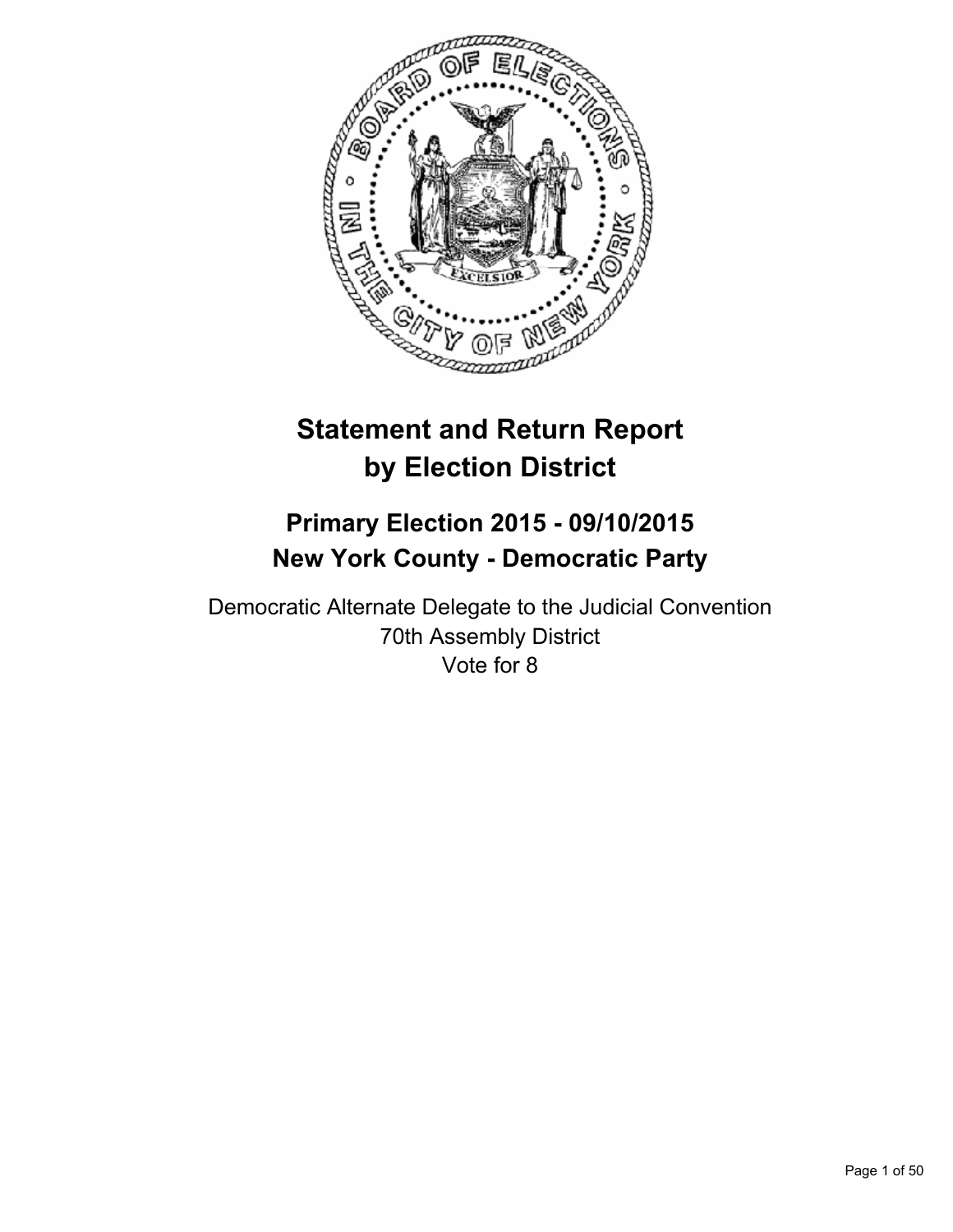

| <b>PUBLIC COUNTER</b>                                    | 60           |
|----------------------------------------------------------|--------------|
| ABSENTEE/MILITARY                                        | 3            |
| <b>AFFIDAVIT</b>                                         | $\mathbf{0}$ |
| <b>Total Ballots</b>                                     | 63           |
| Less - Inapplicable Federal/Special Presidential Ballots | $\Omega$     |
| <b>Total Applicable Ballots</b>                          | 63           |
| <b>CHARLES B. RANGEL</b>                                 | 32           |
| <b>JEAN CHURCH</b>                                       | 14           |
| <b>GEOFFREY E. EATON</b>                                 | 15           |
| <b>BEVERLY ALSTON</b>                                    | 24           |
| <b>RICKY DAVIS</b>                                       | 18           |
| <b>GRICEL THOMPSON</b>                                   | 15           |
| <b>MILAGROS GARCIA</b>                                   | 13           |
| <b>KFITH MASSEY</b>                                      | 13           |
| NINA PAPACHRISTOU                                        | 12           |
| <b>JULIAN M. HILL</b>                                    | 14           |
| <b>WANDA TERRY</b>                                       | 14           |
| CORDELL CLEAR (WRITE-IN)                                 | 1            |
| KEITH L T WRIGHT (WRITE-IN)                              | 1            |
| ZENOVA THOMAS (WRITE-IN)                                 | 1            |
| <b>Total Votes</b>                                       | 187          |
| Unrecorded                                               | 317          |

| <b>PUBLIC COUNTER</b>                                    | 30       |
|----------------------------------------------------------|----------|
| ABSENTEE/MILITARY                                        | 0        |
| <b>AFFIDAVIT</b>                                         | 1        |
| <b>Total Ballots</b>                                     | 31       |
| Less - Inapplicable Federal/Special Presidential Ballots | $\Omega$ |
| <b>Total Applicable Ballots</b>                          | 31       |
| <b>CHARLES B. RANGEL</b>                                 | 25       |
| <b>JEAN CHURCH</b>                                       | 9        |
| <b>GEOFFREY E. EATON</b>                                 | 6        |
| <b>BEVERLY ALSTON</b>                                    | 6        |
| <b>RICKY DAVIS</b>                                       | 7        |
| <b>GRICEL THOMPSON</b>                                   | 6        |
| <b>MILAGROS GARCIA</b>                                   | 6        |
| <b>KEITH MASSEY</b>                                      | 4        |
| NINA PAPACHRISTOU                                        | 2        |
| <b>JULIAN M. HILL</b>                                    | 4        |
| <b>WANDA TERRY</b>                                       | 6        |
| <b>Total Votes</b>                                       | 81       |
| Unrecorded                                               | 167      |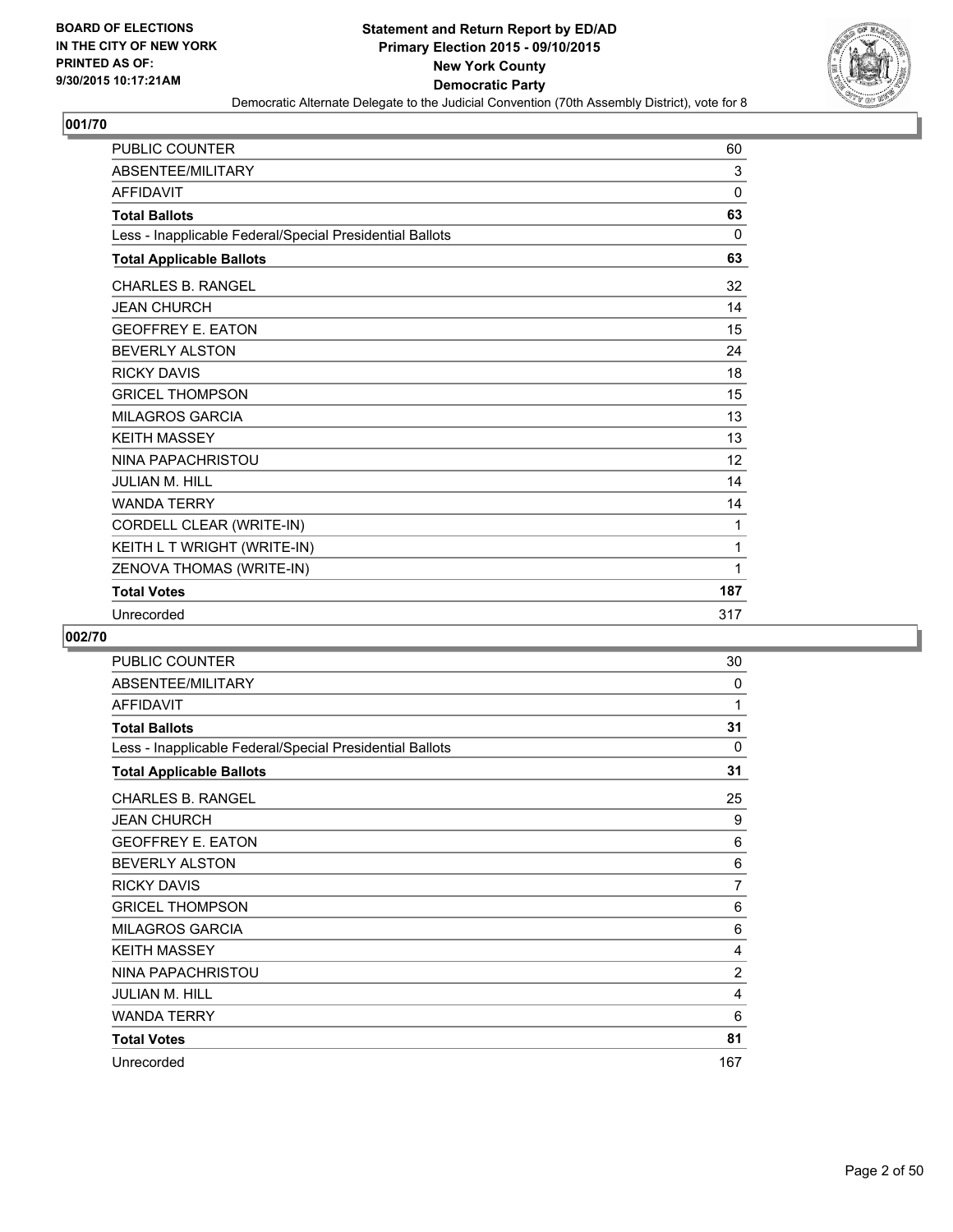

| <b>PUBLIC COUNTER</b>                                    | 59  |
|----------------------------------------------------------|-----|
| ABSENTEE/MILITARY                                        | 5   |
| <b>AFFIDAVIT</b>                                         | 1   |
| <b>Total Ballots</b>                                     | 65  |
| Less - Inapplicable Federal/Special Presidential Ballots | 0   |
| <b>Total Applicable Ballots</b>                          | 65  |
| <b>CHARLES B. RANGEL</b>                                 | 52  |
| <b>JEAN CHURCH</b>                                       | 22  |
| <b>GEOFFREY E. EATON</b>                                 | 22  |
| <b>BEVERLY ALSTON</b>                                    | 25  |
| <b>RICKY DAVIS</b>                                       | 25  |
| <b>GRICEL THOMPSON</b>                                   | 19  |
| <b>MILAGROS GARCIA</b>                                   | 20  |
| <b>KEITH MASSEY</b>                                      | 16  |
| NINA PAPACHRISTOU                                        | 16  |
| <b>JULIAN M. HILL</b>                                    | 16  |
| <b>WANDA TERRY</b>                                       | 13  |
| <b>Total Votes</b>                                       | 246 |
| Unrecorded                                               | 274 |

| <b>PUBLIC COUNTER</b>                                    | 76       |
|----------------------------------------------------------|----------|
| ABSENTEE/MILITARY                                        | 4        |
| <b>AFFIDAVIT</b>                                         | 0        |
| <b>Total Ballots</b>                                     | 80       |
| Less - Inapplicable Federal/Special Presidential Ballots | $\Omega$ |
| <b>Total Applicable Ballots</b>                          | 80       |
| <b>CHARLES B. RANGEL</b>                                 | 51       |
| <b>JEAN CHURCH</b>                                       | 19       |
| <b>GEOFFREY E. EATON</b>                                 | 22       |
| <b>BEVERLY ALSTON</b>                                    | 23       |
| <b>RICKY DAVIS</b>                                       | 22       |
| <b>GRICEL THOMPSON</b>                                   | 21       |
| <b>MILAGROS GARCIA</b>                                   | 17       |
| <b>KEITH MASSEY</b>                                      | 21       |
| NINA PAPACHRISTOU                                        | 8        |
| <b>JULIAN M. HILL</b>                                    | 10       |
| <b>WANDA TERRY</b>                                       | 18       |
| <b>Total Votes</b>                                       | 232      |
| Unrecorded                                               | 408      |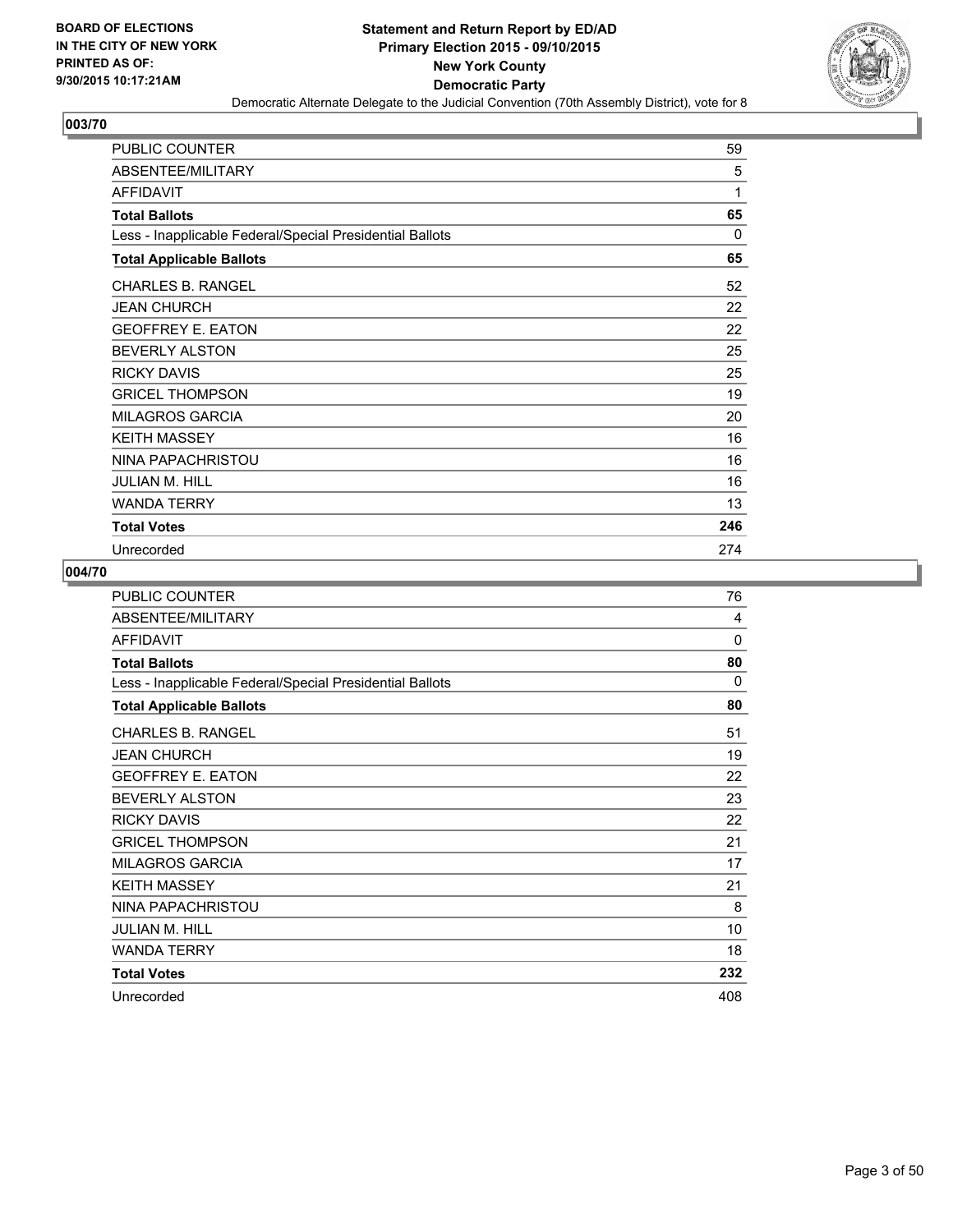

| <b>PUBLIC COUNTER</b>                                    | 96       |
|----------------------------------------------------------|----------|
| ABSENTEE/MILITARY                                        | $\Omega$ |
| <b>AFFIDAVIT</b>                                         | $\Omega$ |
| <b>Total Ballots</b>                                     | 96       |
| Less - Inapplicable Federal/Special Presidential Ballots | 0        |
| <b>Total Applicable Ballots</b>                          | 96       |
| <b>CHARLES B. RANGEL</b>                                 | 72       |
| <b>JEAN CHURCH</b>                                       | 36       |
| <b>GEOFFREY E. EATON</b>                                 | 31       |
| <b>BEVERLY ALSTON</b>                                    | 46       |
| <b>RICKY DAVIS</b>                                       | 36       |
| <b>GRICEL THOMPSON</b>                                   | 27       |
| <b>MILAGROS GARCIA</b>                                   | 36       |
| <b>KEITH MASSEY</b>                                      | 31       |
| NINA PAPACHRISTOU                                        | 17       |
| <b>JULIAN M. HILL</b>                                    | 25       |
| <b>WANDA TERRY</b>                                       | 22       |
| <b>Total Votes</b>                                       | 379      |
| Unrecorded                                               | 389      |

| <b>PUBLIC COUNTER</b>                                    | 36       |
|----------------------------------------------------------|----------|
| ABSENTEE/MILITARY                                        | 0        |
| <b>AFFIDAVIT</b>                                         | 0        |
| <b>Total Ballots</b>                                     | 36       |
| Less - Inapplicable Federal/Special Presidential Ballots | $\Omega$ |
| <b>Total Applicable Ballots</b>                          | 36       |
| <b>CHARLES B. RANGEL</b>                                 | 18       |
| <b>JEAN CHURCH</b>                                       | 15       |
| <b>GEOFFREY E. EATON</b>                                 | 11       |
| <b>BEVERLY ALSTON</b>                                    | 14       |
| <b>RICKY DAVIS</b>                                       | 11       |
| <b>GRICEL THOMPSON</b>                                   | 14       |
| <b>MILAGROS GARCIA</b>                                   | 11       |
| <b>KEITH MASSEY</b>                                      | 15       |
| NINA PAPACHRISTOU                                        | 10       |
| JULIAN M. HILL                                           | 15       |
| <b>WANDA TERRY</b>                                       | 10       |
| <b>Total Votes</b>                                       | 144      |
| Unrecorded                                               | 144      |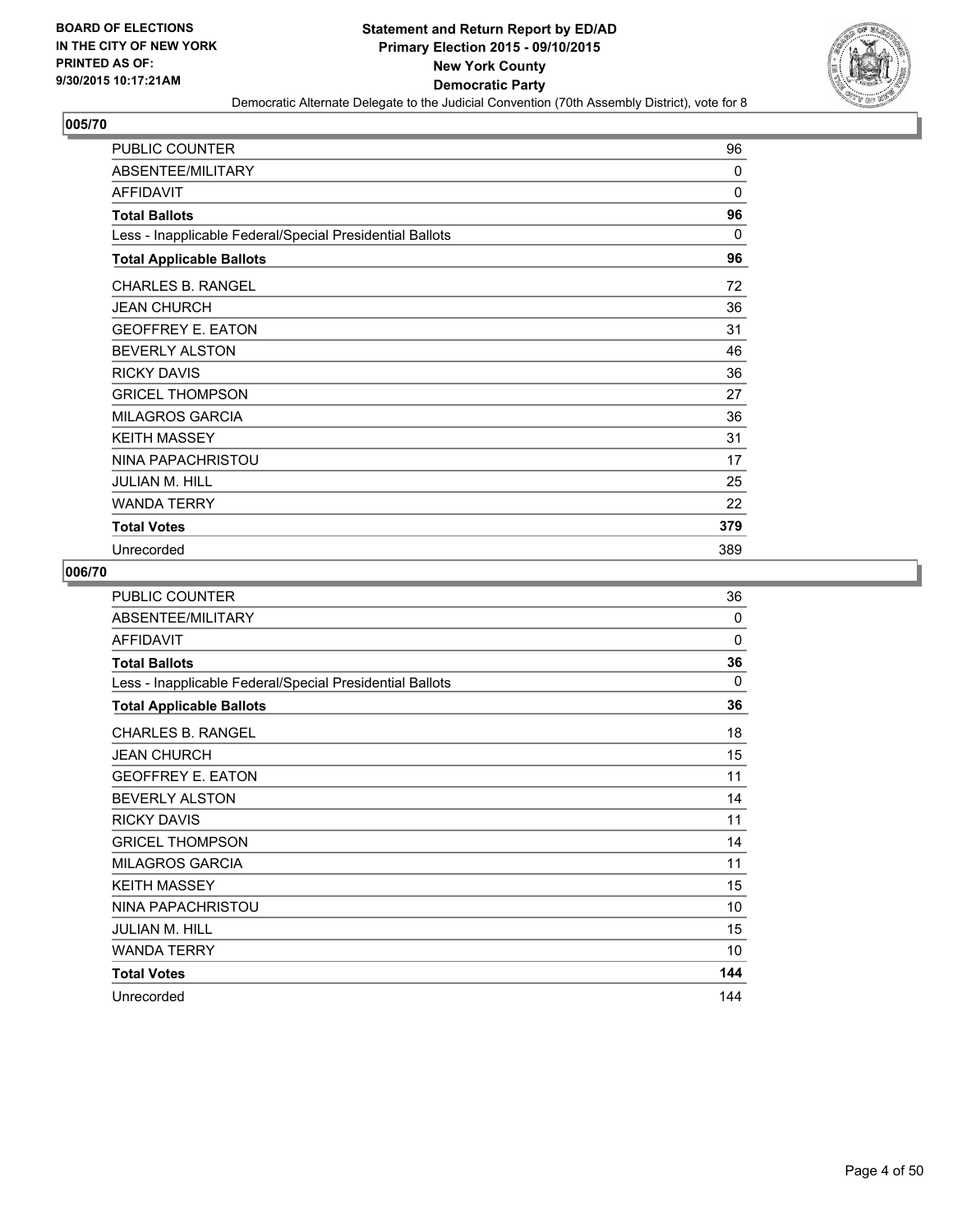

| <b>PUBLIC COUNTER</b>                                    | 56  |
|----------------------------------------------------------|-----|
| ABSENTEE/MILITARY                                        | 4   |
| <b>AFFIDAVIT</b>                                         | 1   |
| <b>Total Ballots</b>                                     | 61  |
| Less - Inapplicable Federal/Special Presidential Ballots | 0   |
| <b>Total Applicable Ballots</b>                          | 61  |
| <b>CHARLES B. RANGEL</b>                                 | 36  |
| <b>JEAN CHURCH</b>                                       | 18  |
| <b>GEOFFREY E. EATON</b>                                 | 20  |
| <b>BEVERLY ALSTON</b>                                    | 21  |
| <b>RICKY DAVIS</b>                                       | 16  |
| <b>GRICEL THOMPSON</b>                                   | 15  |
| <b>MILAGROS GARCIA</b>                                   | 14  |
| <b>KEITH MASSEY</b>                                      | 18  |
| NINA PAPACHRISTOU                                        | 6   |
| <b>JULIAN M. HILL</b>                                    | 12  |
| <b>WANDA TERRY</b>                                       | 15  |
| LYNN STEWARD (WRITE-IN)                                  | 1   |
| <b>Total Votes</b>                                       | 192 |
| Unrecorded                                               | 296 |

| <b>PUBLIC COUNTER</b>                                    | 60             |
|----------------------------------------------------------|----------------|
| ABSENTEE/MILITARY                                        | 6              |
| <b>AFFIDAVIT</b>                                         | $\Omega$       |
| <b>Total Ballots</b>                                     | 66             |
| Less - Inapplicable Federal/Special Presidential Ballots | $\Omega$       |
| <b>Total Applicable Ballots</b>                          | 66             |
| <b>CHARLES B. RANGEL</b>                                 | 41             |
| <b>JEAN CHURCH</b>                                       | 9              |
| <b>GEOFFREY E. EATON</b>                                 | 10             |
| <b>BEVERLY ALSTON</b>                                    | 13             |
| <b>RICKY DAVIS</b>                                       | 7              |
| <b>GRICEL THOMPSON</b>                                   | 8              |
| <b>MILAGROS GARCIA</b>                                   | $\overline{7}$ |
| <b>KEITH MASSEY</b>                                      | 9              |
| NINA PAPACHRISTOU                                        | $\overline{2}$ |
| <b>JULIAN M. HILL</b>                                    | 5              |
| <b>WANDA TERRY</b>                                       | 11             |
| <b>Total Votes</b>                                       | 122            |
| Unrecorded                                               | 406            |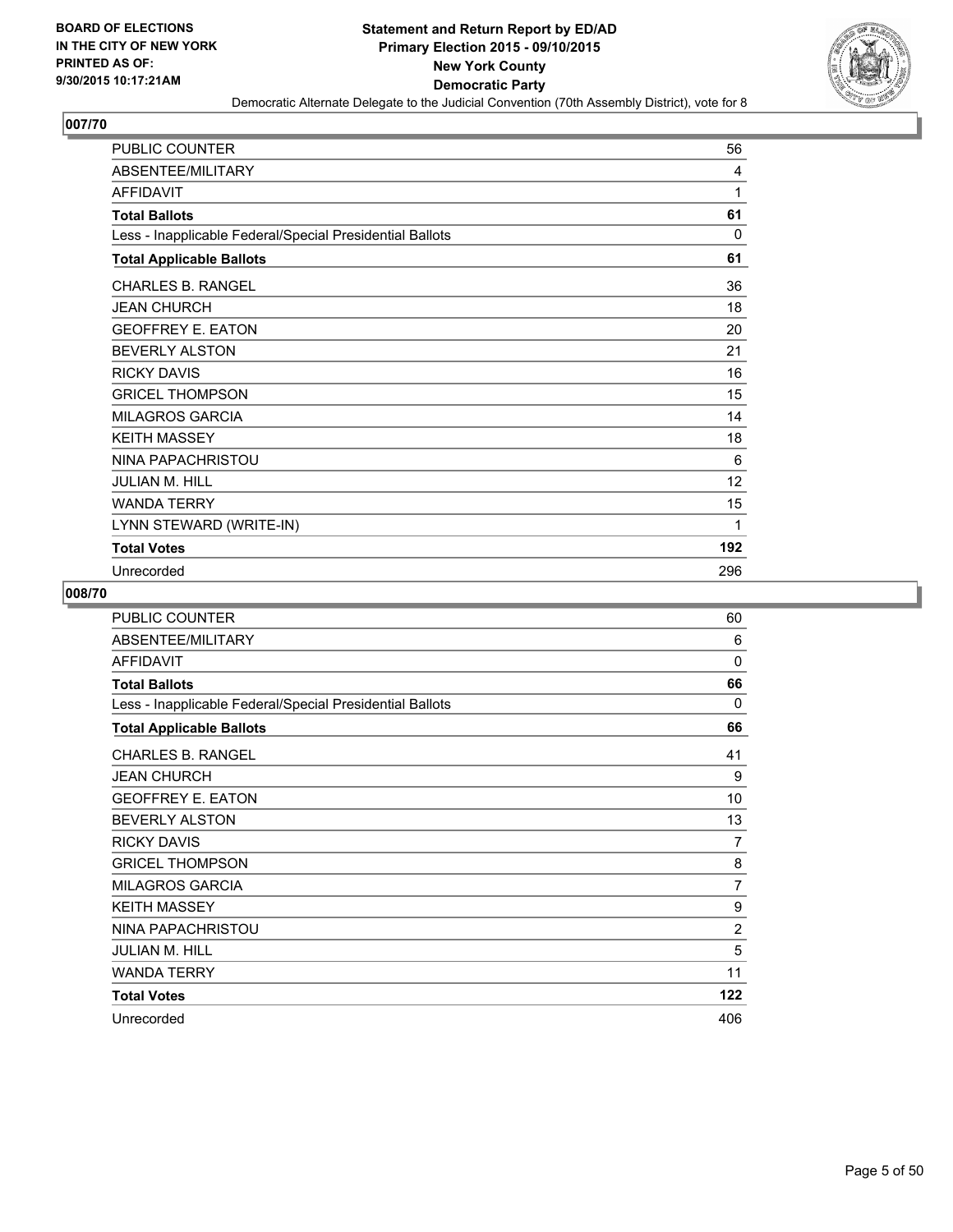

| <b>PUBLIC COUNTER</b>                                    | 104            |
|----------------------------------------------------------|----------------|
| ABSENTEE/MILITARY                                        | 2              |
| <b>AFFIDAVIT</b>                                         | $\overline{2}$ |
| <b>Total Ballots</b>                                     | 108            |
| Less - Inapplicable Federal/Special Presidential Ballots | 0              |
| <b>Total Applicable Ballots</b>                          | 108            |
| <b>CHARLES B. RANGEL</b>                                 | 71             |
| <b>JEAN CHURCH</b>                                       | 47             |
| <b>GEOFFREY E. EATON</b>                                 | 47             |
| <b>BEVERLY ALSTON</b>                                    | 52             |
| <b>RICKY DAVIS</b>                                       | 43             |
| <b>GRICEL THOMPSON</b>                                   | 42             |
| <b>MILAGROS GARCIA</b>                                   | 58             |
| <b>KEITH MASSEY</b>                                      | 41             |
| NINA PAPACHRISTOU                                        | 14             |
| <b>JULIAN M. HILL</b>                                    | 21             |
| <b>WANDA TERRY</b>                                       | 28             |
| <b>Total Votes</b>                                       | 464            |
| Unrecorded                                               | 400            |

| PUBLIC COUNTER                                           | 105            |
|----------------------------------------------------------|----------------|
| ABSENTEE/MILITARY                                        | 6              |
| <b>AFFIDAVIT</b>                                         | $\overline{2}$ |
| <b>Total Ballots</b>                                     | 113            |
| Less - Inapplicable Federal/Special Presidential Ballots | 0              |
| <b>Total Applicable Ballots</b>                          | 113            |
| <b>CHARLES B. RANGEL</b>                                 | 64             |
| <b>JEAN CHURCH</b>                                       | 35             |
| <b>GEOFFREY E. EATON</b>                                 | 34             |
| <b>BEVERLY ALSTON</b>                                    | 40             |
| <b>RICKY DAVIS</b>                                       | 32             |
| <b>GRICEL THOMPSON</b>                                   | 32             |
| <b>MILAGROS GARCIA</b>                                   | 29             |
| <b>KEITH MASSEY</b>                                      | 28             |
| NINA PAPACHRISTOU                                        | 16             |
| <b>JULIAN M. HILL</b>                                    | 16             |
| <b>WANDA TERRY</b>                                       | 23             |
| SYDNEY WILLIAMS (WRITE-IN)                               | 1              |
| <b>Total Votes</b>                                       | 350            |
| Unrecorded                                               | 554            |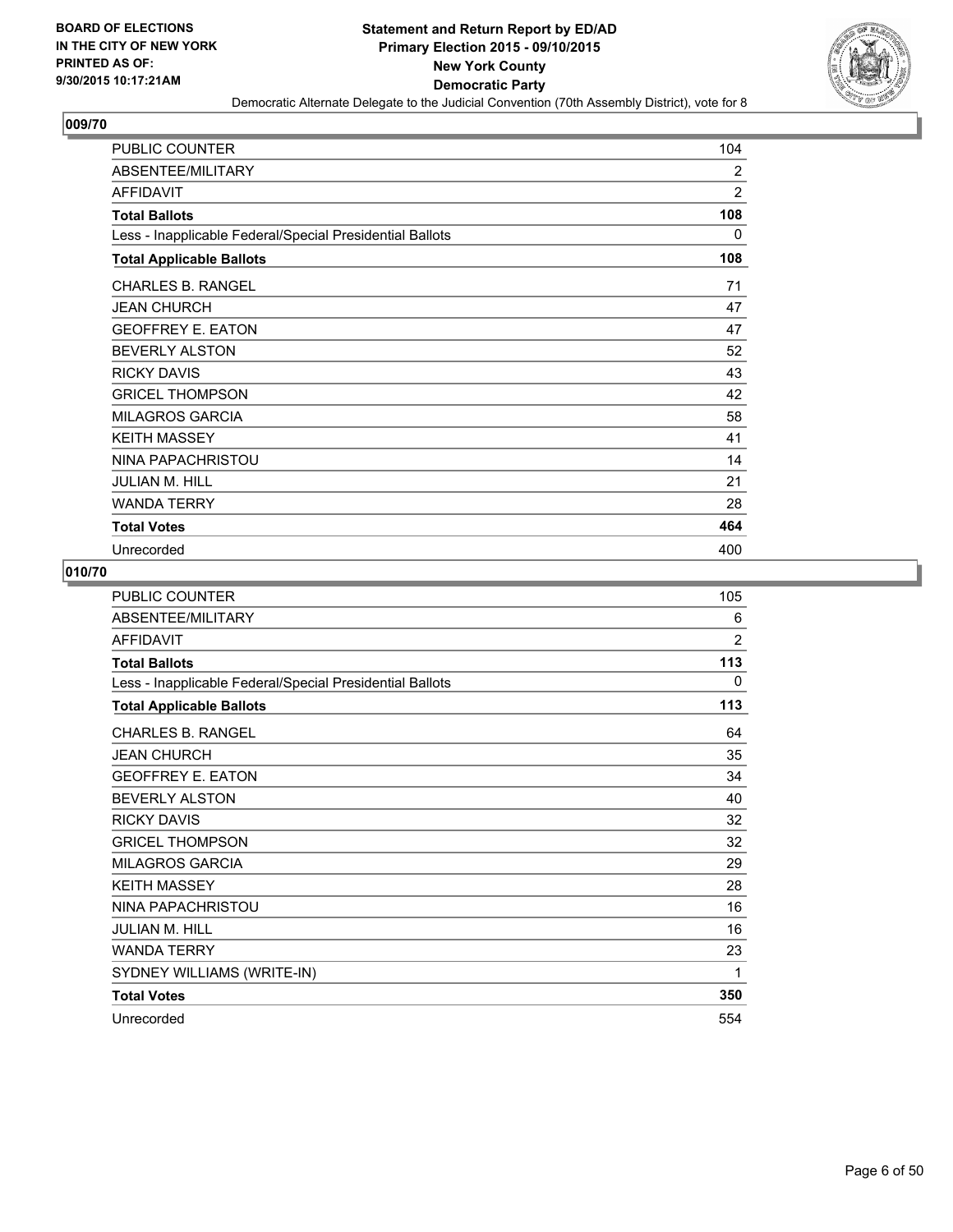

| <b>PUBLIC COUNTER</b>                                    | 97  |
|----------------------------------------------------------|-----|
| ABSENTEE/MILITARY                                        | 0   |
| <b>AFFIDAVIT</b>                                         | 1   |
| <b>Total Ballots</b>                                     | 98  |
| Less - Inapplicable Federal/Special Presidential Ballots | 0   |
| <b>Total Applicable Ballots</b>                          | 98  |
| <b>CHARLES B. RANGEL</b>                                 | 39  |
| <b>JEAN CHURCH</b>                                       | 18  |
| <b>GEOFFREY E. EATON</b>                                 | 20  |
| <b>BEVERLY ALSTON</b>                                    | 19  |
| <b>RICKY DAVIS</b>                                       | 19  |
| <b>GRICEL THOMPSON</b>                                   | 13  |
| <b>MILAGROS GARCIA</b>                                   | 18  |
| <b>KEITH MASSEY</b>                                      | 17  |
| NINA PAPACHRISTOU                                        | 22  |
| JULIAN M. HILL                                           | 43  |
| <b>WANDA TERRY</b>                                       | 43  |
| ESPERANZA GRAHAM (WRITE-IN)                              | 1   |
| JANE ARANDELL (WRITE-IN)                                 | 1   |
| LANDON DAIS (WRITE-IN)                                   | 1   |
| LARRY DAIS (WRITE-IN)                                    | 1   |
| MARISOL ALCANTERA (WRITE-IN)                             | 1   |
| <b>Total Votes</b>                                       | 276 |
| Unrecorded                                               | 508 |

| <b>PUBLIC COUNTER</b>                                    | 26           |
|----------------------------------------------------------|--------------|
| ABSENTEE/MILITARY                                        | 3            |
| <b>AFFIDAVIT</b>                                         | $\mathbf{0}$ |
| <b>Total Ballots</b>                                     | 29           |
| Less - Inapplicable Federal/Special Presidential Ballots | 0            |
| <b>Total Applicable Ballots</b>                          | 29           |
| <b>CHARLES B. RANGEL</b>                                 | 16           |
| <b>JEAN CHURCH</b>                                       | 11           |
| <b>GEOFFREY E. EATON</b>                                 | 12           |
| <b>BEVERLY ALSTON</b>                                    | 13           |
| <b>RICKY DAVIS</b>                                       | 13           |
| <b>GRICEL THOMPSON</b>                                   | 9            |
| <b>MILAGROS GARCIA</b>                                   | 13           |
| <b>KEITH MASSEY</b>                                      | 14           |
| NINA PAPACHRISTOU                                        | 6            |
| <b>JULIAN M. HILL</b>                                    | 9            |
| <b>WANDA TERRY</b>                                       | 10           |
| UNATTRIBUTABLE WRITE-IN (WRITE-IN)                       | 1            |
| <b>Total Votes</b>                                       | 127          |
| Unrecorded                                               | 105          |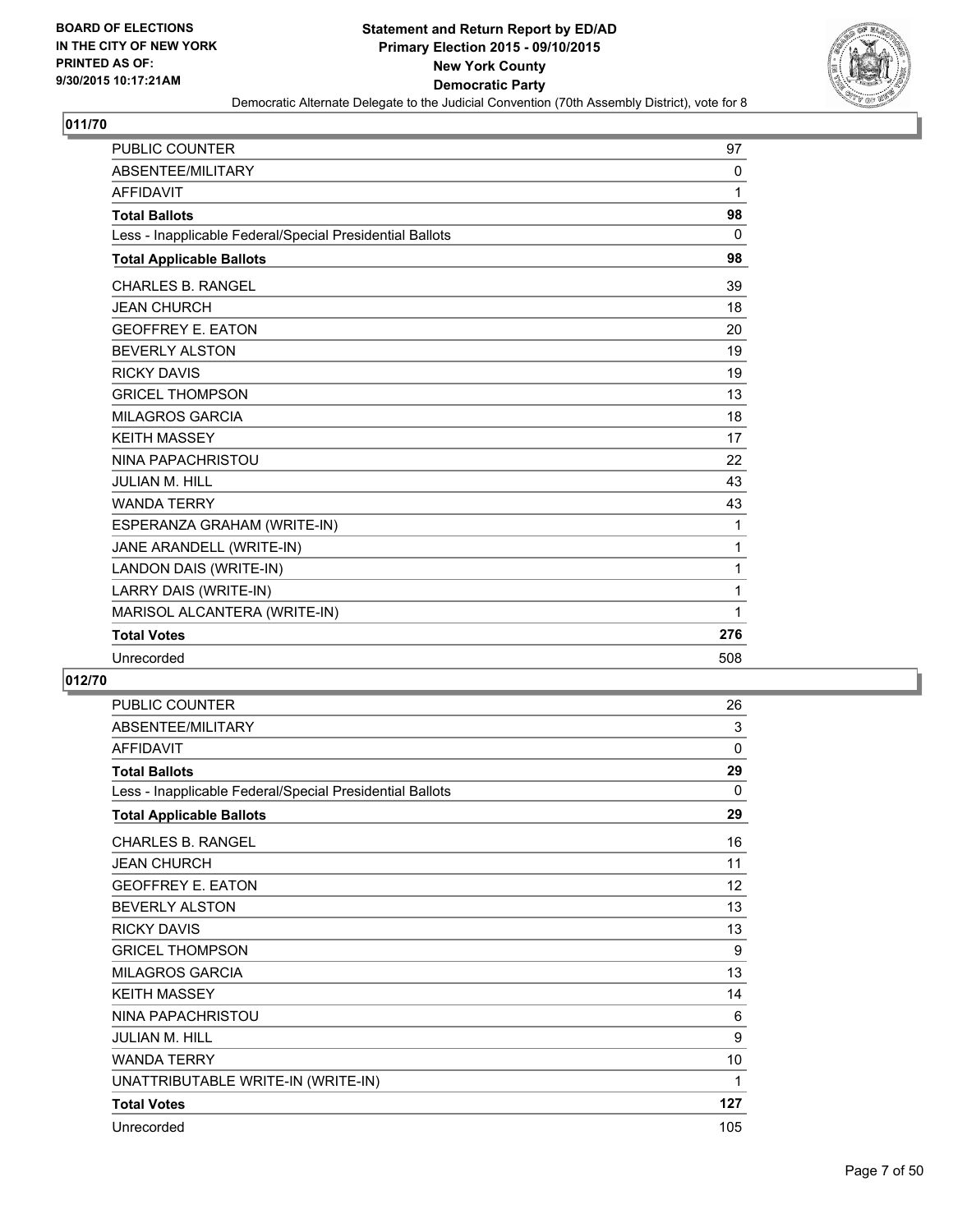

| <b>PUBLIC COUNTER</b>                                    | 61  |
|----------------------------------------------------------|-----|
| ABSENTEE/MILITARY                                        | 1   |
| <b>AFFIDAVIT</b>                                         | 1   |
| <b>Total Ballots</b>                                     | 63  |
| Less - Inapplicable Federal/Special Presidential Ballots | 0   |
| <b>Total Applicable Ballots</b>                          | 63  |
| <b>CHARLES B. RANGEL</b>                                 | 45  |
| <b>JEAN CHURCH</b>                                       | 9   |
| <b>GEOFFREY E. EATON</b>                                 | 9   |
| <b>BEVERLY ALSTON</b>                                    | 17  |
| <b>RICKY DAVIS</b>                                       | 7   |
| <b>GRICEL THOMPSON</b>                                   | 9   |
| <b>MILAGROS GARCIA</b>                                   | 8   |
| <b>KEITH MASSEY</b>                                      | 9   |
| NINA PAPACHRISTOU                                        | 6   |
| <b>JULIAN M. HILL</b>                                    | 8   |
| <b>WANDA TERRY</b>                                       | 7   |
| <b>Total Votes</b>                                       | 134 |
| Unrecorded                                               | 370 |

| PUBLIC COUNTER                                           | 39       |
|----------------------------------------------------------|----------|
| ABSENTEE/MILITARY                                        | 1        |
| <b>AFFIDAVIT</b>                                         | 0        |
| <b>Total Ballots</b>                                     | 40       |
| Less - Inapplicable Federal/Special Presidential Ballots | $\Omega$ |
| <b>Total Applicable Ballots</b>                          | 40       |
| <b>CHARLES B. RANGEL</b>                                 | 18       |
| <b>JEAN CHURCH</b>                                       | 12       |
| <b>GEOFFREY E. EATON</b>                                 | 9        |
| <b>BEVERLY ALSTON</b>                                    | 20       |
| <b>RICKY DAVIS</b>                                       | 13       |
| <b>GRICEL THOMPSON</b>                                   | 10       |
| <b>MILAGROS GARCIA</b>                                   | 15       |
| <b>KEITH MASSEY</b>                                      | 10       |
| NINA PAPACHRISTOU                                        | 7        |
| <b>JULIAN M. HILL</b>                                    | 6        |
| <b>WANDA TERRY</b>                                       | 13       |
| <b>Total Votes</b>                                       | 133      |
| Unrecorded                                               | 187      |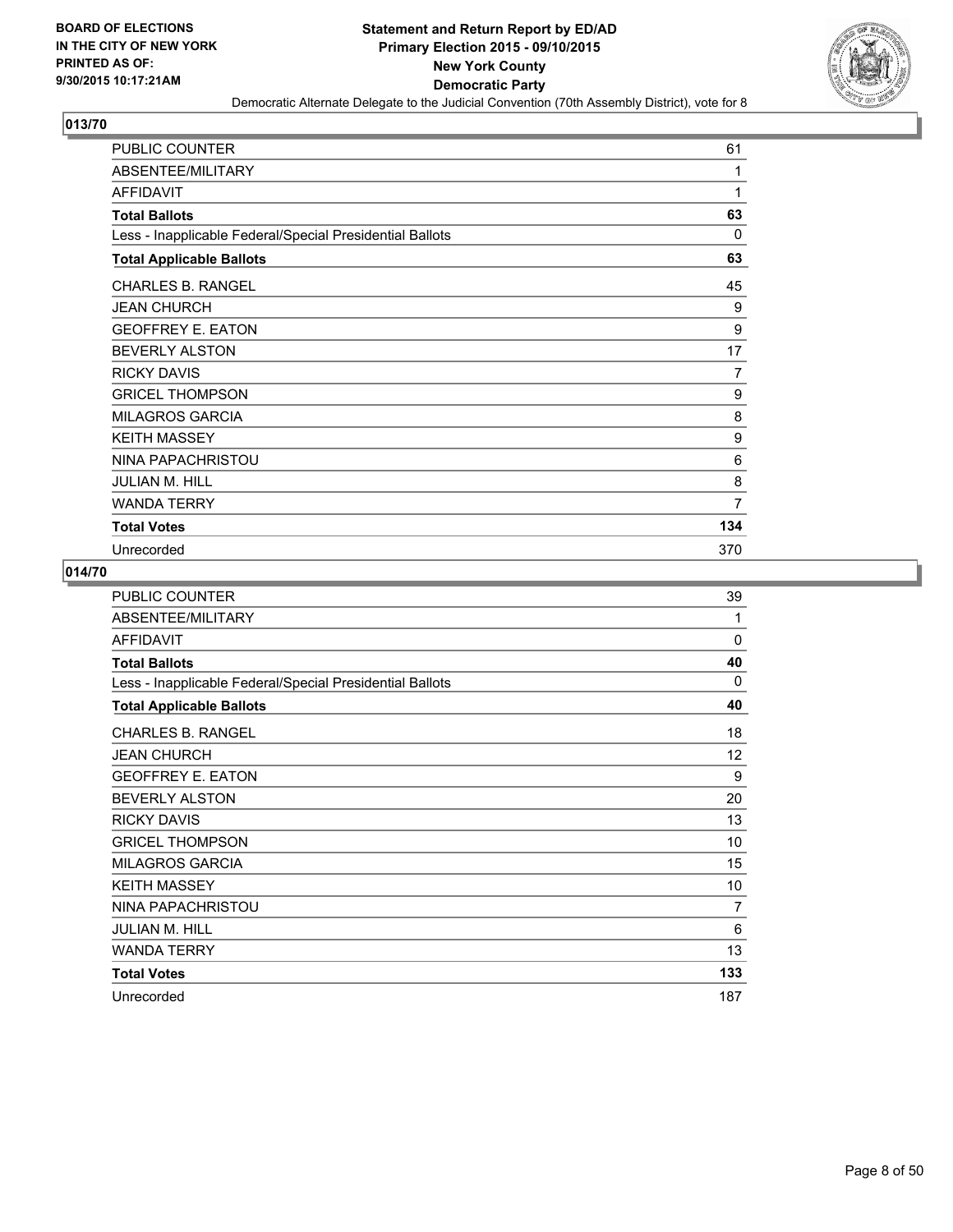

| <b>PUBLIC COUNTER</b>                                    | 58       |
|----------------------------------------------------------|----------|
| ABSENTEE/MILITARY                                        | 2        |
| <b>AFFIDAVIT</b>                                         | $\Omega$ |
| <b>Total Ballots</b>                                     | 60       |
| Less - Inapplicable Federal/Special Presidential Ballots | $\Omega$ |
| <b>Total Applicable Ballots</b>                          | 60       |
| <b>CHARLES B. RANGEL</b>                                 | 38       |
| <b>JEAN CHURCH</b>                                       | 15       |
| <b>GEOFFREY E. EATON</b>                                 | 15       |
| <b>BEVERLY ALSTON</b>                                    | 19       |
| <b>RICKY DAVIS</b>                                       | 19       |
| <b>GRICEL THOMPSON</b>                                   | 14       |
| <b>MILAGROS GARCIA</b>                                   | 19       |
| <b>KEITH MASSEY</b>                                      | 15       |
| NINA PAPACHRISTOU                                        | 10       |
| <b>JULIAN M. HILL</b>                                    | 22       |
| <b>WANDA TERRY</b>                                       | 17       |
| <b>Total Votes</b>                                       | 203      |
| Unrecorded                                               | 277      |

| <b>PUBLIC COUNTER</b>                                    | 57       |
|----------------------------------------------------------|----------|
| ABSENTEE/MILITARY                                        | 4        |
| <b>AFFIDAVIT</b>                                         | 1        |
| <b>Total Ballots</b>                                     | 62       |
| Less - Inapplicable Federal/Special Presidential Ballots | $\Omega$ |
| <b>Total Applicable Ballots</b>                          | 62       |
| <b>CHARLES B. RANGEL</b>                                 | 39       |
| <b>JEAN CHURCH</b>                                       | 23       |
| <b>GEOFFREY E. EATON</b>                                 | 32       |
| <b>BEVERLY ALSTON</b>                                    | 29       |
| <b>RICKY DAVIS</b>                                       | 24       |
| <b>GRICEL THOMPSON</b>                                   | 23       |
| <b>MILAGROS GARCIA</b>                                   | 24       |
| <b>KEITH MASSEY</b>                                      | 26       |
| NINA PAPACHRISTOU                                        | 11       |
| <b>JULIAN M. HILL</b>                                    | 14       |
| <b>WANDA TERRY</b>                                       | 17       |
| EDWARD C. WORRELL (WRITE-IN)                             | 1        |
| <b>Total Votes</b>                                       | 263      |
| Unrecorded                                               | 233      |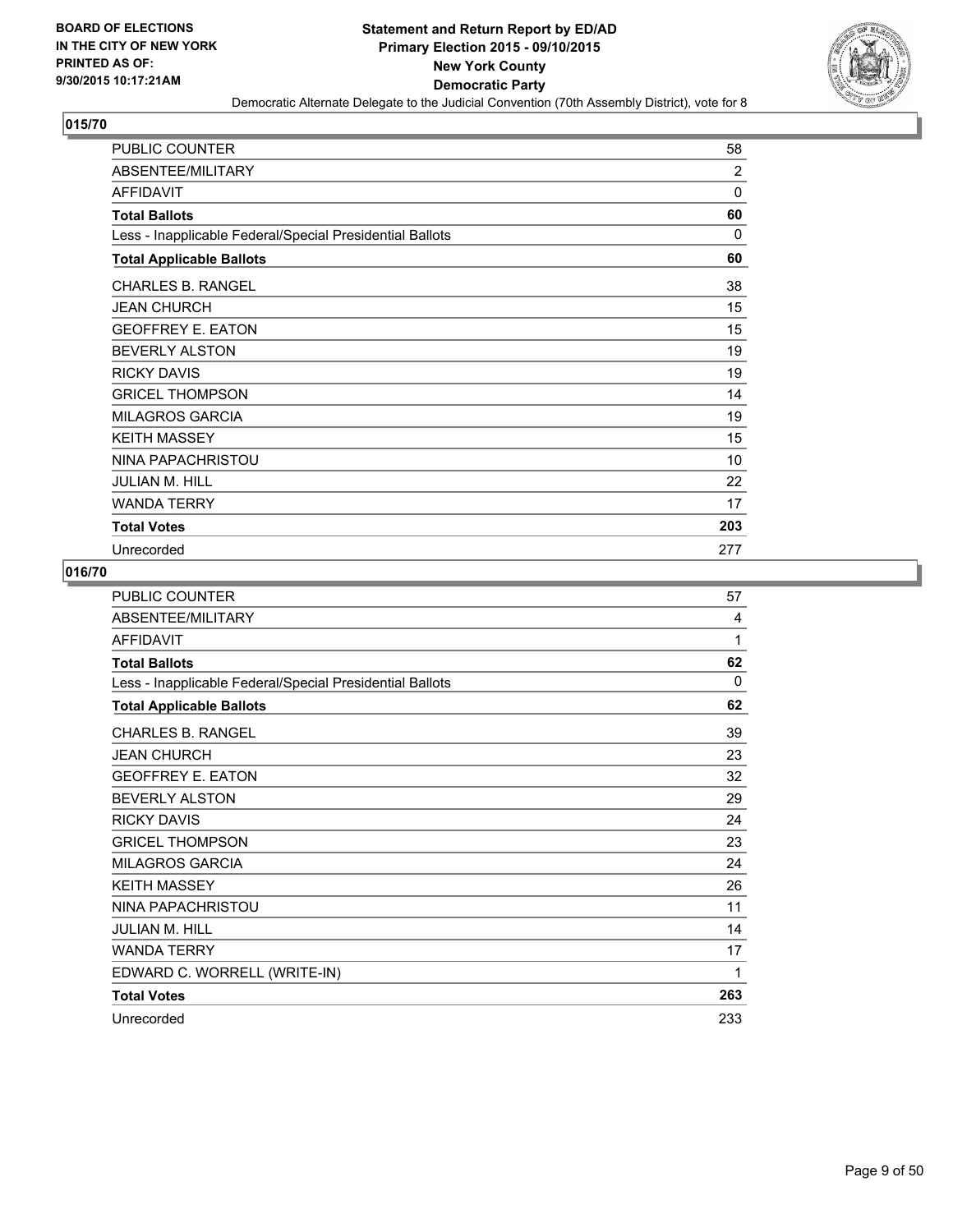

| <b>PUBLIC COUNTER</b>                                    | 39  |
|----------------------------------------------------------|-----|
| ABSENTEE/MILITARY                                        | 0   |
| AFFIDAVIT                                                | 1   |
| <b>Total Ballots</b>                                     | 40  |
| Less - Inapplicable Federal/Special Presidential Ballots | 0   |
| <b>Total Applicable Ballots</b>                          | 40  |
| <b>CHARLES B. RANGEL</b>                                 | 26  |
| <b>JEAN CHURCH</b>                                       | 9   |
| <b>GEOFFREY E. EATON</b>                                 | 7   |
| <b>BEVERLY ALSTON</b>                                    | 11  |
| <b>RICKY DAVIS</b>                                       | 7   |
| <b>GRICEL THOMPSON</b>                                   | 9   |
| <b>MILAGROS GARCIA</b>                                   | 9   |
| <b>KEITH MASSEY</b>                                      | 9   |
| NINA PAPACHRISTOU                                        | 6   |
| <b>JULIAN M. HILL</b>                                    | 7   |
| <b>WANDA TERRY</b>                                       | 14  |
| <b>Total Votes</b>                                       | 114 |
| Unrecorded                                               | 206 |

| <b>PUBLIC COUNTER</b>                                    | 25       |
|----------------------------------------------------------|----------|
| ABSENTEE/MILITARY                                        | 1        |
| <b>AFFIDAVIT</b>                                         | 1        |
| <b>Total Ballots</b>                                     | 27       |
| Less - Inapplicable Federal/Special Presidential Ballots | $\Omega$ |
| <b>Total Applicable Ballots</b>                          | 27       |
| <b>CHARLES B. RANGEL</b>                                 | 10       |
| <b>JEAN CHURCH</b>                                       | 8        |
| <b>GEOFFREY E. EATON</b>                                 | 6        |
| <b>BEVERLY ALSTON</b>                                    | 11       |
| <b>RICKY DAVIS</b>                                       | 8        |
| <b>GRICEL THOMPSON</b>                                   | 6        |
| <b>MILAGROS GARCIA</b>                                   | 9        |
| <b>KEITH MASSEY</b>                                      | 6        |
| NINA PAPACHRISTOU                                        | 7        |
| <b>JULIAN M. HILL</b>                                    | 7        |
| <b>WANDA TERRY</b>                                       | 6        |
| UNATTRIBUTABLE WRITE-IN (WRITE-IN)                       | 5        |
| <b>Total Votes</b>                                       | 89       |
| Unrecorded                                               | 127      |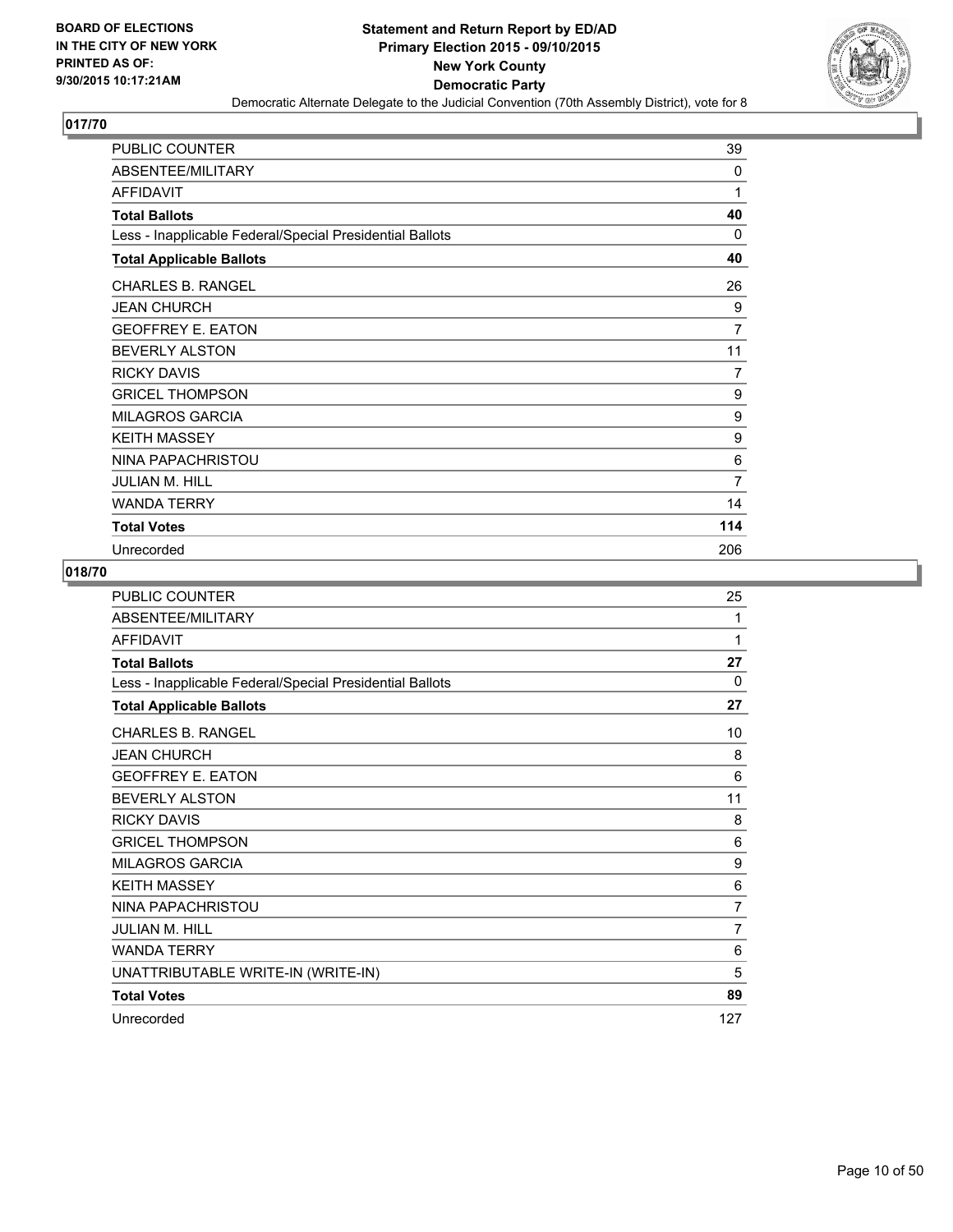

| PUBLIC COUNTER                                           | 26  |
|----------------------------------------------------------|-----|
| ABSENTEE/MILITARY                                        | 4   |
| <b>AFFIDAVIT</b>                                         | 0   |
| <b>Total Ballots</b>                                     | 30  |
| Less - Inapplicable Federal/Special Presidential Ballots | 0   |
| <b>Total Applicable Ballots</b>                          | 30  |
| <b>CHARLES B. RANGEL</b>                                 | 13  |
| <b>JEAN CHURCH</b>                                       | 10  |
| <b>GEOFFREY E. EATON</b>                                 | 6   |
| <b>BEVERLY ALSTON</b>                                    | 12  |
| <b>RICKY DAVIS</b>                                       | 7   |
| <b>GRICEL THOMPSON</b>                                   | 10  |
| <b>MILAGROS GARCIA</b>                                   | 12  |
| <b>KEITH MASSEY</b>                                      | 9   |
| NINA PAPACHRISTOU                                        | 9   |
| <b>JULIAN M. HILL</b>                                    | 6   |
| <b>WANDA TERRY</b>                                       | 9   |
| CLEVELAND MANLEY (WRITE-IN)                              | 1   |
| PHAREIN GRIFFITH (WRITE-IN)                              | 1   |
| <b>Total Votes</b>                                       | 105 |
| Unrecorded                                               | 135 |

| <b>PUBLIC COUNTER</b>                                    | 32             |
|----------------------------------------------------------|----------------|
| ABSENTEE/MILITARY                                        | 3              |
| <b>AFFIDAVIT</b>                                         | 0              |
| <b>Total Ballots</b>                                     | 35             |
| Less - Inapplicable Federal/Special Presidential Ballots | $\Omega$       |
| <b>Total Applicable Ballots</b>                          | 35             |
| <b>CHARLES B. RANGEL</b>                                 | 26             |
| <b>JEAN CHURCH</b>                                       | $\overline{7}$ |
| <b>GEOFFREY E. EATON</b>                                 | $\overline{7}$ |
| <b>BEVERLY ALSTON</b>                                    | 8              |
| <b>RICKY DAVIS</b>                                       | $\overline{7}$ |
| <b>GRICEL THOMPSON</b>                                   | $\overline{7}$ |
| <b>MILAGROS GARCIA</b>                                   | 4              |
| <b>KEITH MASSEY</b>                                      | 5              |
| NINA PAPACHRISTOU                                        | 3              |
| <b>JULIAN M. HILL</b>                                    | 10             |
| <b>WANDA TERRY</b>                                       | 8              |
| CLYDE WILLIAMS (WRITE-IN)                                | 1              |
| LAMON BLAND, ESQ. (WRITE-IN)                             | 1              |
| MONA SUTPHEN (WRITE-IN)                                  | 1              |
| <b>Total Votes</b>                                       | 95             |
| Unrecorded                                               | 185            |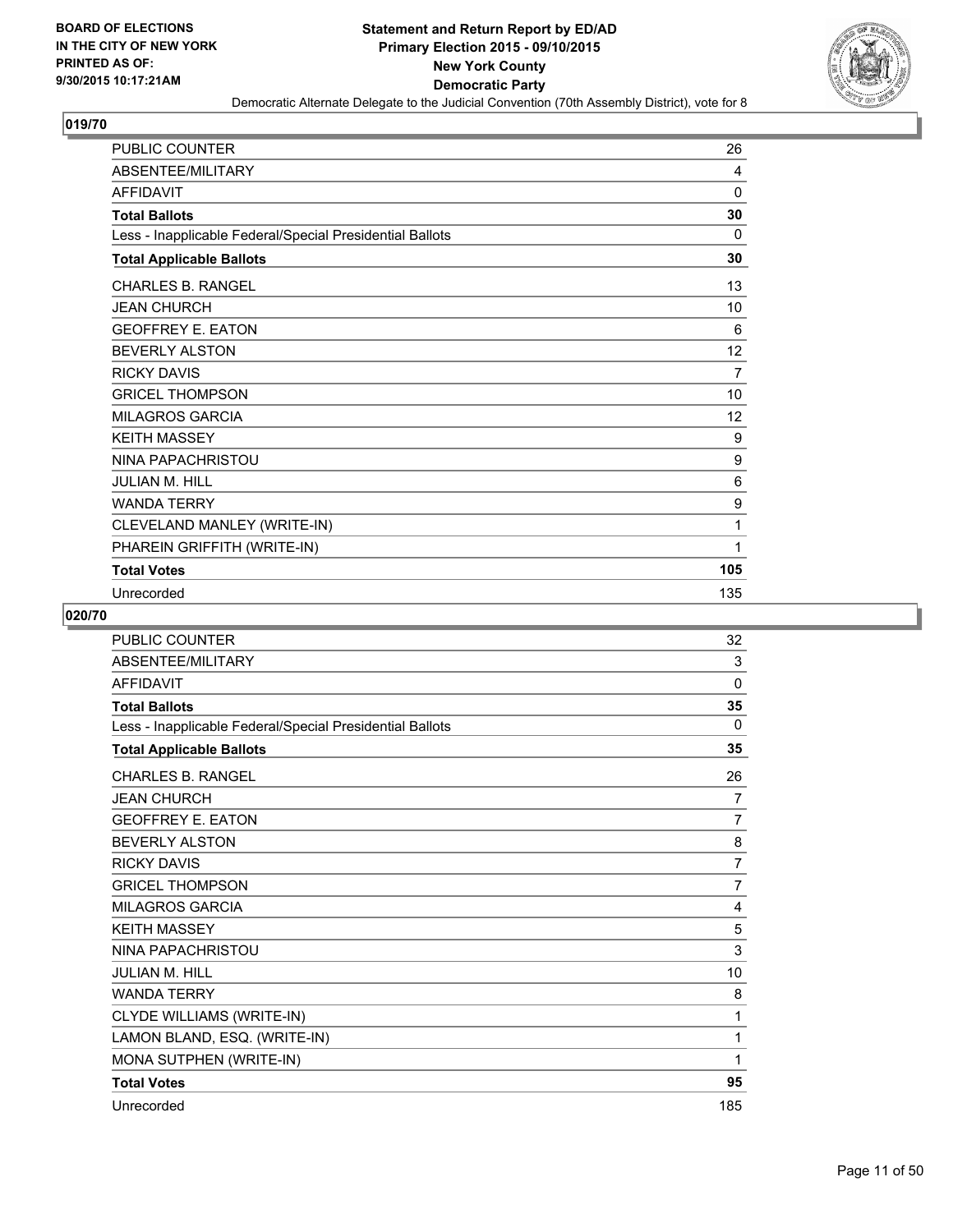

| <b>PUBLIC COUNTER</b>                                    | 42       |
|----------------------------------------------------------|----------|
| ABSENTEE/MILITARY                                        | 5        |
| <b>AFFIDAVIT</b>                                         | 1        |
| <b>Total Ballots</b>                                     | 48       |
| Less - Inapplicable Federal/Special Presidential Ballots | $\Omega$ |
| <b>Total Applicable Ballots</b>                          | 48       |
| <b>CHARLES B. RANGEL</b>                                 | 34       |
| <b>JEAN CHURCH</b>                                       | 16       |
| <b>GEOFFREY E. EATON</b>                                 | 18       |
| <b>BEVERLY ALSTON</b>                                    | 26       |
| <b>RICKY DAVIS</b>                                       | 20       |
| <b>GRICEL THOMPSON</b>                                   | 18       |
| <b>MILAGROS GARCIA</b>                                   | 22       |
| <b>KEITH MASSEY</b>                                      | 19       |
| NINA PAPACHRISTOU                                        | 10       |
| <b>JULIAN M. HILL</b>                                    | 16       |
| <b>WANDA TERRY</b>                                       | 19       |
| <b>Total Votes</b>                                       | 218      |
| Unrecorded                                               | 166      |

| PUBLIC COUNTER                                           | 32  |
|----------------------------------------------------------|-----|
| ABSENTEE/MILITARY                                        | 1   |
| <b>AFFIDAVIT</b>                                         | 0   |
| <b>Total Ballots</b>                                     | 33  |
| Less - Inapplicable Federal/Special Presidential Ballots | 0   |
| <b>Total Applicable Ballots</b>                          | 33  |
| <b>CHARLES B. RANGEL</b>                                 | 21  |
| <b>JEAN CHURCH</b>                                       | 11  |
| <b>GEOFFREY E. EATON</b>                                 | 8   |
| <b>BEVERLY ALSTON</b>                                    | 12  |
| <b>RICKY DAVIS</b>                                       | 6   |
| <b>GRICEL THOMPSON</b>                                   | 10  |
| <b>MILAGROS GARCIA</b>                                   | 12  |
| <b>KEITH MASSEY</b>                                      | 9   |
| NINA PAPACHRISTOU                                        | 10  |
| <b>JULIAN M. HILL</b>                                    | 7   |
| <b>WANDA TERRY</b>                                       | 8   |
| <b>Total Votes</b>                                       | 114 |
| Unrecorded                                               | 150 |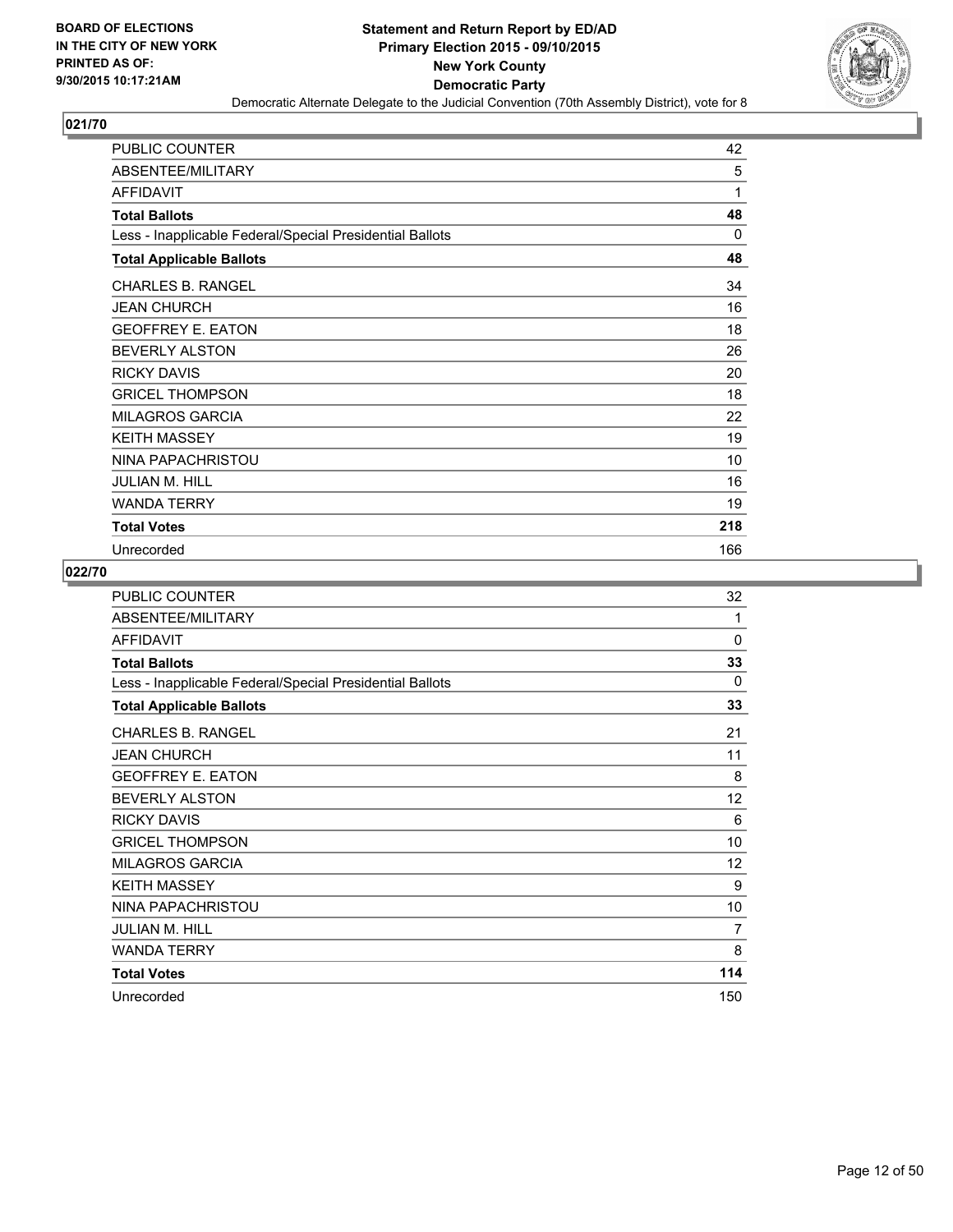

| PUBLIC COUNTER                                           | 23       |
|----------------------------------------------------------|----------|
| ABSENTEE/MILITARY                                        | 2        |
| <b>AFFIDAVIT</b>                                         | $\Omega$ |
| <b>Total Ballots</b>                                     | 25       |
| Less - Inapplicable Federal/Special Presidential Ballots | 0        |
| <b>Total Applicable Ballots</b>                          | 25       |
| <b>CHARLES B. RANGEL</b>                                 | 17       |
| <b>JEAN CHURCH</b>                                       | 11       |
| <b>GEOFFREY E. EATON</b>                                 | 9        |
| <b>BEVERLY ALSTON</b>                                    | 11       |
| <b>RICKY DAVIS</b>                                       | 11       |
| <b>GRICEL THOMPSON</b>                                   | 8        |
| <b>MILAGROS GARCIA</b>                                   | 10       |
| <b>KEITH MASSEY</b>                                      | 12       |
| NINA PAPACHRISTOU                                        | 4        |
| <b>JULIAN M. HILL</b>                                    | 6        |
| <b>WANDA TERRY</b>                                       | 9        |
| MARGIE BOWEN (WRITE-IN)                                  | 1        |
| YASMIN CORNELIUS (WRITE-IN)                              | 1        |
| <b>Total Votes</b>                                       | 110      |
| Unrecorded                                               | 90       |

| PUBLIC COUNTER                                           | 18                |
|----------------------------------------------------------|-------------------|
| ABSENTEE/MILITARY                                        | 0                 |
| <b>AFFIDAVIT</b>                                         | 0                 |
| <b>Total Ballots</b>                                     | 18                |
| Less - Inapplicable Federal/Special Presidential Ballots | $\Omega$          |
| <b>Total Applicable Ballots</b>                          | 18                |
| <b>CHARLES B. RANGEL</b>                                 | $12 \overline{ }$ |
| <b>JEAN CHURCH</b>                                       | 5                 |
| <b>GEOFFREY E. EATON</b>                                 | $\overline{7}$    |
| BEVERLY ALSTON                                           | $\overline{7}$    |
| <b>RICKY DAVIS</b>                                       | 5                 |
| <b>GRICEL THOMPSON</b>                                   | 5                 |
| <b>MILAGROS GARCIA</b>                                   | 9                 |
| <b>KEITH MASSEY</b>                                      | 7                 |
| NINA PAPACHRISTOU                                        | 6                 |
| <b>JULIAN M. HILL</b>                                    | 8                 |
| <b>WANDA TERRY</b>                                       | $\overline{7}$    |
| <b>Total Votes</b>                                       | 78                |
| Unrecorded                                               | 66                |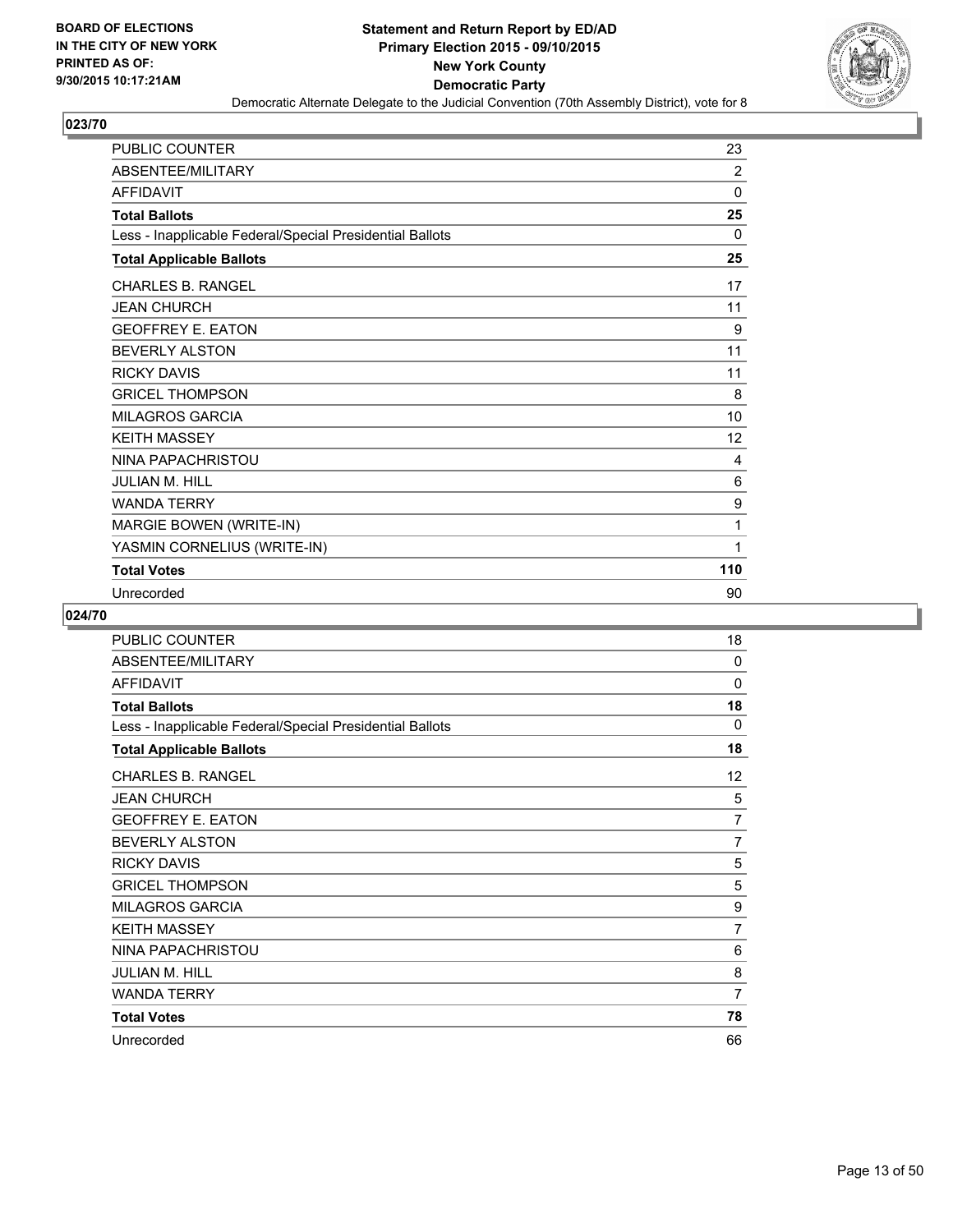

| <b>PUBLIC COUNTER</b>                                    | 20  |
|----------------------------------------------------------|-----|
| ABSENTEE/MILITARY                                        | 1   |
| AFFIDAVIT                                                | 0   |
| <b>Total Ballots</b>                                     | 21  |
| Less - Inapplicable Federal/Special Presidential Ballots | 0   |
| <b>Total Applicable Ballots</b>                          | 21  |
| <b>CHARLES B. RANGEL</b>                                 | 11  |
| <b>JEAN CHURCH</b>                                       | 4   |
| <b>GEOFFREY E. EATON</b>                                 | 4   |
| <b>BEVERLY ALSTON</b>                                    | 10  |
| <b>RICKY DAVIS</b>                                       | 6   |
| <b>GRICEL THOMPSON</b>                                   | 5   |
| <b>MILAGROS GARCIA</b>                                   | 8   |
| <b>KEITH MASSEY</b>                                      | 6   |
| NINA PAPACHRISTOU                                        | 4   |
| JULIAN M. HILL                                           | 4   |
| <b>WANDA TERRY</b>                                       | 4   |
| <b>Total Votes</b>                                       | 66  |
| Unrecorded                                               | 102 |

| <b>PUBLIC COUNTER</b>                                    | 16             |
|----------------------------------------------------------|----------------|
| ABSENTEE/MILITARY                                        | 1              |
| <b>AFFIDAVIT</b>                                         | 0              |
| <b>Total Ballots</b>                                     | 17             |
| Less - Inapplicable Federal/Special Presidential Ballots | $\Omega$       |
| <b>Total Applicable Ballots</b>                          | 17             |
| <b>CHARLES B. RANGEL</b>                                 | 11             |
| <b>JEAN CHURCH</b>                                       | 6              |
| <b>GEOFFREY E. EATON</b>                                 | 9              |
| <b>BEVERLY ALSTON</b>                                    | 10             |
| <b>RICKY DAVIS</b>                                       | 7              |
| <b>GRICEL THOMPSON</b>                                   | 6              |
| <b>MILAGROS GARCIA</b>                                   | 5              |
| <b>KEITH MASSEY</b>                                      | 7              |
| NINA PAPACHRISTOU                                        | 3              |
| JULIAN M. HILL                                           | $\overline{7}$ |
| <b>WANDA TERRY</b>                                       | 4              |
| <b>Total Votes</b>                                       | 75             |
| Unrecorded                                               | 61             |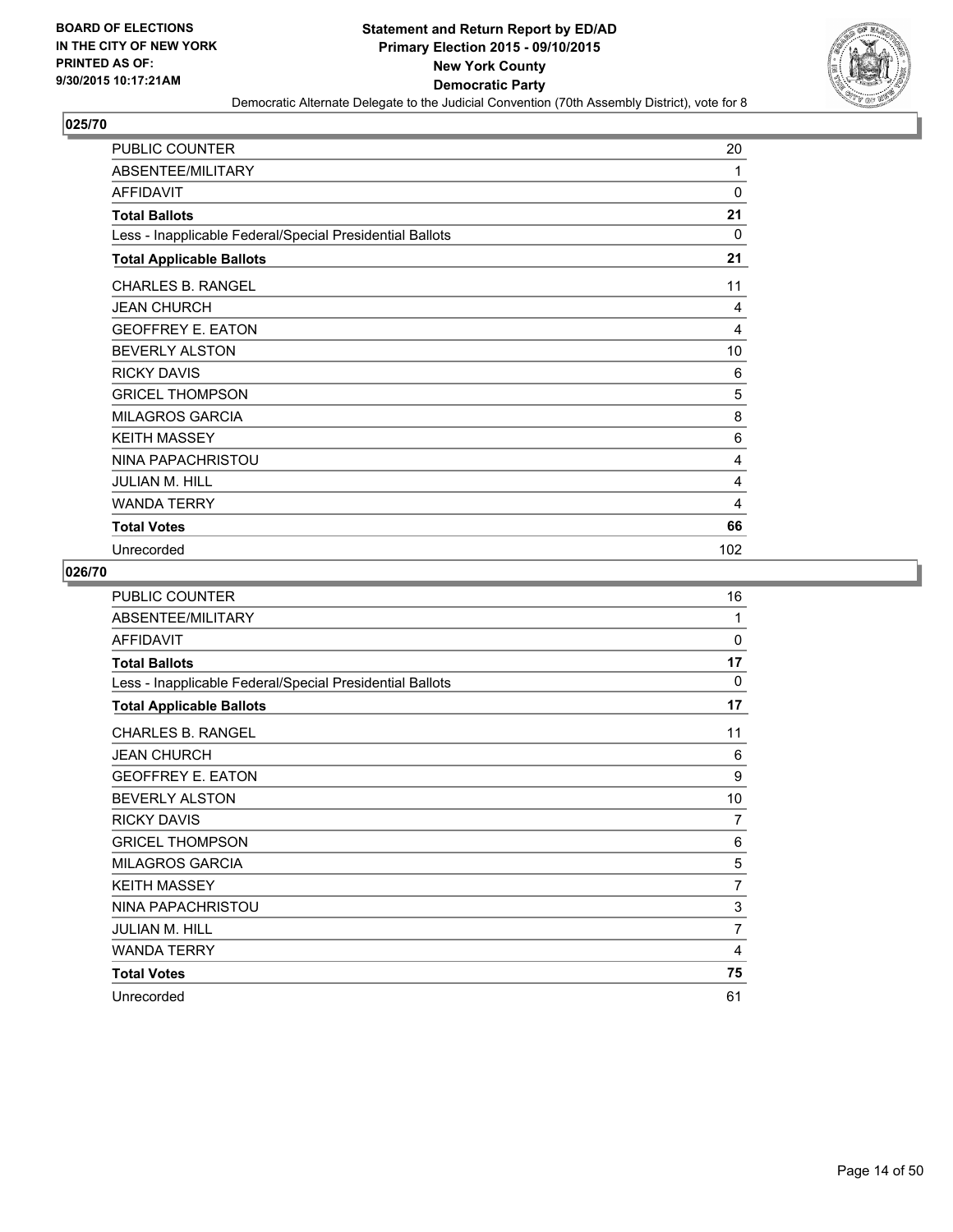

| PUBLIC COUNTER                                           | 62       |
|----------------------------------------------------------|----------|
| ABSENTEE/MILITARY                                        | 2        |
| <b>AFFIDAVIT</b>                                         | 0        |
| <b>Total Ballots</b>                                     | 64       |
| Less - Inapplicable Federal/Special Presidential Ballots | $\Omega$ |
| <b>Total Applicable Ballots</b>                          | 64       |
| <b>CHARLES B. RANGEL</b>                                 | 43       |
| <b>JEAN CHURCH</b>                                       | 20       |
| <b>GEOFFREY E. EATON</b>                                 | 19       |
| <b>BEVERLY ALSTON</b>                                    | 31       |
| <b>RICKY DAVIS</b>                                       | 19       |
| <b>GRICEL THOMPSON</b>                                   | 16       |
| <b>MILAGROS GARCIA</b>                                   | 26       |
| <b>KEITH MASSEY</b>                                      | 19       |
| NINA PAPACHRISTOU                                        | 20       |
| <b>JULIAN M. HILL</b>                                    | 16       |
| <b>WANDA TERRY</b>                                       | 22       |
| <b>Total Votes</b>                                       | 251      |
| Unrecorded                                               | 261      |

| <b>PUBLIC COUNTER</b>                                    | 18             |
|----------------------------------------------------------|----------------|
| ABSENTEE/MILITARY                                        | 1              |
| <b>AFFIDAVIT</b>                                         | 0              |
| <b>Total Ballots</b>                                     | 19             |
| Less - Inapplicable Federal/Special Presidential Ballots | $\Omega$       |
| <b>Total Applicable Ballots</b>                          | 19             |
| <b>CHARLES B. RANGEL</b>                                 | 12             |
| <b>JEAN CHURCH</b>                                       | 9              |
| <b>GEOFFREY E. EATON</b>                                 | $\overline{7}$ |
| <b>BEVERLY ALSTON</b>                                    | 9              |
| <b>RICKY DAVIS</b>                                       | 10             |
| <b>GRICEL THOMPSON</b>                                   | 4              |
| <b>MILAGROS GARCIA</b>                                   | 3              |
| <b>KEITH MASSEY</b>                                      | 8              |
| NINA PAPACHRISTOU                                        | 1              |
| JULIAN M. HILL                                           | 4              |
| <b>WANDA TERRY</b>                                       | 6              |
| <b>Total Votes</b>                                       | 73             |
| Unrecorded                                               | 79             |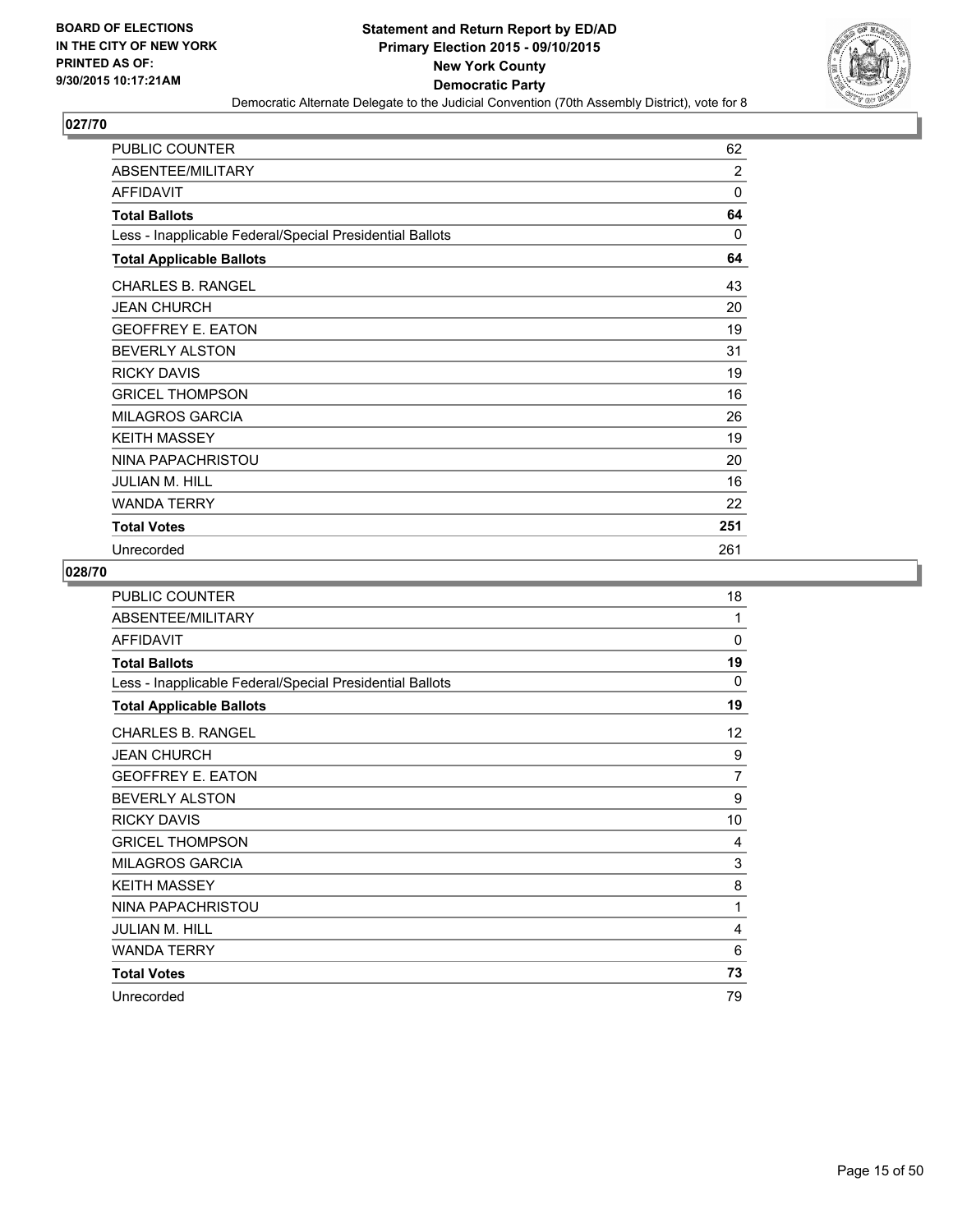

| <b>PUBLIC COUNTER</b>                                    | 22          |
|----------------------------------------------------------|-------------|
| ABSENTEE/MILITARY                                        | 3           |
| AFFIDAVIT                                                | $\mathbf 0$ |
| <b>Total Ballots</b>                                     | 25          |
| Less - Inapplicable Federal/Special Presidential Ballots | 0           |
| <b>Total Applicable Ballots</b>                          | 25          |
| <b>CHARLES B. RANGEL</b>                                 | 15          |
| <b>JEAN CHURCH</b>                                       | 9           |
| <b>GEOFFREY E. EATON</b>                                 | 8           |
| <b>BEVERLY ALSTON</b>                                    | 11          |
| <b>RICKY DAVIS</b>                                       | 10          |
| <b>GRICEL THOMPSON</b>                                   | 6           |
| <b>MILAGROS GARCIA</b>                                   | 9           |
| <b>KEITH MASSEY</b>                                      | 6           |
| NINA PAPACHRISTOU                                        | 4           |
| <b>JULIAN M. HILL</b>                                    | 10          |
| <b>WANDA TERRY</b>                                       | 10          |
| UNATTRIBUTABLE WRITE-IN (WRITE-IN)                       | 1           |
| <b>Total Votes</b>                                       | 99          |
| Unrecorded                                               | 101         |

| <b>PUBLIC COUNTER</b>                                    | 15             |
|----------------------------------------------------------|----------------|
| ABSENTEE/MILITARY                                        | 2              |
| <b>AFFIDAVIT</b>                                         | 0              |
| <b>Total Ballots</b>                                     | 17             |
| Less - Inapplicable Federal/Special Presidential Ballots | $\Omega$       |
| <b>Total Applicable Ballots</b>                          | 17             |
| <b>CHARLES B. RANGEL</b>                                 | 13             |
| <b>JEAN CHURCH</b>                                       | 5              |
| <b>GEOFFREY E. EATON</b>                                 | 6              |
| <b>BEVERLY ALSTON</b>                                    | $\overline{7}$ |
| <b>RICKY DAVIS</b>                                       | 4              |
| <b>GRICEL THOMPSON</b>                                   | 3              |
| <b>MILAGROS GARCIA</b>                                   | 5              |
| <b>KEITH MASSEY</b>                                      | 4              |
| NINA PAPACHRISTOU                                        | 1              |
| <b>JULIAN M. HILL</b>                                    | 6              |
| <b>WANDA TERRY</b>                                       | 4              |
| <b>Total Votes</b>                                       | 58             |
| Unrecorded                                               | 78             |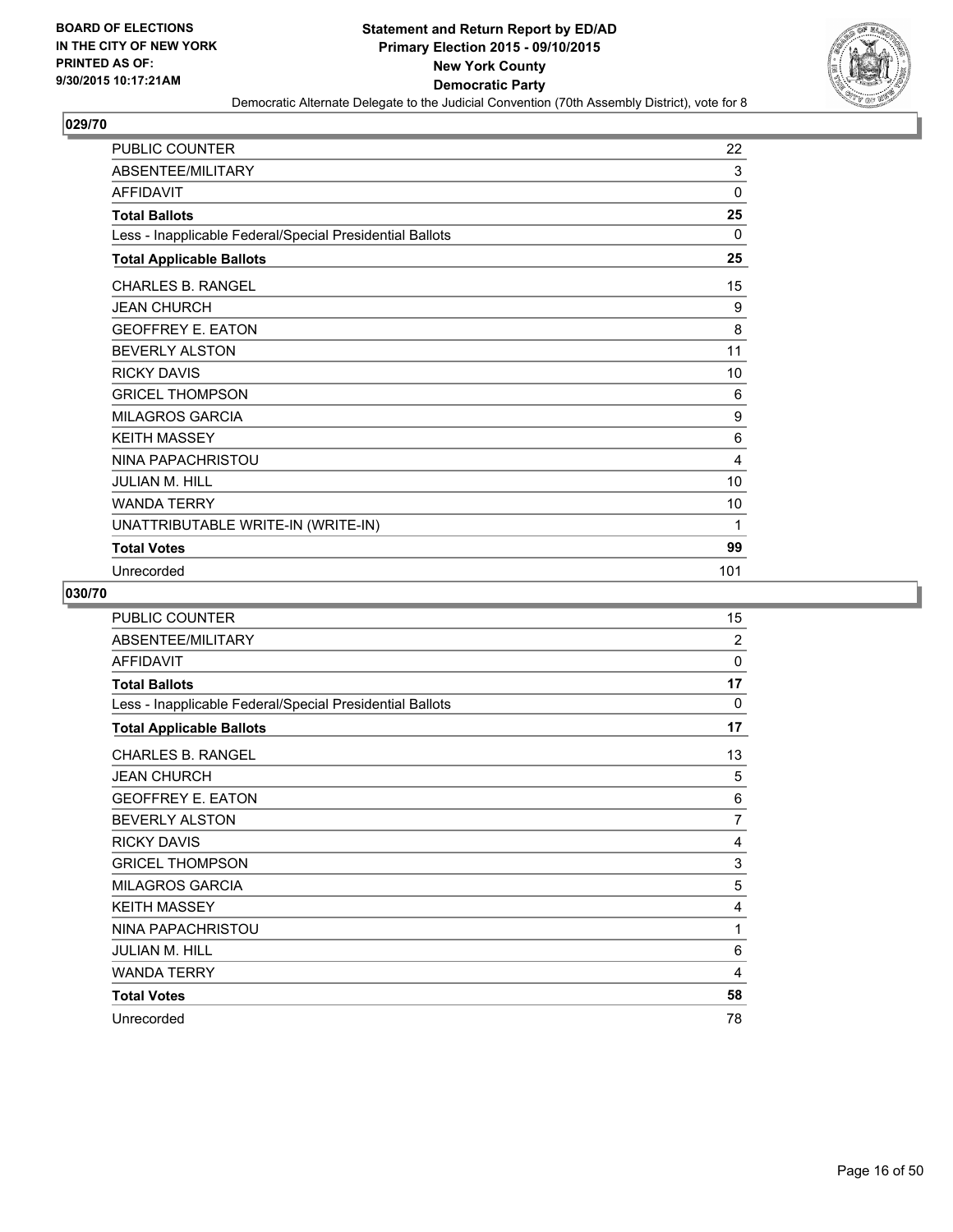

| <b>PUBLIC COUNTER</b>                                    | 21             |
|----------------------------------------------------------|----------------|
| ABSENTEE/MILITARY                                        | $\overline{2}$ |
| <b>AFFIDAVIT</b>                                         | 1              |
| <b>Total Ballots</b>                                     | 24             |
| Less - Inapplicable Federal/Special Presidential Ballots | $\Omega$       |
| <b>Total Applicable Ballots</b>                          | 24             |
| <b>CHARLES B. RANGEL</b>                                 | 21             |
| <b>JEAN CHURCH</b>                                       | 8              |
| <b>GEOFFREY E. EATON</b>                                 | 6              |
| <b>BEVERLY ALSTON</b>                                    | 8              |
| <b>RICKY DAVIS</b>                                       | 7              |
| <b>GRICEL THOMPSON</b>                                   | 8              |
| <b>MILAGROS GARCIA</b>                                   | 8              |
| <b>KEITH MASSEY</b>                                      | 6              |
| NINA PAPACHRISTOU                                        | 1              |
| <b>JULIAN M. HILL</b>                                    | 5              |
| <b>WANDA TERRY</b>                                       | 4              |
| <b>Total Votes</b>                                       | 82             |
| Unrecorded                                               | 110            |

| PUBLIC COUNTER                                           | 5              |
|----------------------------------------------------------|----------------|
| ABSENTEE/MILITARY                                        | $\overline{2}$ |
| <b>AFFIDAVIT</b>                                         | 0              |
| <b>Total Ballots</b>                                     | 7              |
| Less - Inapplicable Federal/Special Presidential Ballots | $\Omega$       |
| <b>Total Applicable Ballots</b>                          | $\overline{7}$ |
| <b>CHARLES B. RANGEL</b>                                 | 6              |
| <b>JEAN CHURCH</b>                                       | $\overline{2}$ |
| <b>GEOFFREY E. EATON</b>                                 | 4              |
| <b>BEVERLY ALSTON</b>                                    | 3              |
| <b>RICKY DAVIS</b>                                       | 3              |
| <b>GRICEL THOMPSON</b>                                   | 3              |
| <b>MILAGROS GARCIA</b>                                   | 1              |
| <b>KEITH MASSEY</b>                                      | 4              |
| NINA PAPACHRISTOU                                        | 1              |
| <b>JULIAN M. HILL</b>                                    | $\overline{2}$ |
| <b>WANDA TERRY</b>                                       | 3              |
| <b>Total Votes</b>                                       | 32             |
| Unrecorded                                               | 24             |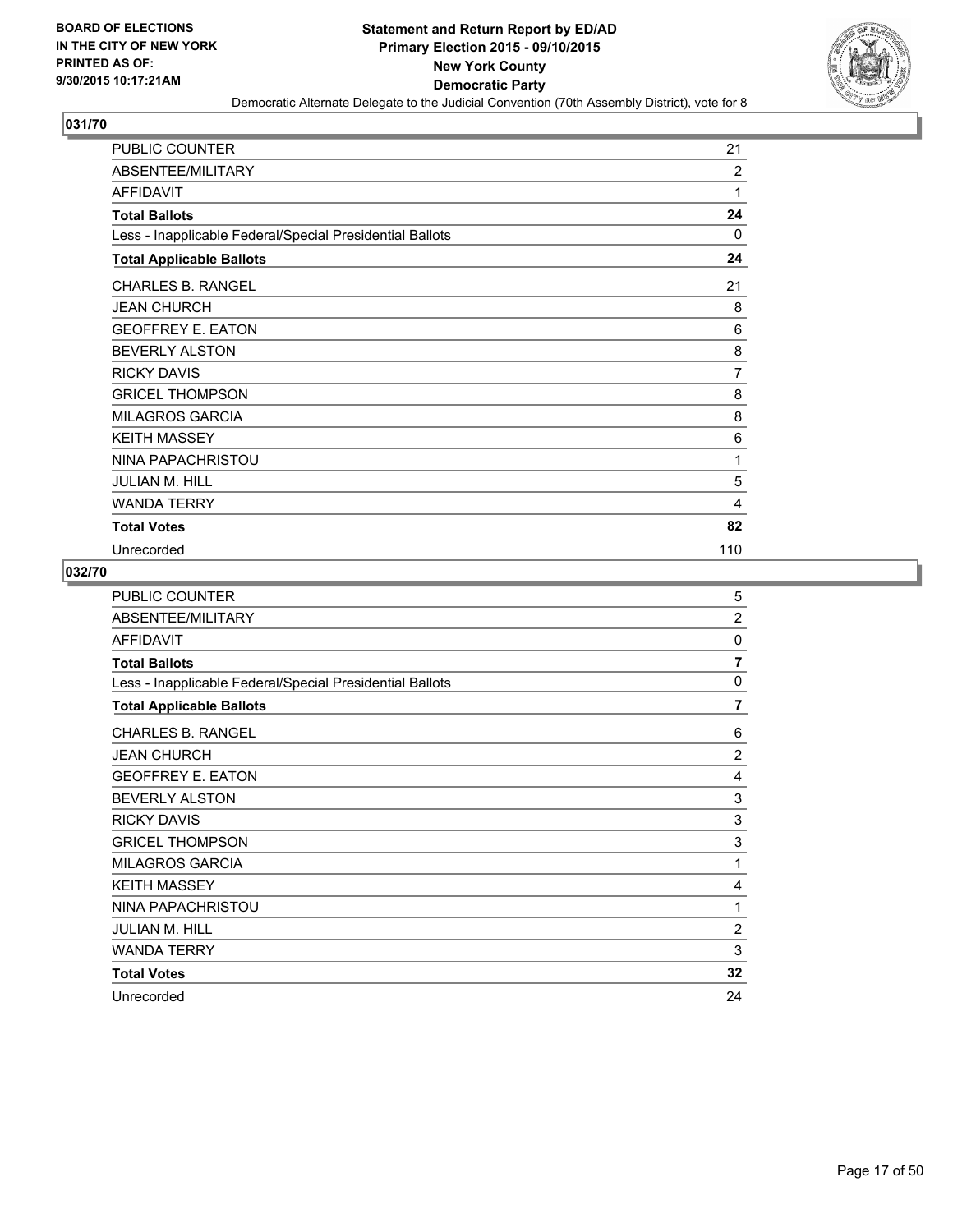

| PUBLIC COUNTER                                           | 8              |
|----------------------------------------------------------|----------------|
| ABSENTEE/MILITARY                                        | 4              |
| <b>AFFIDAVIT</b>                                         | 0              |
| <b>Total Ballots</b>                                     | 12             |
| Less - Inapplicable Federal/Special Presidential Ballots | $\Omega$       |
| <b>Total Applicable Ballots</b>                          | 12             |
| <b>CHARLES B. RANGEL</b>                                 | 9              |
| <b>JEAN CHURCH</b>                                       | $\overline{2}$ |
| <b>GEOFFREY E. EATON</b>                                 | 4              |
| <b>BEVERLY ALSTON</b>                                    | 3              |
| <b>RICKY DAVIS</b>                                       | 3              |
| <b>GRICEL THOMPSON</b>                                   | $\overline{2}$ |
| <b>MILAGROS GARCIA</b>                                   | 2              |
| <b>KEITH MASSEY</b>                                      | 3              |
| NINA PAPACHRISTOU                                        | 0              |
| <b>JULIAN M. HILL</b>                                    | 0              |
| <b>WANDA TERRY</b>                                       | 5              |
| <b>Total Votes</b>                                       | 33             |
| Unrecorded                                               | 63             |

| PUBLIC COUNTER                                           | 17       |
|----------------------------------------------------------|----------|
| ABSENTEE/MILITARY                                        | 3        |
| <b>AFFIDAVIT</b>                                         | $\Omega$ |
| <b>Total Ballots</b>                                     | 20       |
| Less - Inapplicable Federal/Special Presidential Ballots | 0        |
| <b>Total Applicable Ballots</b>                          | 20       |
| <b>CHARLES B. RANGEL</b>                                 | 18       |
| <b>JEAN CHURCH</b>                                       | 5        |
| <b>GEOFFREY E. EATON</b>                                 | 11       |
| <b>BEVERLY ALSTON</b>                                    | 11       |
| <b>RICKY DAVIS</b>                                       | 8        |
| <b>GRICEL THOMPSON</b>                                   | 6        |
| <b>MILAGROS GARCIA</b>                                   | 5        |
| <b>KEITH MASSEY</b>                                      | 6        |
| NINA PAPACHRISTOU                                        | 3        |
| <b>JULIAN M. HILL</b>                                    | 4        |
| <b>WANDA TERRY</b>                                       | 6        |
| <b>Total Votes</b>                                       | 83       |
| Unrecorded                                               | 77       |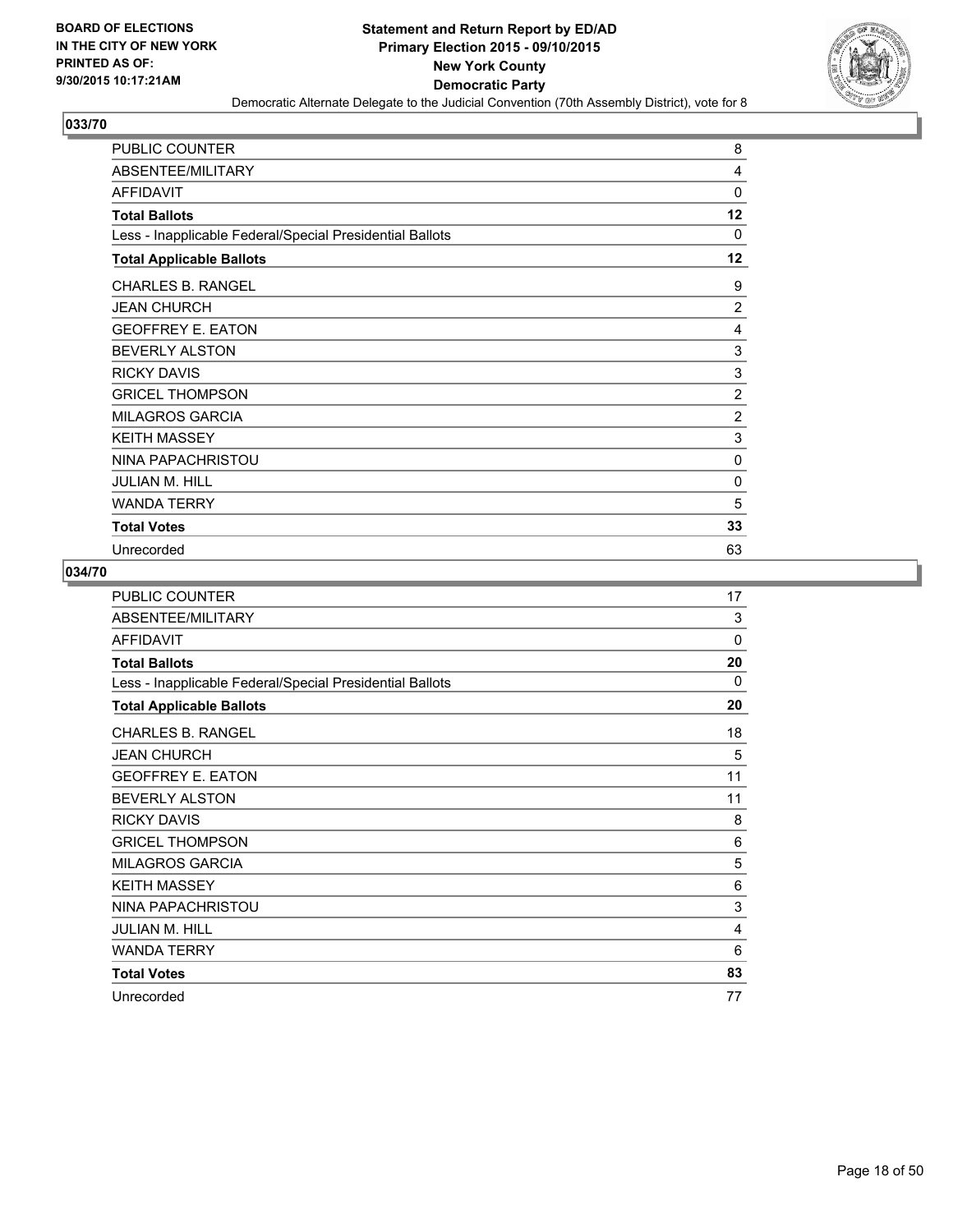

| PUBLIC COUNTER                                           | 19             |
|----------------------------------------------------------|----------------|
| ABSENTEE/MILITARY                                        | 1              |
| <b>AFFIDAVIT</b>                                         | 0              |
| <b>Total Ballots</b>                                     | 20             |
| Less - Inapplicable Federal/Special Presidential Ballots | $\Omega$       |
| <b>Total Applicable Ballots</b>                          | 20             |
| <b>CHARLES B. RANGEL</b>                                 | 16             |
| <b>JEAN CHURCH</b>                                       | 8              |
| <b>GEOFFREY E. EATON</b>                                 | 12             |
| <b>BEVERLY ALSTON</b>                                    | 9              |
| <b>RICKY DAVIS</b>                                       | 6              |
| <b>GRICEL THOMPSON</b>                                   | 6              |
| <b>MILAGROS GARCIA</b>                                   | $\overline{7}$ |
| <b>KEITH MASSEY</b>                                      | 9              |
| NINA PAPACHRISTOU                                        | $\overline{7}$ |
| <b>JULIAN M. HILL</b>                                    | $\overline{7}$ |
| <b>WANDA TERRY</b>                                       | 10             |
| <b>Total Votes</b>                                       | 97             |
| Unrecorded                                               | 63             |

| PUBLIC COUNTER                                           | 27             |
|----------------------------------------------------------|----------------|
| ABSENTEE/MILITARY                                        | 4              |
| <b>AFFIDAVIT</b>                                         | $\Omega$       |
| <b>Total Ballots</b>                                     | 31             |
| Less - Inapplicable Federal/Special Presidential Ballots | 0              |
| <b>Total Applicable Ballots</b>                          | 31             |
| <b>CHARLES B. RANGEL</b>                                 | 24             |
| <b>JEAN CHURCH</b>                                       | 11             |
| <b>GEOFFREY E. EATON</b>                                 | 11             |
| <b>BEVERLY ALSTON</b>                                    | 10             |
| <b>RICKY DAVIS</b>                                       | 13             |
| <b>GRICEL THOMPSON</b>                                   | 9              |
| <b>MILAGROS GARCIA</b>                                   | 5              |
| <b>KEITH MASSEY</b>                                      | 9              |
| NINA PAPACHRISTOU                                        | $\overline{2}$ |
| <b>JULIAN M. HILL</b>                                    | 11             |
| <b>WANDA TERRY</b>                                       | 6              |
| <b>Total Votes</b>                                       | 111            |
| Unrecorded                                               | 137            |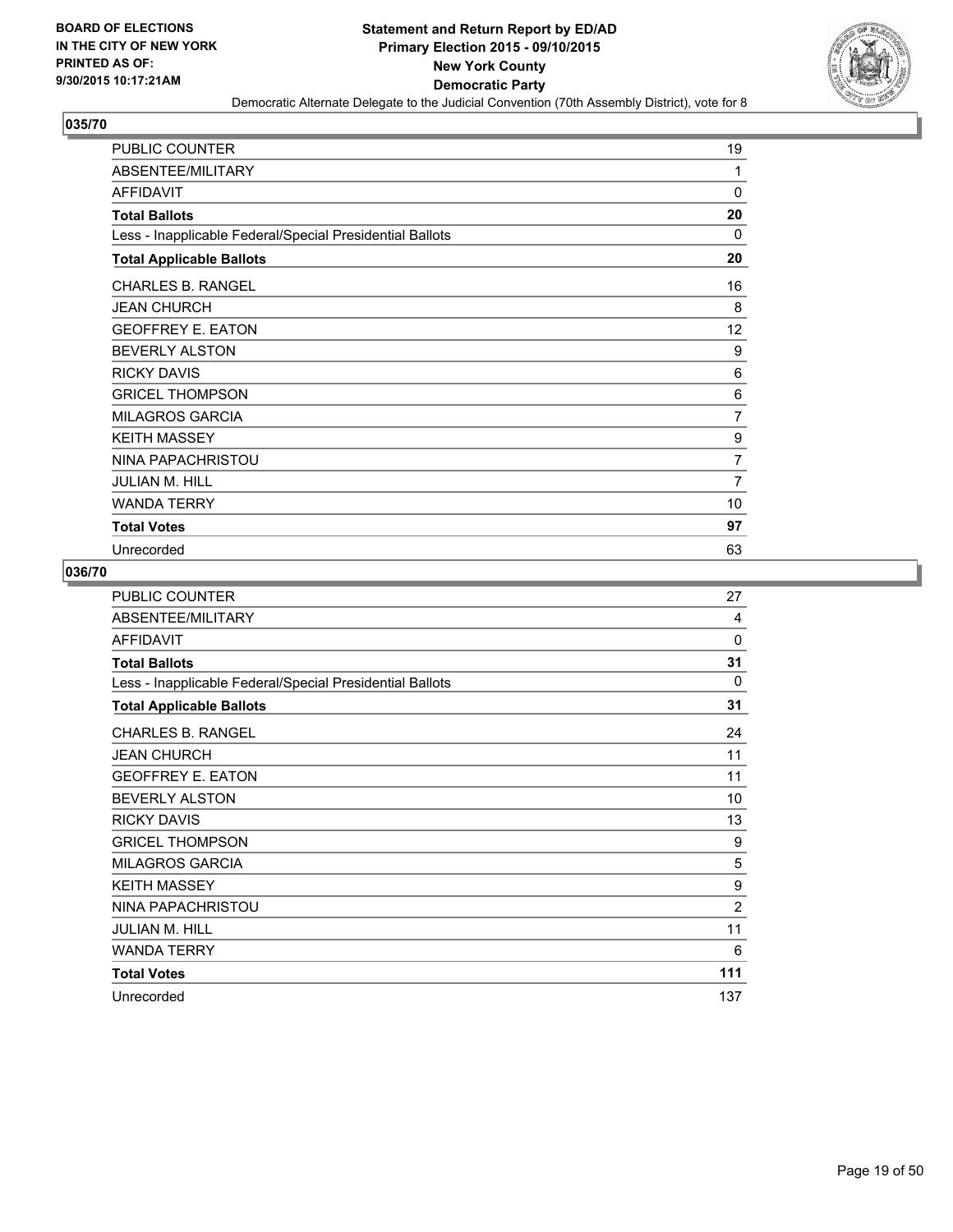

| PUBLIC COUNTER                                           | 59       |
|----------------------------------------------------------|----------|
| ABSENTEE/MILITARY                                        | 4        |
| <b>AFFIDAVIT</b>                                         | 1        |
| <b>Total Ballots</b>                                     | 64       |
| Less - Inapplicable Federal/Special Presidential Ballots | $\Omega$ |
| <b>Total Applicable Ballots</b>                          | 64       |
| <b>CHARLES B. RANGEL</b>                                 | 43       |
| <b>JEAN CHURCH</b>                                       | 16       |
| <b>GEOFFREY E. EATON</b>                                 | 11       |
| <b>BEVERLY ALSTON</b>                                    | 24       |
| <b>RICKY DAVIS</b>                                       | 17       |
| <b>GRICEL THOMPSON</b>                                   | 11       |
| <b>MILAGROS GARCIA</b>                                   | 19       |
| <b>KEITH MASSEY</b>                                      | 18       |
| NINA PAPACHRISTOU                                        | 10       |
| <b>JULIAN M. HILL</b>                                    | 18       |
| <b>WANDA TERRY</b>                                       | 16       |
| <b>Total Votes</b>                                       | 203      |
| Unrecorded                                               | 309      |

| PUBLIC COUNTER                                           | 39       |
|----------------------------------------------------------|----------|
| ABSENTEE/MILITARY                                        | 6        |
| <b>AFFIDAVIT</b>                                         | 1        |
| <b>Total Ballots</b>                                     | 46       |
| Less - Inapplicable Federal/Special Presidential Ballots | $\Omega$ |
| <b>Total Applicable Ballots</b>                          | 46       |
| <b>CHARLES B. RANGEL</b>                                 | 28       |
| <b>JEAN CHURCH</b>                                       | 10       |
| <b>GEOFFREY E. EATON</b>                                 | 10       |
| <b>BEVERLY ALSTON</b>                                    | 15       |
| <b>RICKY DAVIS</b>                                       | 13       |
| <b>GRICEL THOMPSON</b>                                   | 11       |
| <b>MILAGROS GARCIA</b>                                   | 10       |
| <b>KEITH MASSEY</b>                                      | 11       |
| NINA PAPACHRISTOU                                        | 10       |
| <b>JULIAN M. HILL</b>                                    | 11       |
| <b>WANDA TERRY</b>                                       | 12       |
| <b>Total Votes</b>                                       | 141      |
| Unrecorded                                               | 227      |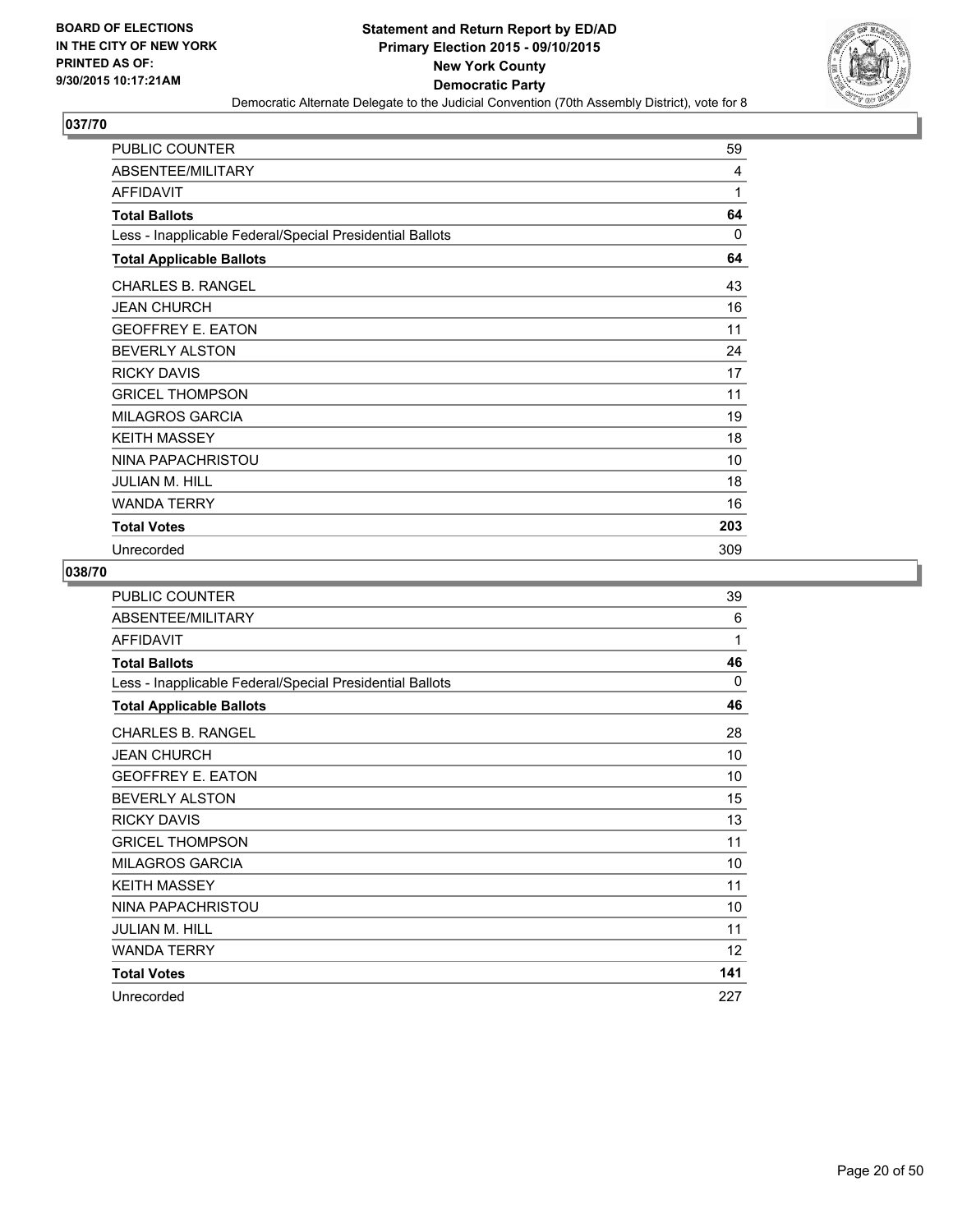

| <b>PUBLIC COUNTER</b>                                    | 43  |
|----------------------------------------------------------|-----|
| ABSENTEE/MILITARY                                        | 1   |
| AFFIDAVIT                                                | 0   |
| <b>Total Ballots</b>                                     | 44  |
| Less - Inapplicable Federal/Special Presidential Ballots | 0   |
| <b>Total Applicable Ballots</b>                          | 44  |
| <b>CHARLES B. RANGEL</b>                                 | 37  |
| <b>JEAN CHURCH</b>                                       | 5   |
| <b>GEOFFREY E. EATON</b>                                 | 8   |
| <b>BEVERLY ALSTON</b>                                    | 12  |
| <b>RICKY DAVIS</b>                                       | 10  |
| <b>GRICEL THOMPSON</b>                                   | 7   |
| <b>MILAGROS GARCIA</b>                                   | 9   |
| <b>KEITH MASSEY</b>                                      | 6   |
| NINA PAPACHRISTOU                                        | 6   |
| JULIAN M. HILL                                           | 8   |
| <b>WANDA TERRY</b>                                       | 9   |
| <b>Total Votes</b>                                       | 117 |
| Unrecorded                                               | 235 |

| <b>PUBLIC COUNTER</b>                                    | 37       |
|----------------------------------------------------------|----------|
| ABSENTEE/MILITARY                                        | 6        |
| <b>AFFIDAVIT</b>                                         | $\Omega$ |
| <b>Total Ballots</b>                                     | 43       |
| Less - Inapplicable Federal/Special Presidential Ballots | $\Omega$ |
| <b>Total Applicable Ballots</b>                          | 43       |
| <b>CHARLES B. RANGEL</b>                                 | 32       |
| <b>JEAN CHURCH</b>                                       | 15       |
| <b>GEOFFREY E. EATON</b>                                 | 14       |
| <b>BEVERLY ALSTON</b>                                    | 21       |
| <b>RICKY DAVIS</b>                                       | 20       |
| <b>GRICEL THOMPSON</b>                                   | 10       |
| <b>MILAGROS GARCIA</b>                                   | 9        |
| <b>KEITH MASSEY</b>                                      | 14       |
| NINA PAPACHRISTOU                                        | 5        |
| <b>JULIAN M. HILL</b>                                    | 9        |
| <b>WANDA TERRY</b>                                       | 11       |
| MICHAEL S. LEWIS (WRITE-IN)                              | 1        |
| <b>Total Votes</b>                                       | 161      |
| Unrecorded                                               | 183      |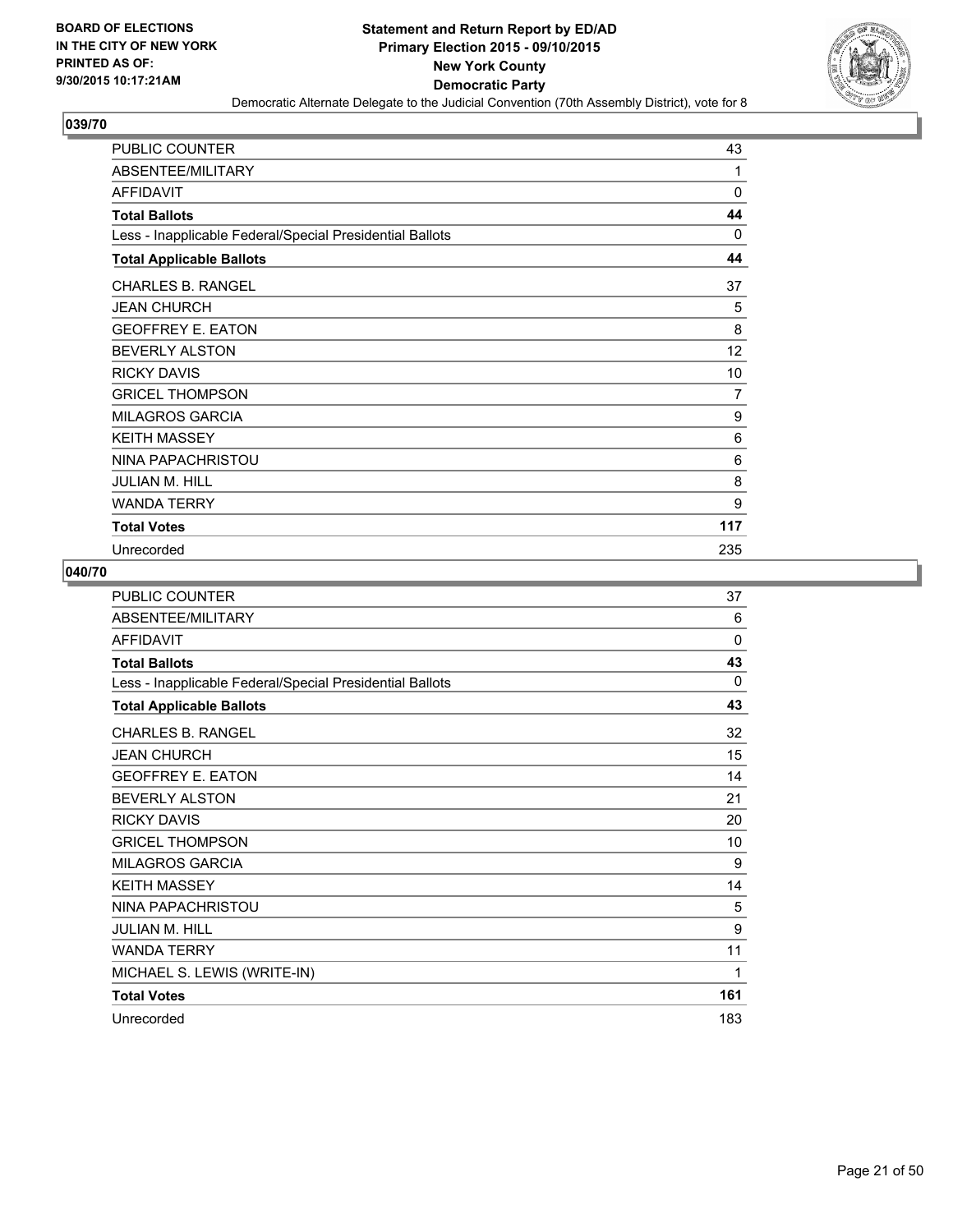

| <b>PUBLIC COUNTER</b>                                    | 29       |
|----------------------------------------------------------|----------|
| ABSENTEE/MILITARY                                        | 5        |
| <b>AFFIDAVIT</b>                                         | 1        |
| <b>Total Ballots</b>                                     | 35       |
| Less - Inapplicable Federal/Special Presidential Ballots | $\Omega$ |
| <b>Total Applicable Ballots</b>                          | 35       |
| <b>CHARLES B. RANGEL</b>                                 | 29       |
| <b>JEAN CHURCH</b>                                       | 15       |
| <b>GEOFFREY E. EATON</b>                                 | 22       |
| <b>BEVERLY ALSTON</b>                                    | 19       |
| <b>RICKY DAVIS</b>                                       | 19       |
| <b>GRICEL THOMPSON</b>                                   | 15       |
| <b>MILAGROS GARCIA</b>                                   | 13       |
| <b>KEITH MASSEY</b>                                      | 15       |
| NINA PAPACHRISTOU                                        | 8        |
| <b>JULIAN M. HILL</b>                                    | 8        |
| <b>WANDA TERRY</b>                                       | 9        |
| <b>Total Votes</b>                                       | 172      |
| Unrecorded                                               | 108      |

| PUBLIC COUNTER                                           | 20       |
|----------------------------------------------------------|----------|
| ABSENTEE/MILITARY                                        | $\Omega$ |
| <b>AFFIDAVIT</b>                                         | $\Omega$ |
| <b>Total Ballots</b>                                     | 20       |
| Less - Inapplicable Federal/Special Presidential Ballots | 0        |
| <b>Total Applicable Ballots</b>                          | 20       |
| <b>CHARLES B. RANGEL</b>                                 | 10       |
| <b>JEAN CHURCH</b>                                       | 7        |
| <b>GEOFFREY E. EATON</b>                                 | 4        |
| <b>BEVERLY ALSTON</b>                                    | 8        |
| <b>RICKY DAVIS</b>                                       | 4        |
| <b>GRICEL THOMPSON</b>                                   | 3        |
| <b>MILAGROS GARCIA</b>                                   | 4        |
| <b>KEITH MASSEY</b>                                      | 5        |
| NINA PAPACHRISTOU                                        | 3        |
| <b>JULIAN M. HILL</b>                                    | 5        |
| <b>WANDA TERRY</b>                                       | 4        |
| M. MARIO CLEMENZIO (WRITE-IN)                            | 1        |
| UNATTRIBUTABLE WRITE-IN (WRITE-IN)                       | 1        |
| <b>Total Votes</b>                                       | 59       |
| Unrecorded                                               | 101      |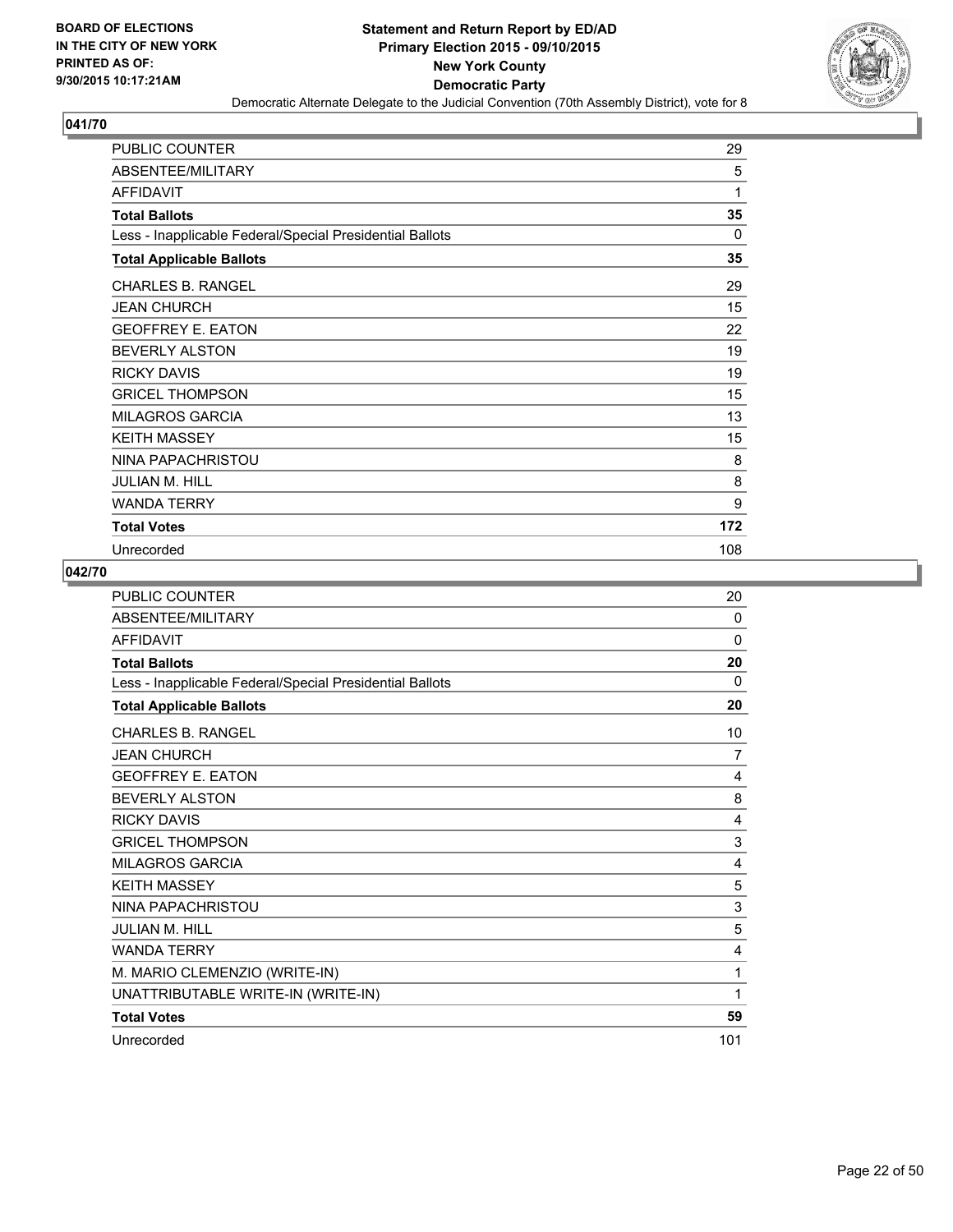

| <b>PUBLIC COUNTER</b>                                    | 22             |
|----------------------------------------------------------|----------------|
| ABSENTEE/MILITARY                                        | $\overline{2}$ |
| AFFIDAVIT                                                | 0              |
| <b>Total Ballots</b>                                     | 24             |
| Less - Inapplicable Federal/Special Presidential Ballots | 0              |
| <b>Total Applicable Ballots</b>                          | 24             |
| <b>CHARLES B. RANGEL</b>                                 | 19             |
| <b>JEAN CHURCH</b>                                       | 10             |
| <b>GEOFFREY E. EATON</b>                                 | 7              |
| <b>BEVERLY ALSTON</b>                                    | 12             |
| <b>RICKY DAVIS</b>                                       | 9              |
| <b>GRICEL THOMPSON</b>                                   | 5              |
| <b>MILAGROS GARCIA</b>                                   | 7              |
| <b>KEITH MASSEY</b>                                      | 7              |
| NINA PAPACHRISTOU                                        | 1              |
| JULIAN M. HILL                                           | 5              |
| <b>WANDA TERRY</b>                                       | 4              |
| <b>Total Votes</b>                                       | 86             |
| Unrecorded                                               | 106            |

| PUBLIC COUNTER                                           | 7        |
|----------------------------------------------------------|----------|
| ABSENTEE/MILITARY                                        | 7        |
| <b>AFFIDAVIT</b>                                         | 0        |
| <b>Total Ballots</b>                                     | 14       |
| Less - Inapplicable Federal/Special Presidential Ballots | $\Omega$ |
| <b>Total Applicable Ballots</b>                          | 14       |
| <b>CHARLES B. RANGEL</b>                                 | 8        |
| <b>JEAN CHURCH</b>                                       | 4        |
| <b>GEOFFREY E. EATON</b>                                 | 4        |
| <b>BEVERLY ALSTON</b>                                    | 7        |
| <b>RICKY DAVIS</b>                                       | 6        |
| <b>GRICEL THOMPSON</b>                                   | 1        |
| <b>MILAGROS GARCIA</b>                                   | 5        |
| <b>KEITH MASSEY</b>                                      | 4        |
| NINA PAPACHRISTOU                                        | 1        |
| <b>JULIAN M. HILL</b>                                    | 3        |
| <b>WANDA TERRY</b>                                       | 4        |
| <b>Total Votes</b>                                       | 47       |
| Unrecorded                                               | 65       |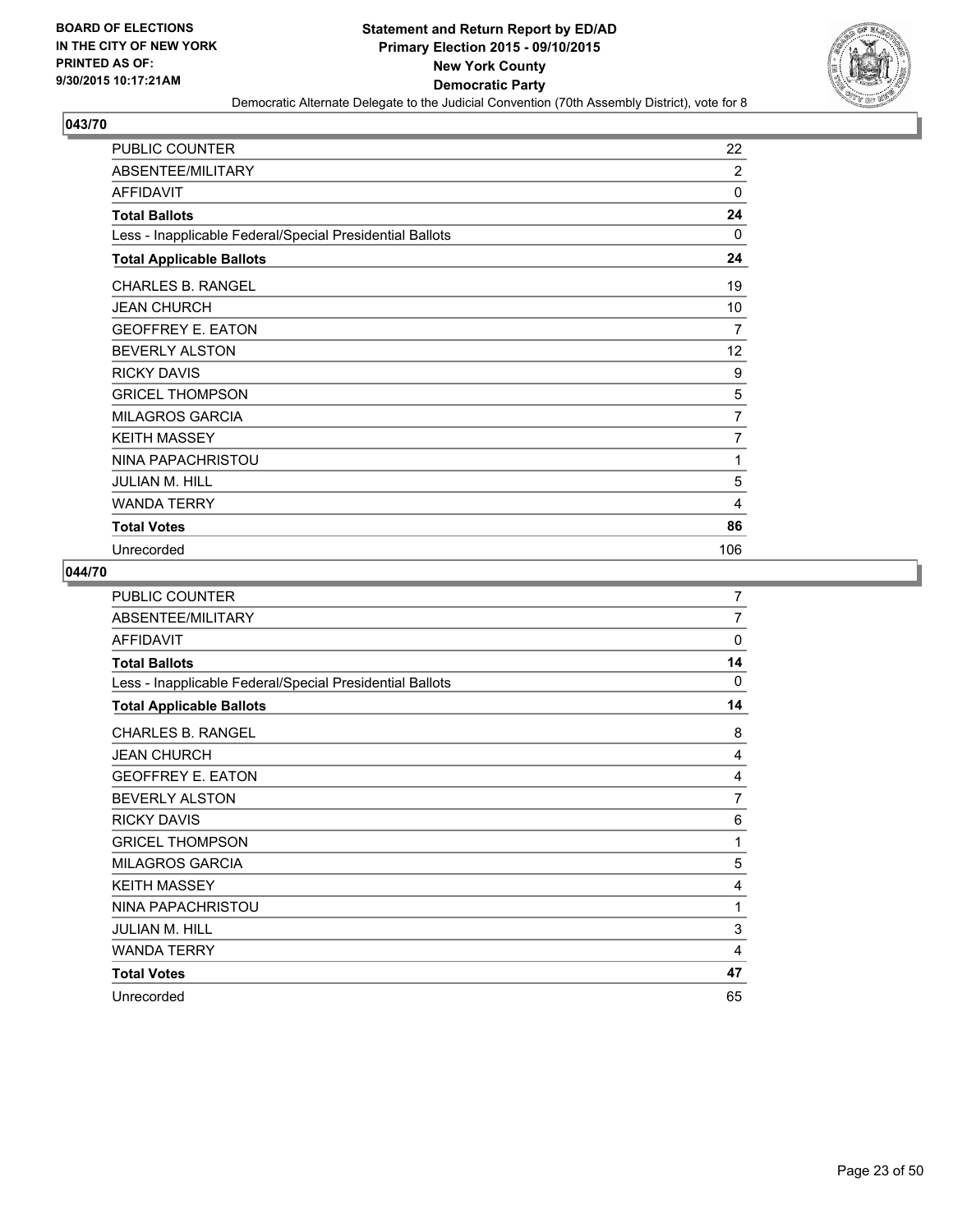

| <b>PUBLIC COUNTER</b>                                    | 20  |
|----------------------------------------------------------|-----|
| ABSENTEE/MILITARY                                        | 4   |
| AFFIDAVIT                                                | 0   |
| <b>Total Ballots</b>                                     | 24  |
| Less - Inapplicable Federal/Special Presidential Ballots | 0   |
| <b>Total Applicable Ballots</b>                          | 24  |
| <b>CHARLES B. RANGEL</b>                                 | 19  |
| <b>JEAN CHURCH</b>                                       | 5   |
| <b>GEOFFREY E. EATON</b>                                 | 9   |
| <b>BEVERLY ALSTON</b>                                    | 13  |
| <b>RICKY DAVIS</b>                                       | 12  |
| <b>GRICEL THOMPSON</b>                                   | 7   |
| <b>MILAGROS GARCIA</b>                                   | 7   |
| <b>KEITH MASSEY</b>                                      | 8   |
| NINA PAPACHRISTOU                                        | 1   |
| JULIAN M. HILL                                           | 5   |
| <b>WANDA TERRY</b>                                       | 4   |
| <b>Total Votes</b>                                       | 90  |
| Unrecorded                                               | 102 |

| <b>PUBLIC COUNTER</b>                                    | 103 |
|----------------------------------------------------------|-----|
| ABSENTEE/MILITARY                                        | 1   |
| <b>AFFIDAVIT</b>                                         | 0   |
| <b>Total Ballots</b>                                     | 104 |
| Less - Inapplicable Federal/Special Presidential Ballots | 0   |
| <b>Total Applicable Ballots</b>                          | 104 |
| <b>CHARLES B. RANGEL</b>                                 | 75  |
| <b>JEAN CHURCH</b>                                       | 60  |
| <b>GEOFFREY E. EATON</b>                                 | 59  |
| <b>BEVERLY ALSTON</b>                                    | 61  |
| <b>RICKY DAVIS</b>                                       | 56  |
| <b>GRICEL THOMPSON</b>                                   | 51  |
| <b>MILAGROS GARCIA</b>                                   | 47  |
| <b>KEITH MASSEY</b>                                      | 56  |
| NINA PAPACHRISTOU                                        | 8   |
| <b>JULIAN M. HILL</b>                                    | 13  |
| <b>WANDA TERRY</b>                                       | 22  |
| <b>Total Votes</b>                                       | 508 |
| Unrecorded                                               | 324 |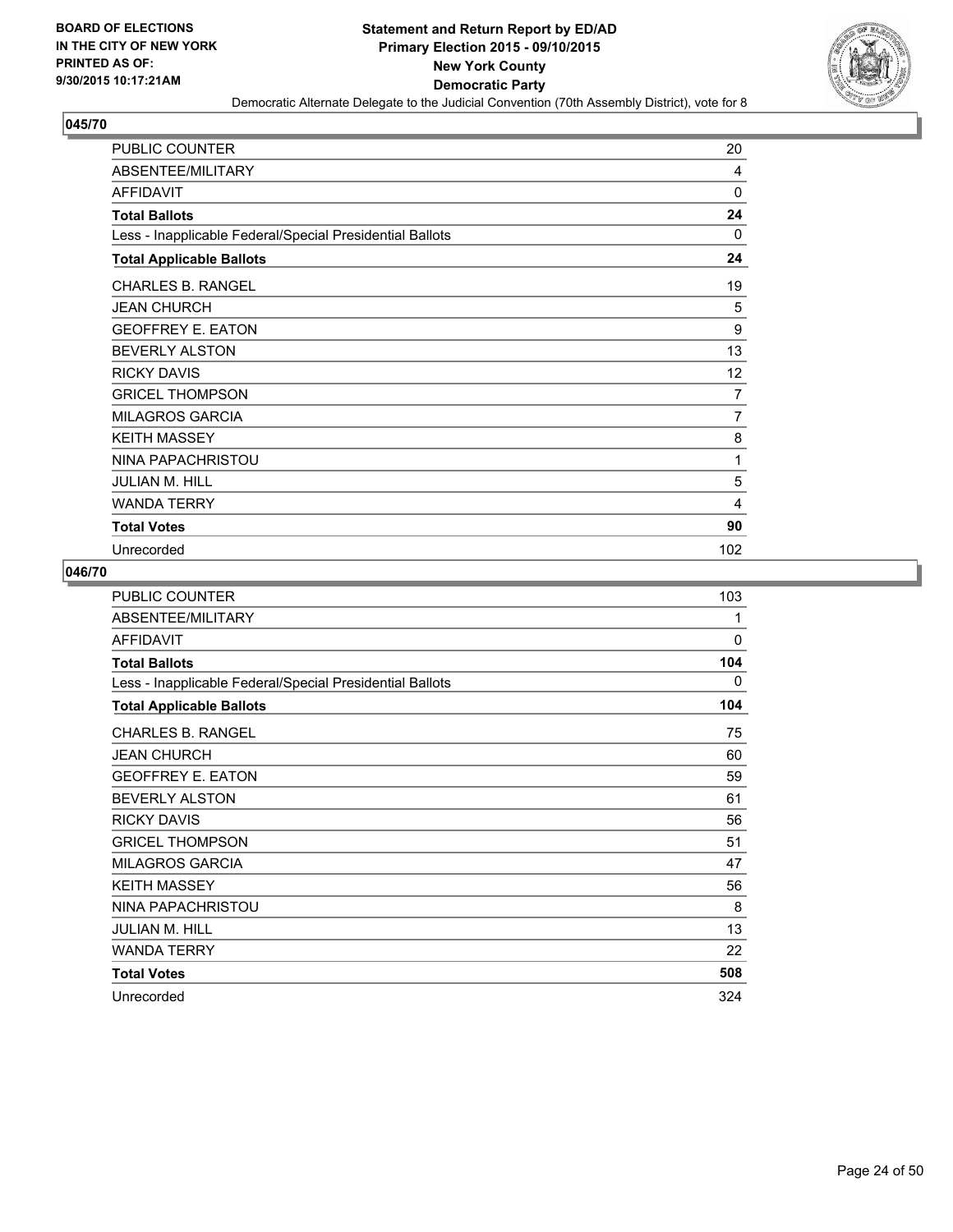

| <b>PUBLIC COUNTER</b>                                    | 74             |
|----------------------------------------------------------|----------------|
| ABSENTEE/MILITARY                                        | $\overline{2}$ |
| <b>AFFIDAVIT</b>                                         | 1              |
| <b>Total Ballots</b>                                     | 77             |
| Less - Inapplicable Federal/Special Presidential Ballots | 0              |
| <b>Total Applicable Ballots</b>                          | 77             |
| <b>CHARLES B. RANGEL</b>                                 | 56             |
| <b>JEAN CHURCH</b>                                       | 39             |
| <b>GEOFFREY E. EATON</b>                                 | 37             |
| <b>BEVERLY ALSTON</b>                                    | 41             |
| <b>RICKY DAVIS</b>                                       | 39             |
| <b>GRICEL THOMPSON</b>                                   | 38             |
| <b>MILAGROS GARCIA</b>                                   | 36             |
| <b>KEITH MASSEY</b>                                      | 37             |
| NINA PAPACHRISTOU                                        | 8              |
| <b>JULIAN M. HILL</b>                                    | 12             |
| <b>WANDA TERRY</b>                                       | 17             |
| <b>Total Votes</b>                                       | 360            |
| Unrecorded                                               | 256            |

| <b>PUBLIC COUNTER</b>                                    | 20             |
|----------------------------------------------------------|----------------|
| ABSENTEE/MILITARY                                        | 12             |
| <b>AFFIDAVIT</b>                                         | 1              |
| <b>Total Ballots</b>                                     | 33             |
| Less - Inapplicable Federal/Special Presidential Ballots | $\Omega$       |
| <b>Total Applicable Ballots</b>                          | 33             |
| <b>CHARLES B. RANGEL</b>                                 | 28             |
| <b>JEAN CHURCH</b>                                       | 7              |
| <b>GEOFFREY E. EATON</b>                                 | 8              |
| <b>BEVERLY ALSTON</b>                                    | 16             |
| <b>RICKY DAVIS</b>                                       | 9              |
| <b>GRICEL THOMPSON</b>                                   | $\overline{7}$ |
| <b>MILAGROS GARCIA</b>                                   | 10             |
| <b>KEITH MASSEY</b>                                      | 12             |
| NINA PAPACHRISTOU                                        | 1              |
| <b>JULIAN M. HILL</b>                                    | 5              |
| <b>WANDA TERRY</b>                                       | 12             |
| <b>Total Votes</b>                                       | 115            |
| Unrecorded                                               | 149            |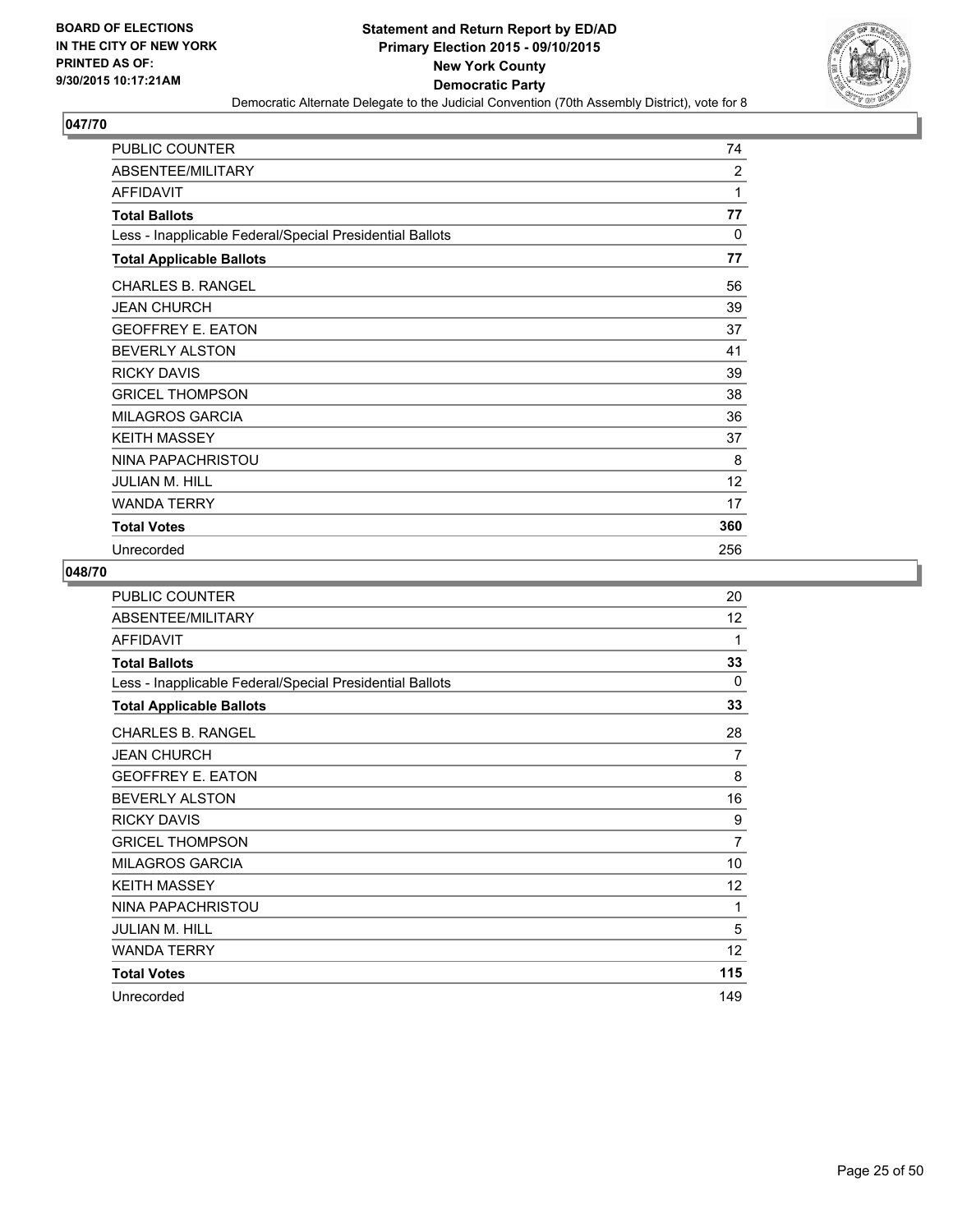

| PUBLIC COUNTER                                           | 13             |
|----------------------------------------------------------|----------------|
| ABSENTEE/MILITARY                                        | 4              |
| <b>AFFIDAVIT</b>                                         | $\Omega$       |
| <b>Total Ballots</b>                                     | 17             |
| Less - Inapplicable Federal/Special Presidential Ballots | 0              |
| <b>Total Applicable Ballots</b>                          | 17             |
| CHARLES B. RANGEL                                        | 12             |
| <b>JEAN CHURCH</b>                                       | 3              |
| <b>GEOFFREY E. EATON</b>                                 | 4              |
| <b>BEVERLY ALSTON</b>                                    | 6              |
| <b>RICKY DAVIS</b>                                       | 6              |
| <b>GRICEL THOMPSON</b>                                   | 4              |
| <b>MILAGROS GARCIA</b>                                   | 5              |
| <b>KEITH MASSEY</b>                                      | 4              |
| NINA PAPACHRISTOU                                        | $\overline{2}$ |
| <b>JULIAN M. HILL</b>                                    | 4              |
| <b>WANDA TERRY</b>                                       | 6              |
| JAMES A. WEEKS SR. (WRITE-IN)                            | 1              |
| UNATTRIBUTABLE WRITE-IN (WRITE-IN)                       | 1              |
| <b>Total Votes</b>                                       | 58             |
| Unrecorded                                               | 78             |

| <b>PUBLIC COUNTER</b>                                    | 21             |
|----------------------------------------------------------|----------------|
| ABSENTEE/MILITARY                                        | $\overline{2}$ |
| <b>AFFIDAVIT</b>                                         | 0              |
| <b>Total Ballots</b>                                     | 23             |
| Less - Inapplicable Federal/Special Presidential Ballots | $\Omega$       |
| <b>Total Applicable Ballots</b>                          | 23             |
| CHARLES B. RANGEL                                        | 16             |
| <b>JEAN CHURCH</b>                                       | 9              |
| <b>GEOFFREY E. EATON</b>                                 | 13             |
| <b>BEVERLY ALSTON</b>                                    | 15             |
| <b>RICKY DAVIS</b>                                       | 15             |
| <b>GRICEL THOMPSON</b>                                   | 10             |
| <b>MILAGROS GARCIA</b>                                   | 11             |
| <b>KEITH MASSEY</b>                                      | 11             |
| NINA PAPACHRISTOU                                        | $\overline{2}$ |
| <b>JULIAN M. HILL</b>                                    | 4              |
| <b>WANDA TERRY</b>                                       | 4              |
| UNATTRIBUTABLE WRITE-IN (WRITE-IN)                       | 3              |
| <b>Total Votes</b>                                       | 113            |
| Unrecorded                                               | 71             |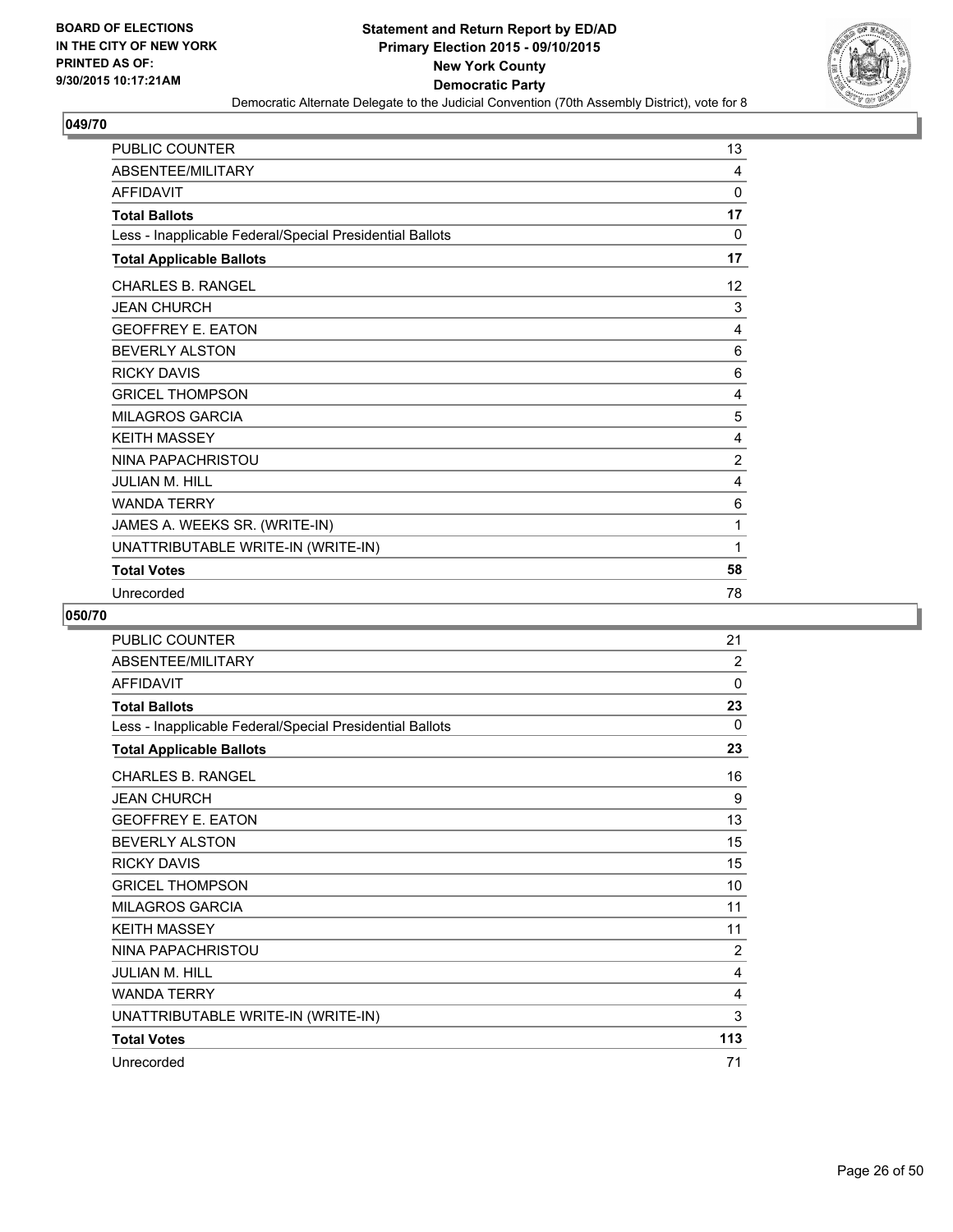

| <b>PUBLIC COUNTER</b>                                    | 9              |
|----------------------------------------------------------|----------------|
| ABSENTEE/MILITARY                                        | 1              |
| <b>AFFIDAVIT</b>                                         | 0              |
| <b>Total Ballots</b>                                     | 10             |
| Less - Inapplicable Federal/Special Presidential Ballots | $\Omega$       |
| <b>Total Applicable Ballots</b>                          | 10             |
| <b>CHARLES B. RANGEL</b>                                 | 9              |
| <b>JEAN CHURCH</b>                                       | $\overline{2}$ |
| <b>GEOFFREY E. EATON</b>                                 | $\overline{2}$ |
| <b>BEVERLY ALSTON</b>                                    | 6              |
| <b>RICKY DAVIS</b>                                       | 4              |
| <b>GRICEL THOMPSON</b>                                   | 1              |
| <b>MILAGROS GARCIA</b>                                   | $\overline{2}$ |
| <b>KEITH MASSEY</b>                                      | 3              |
| NINA PAPACHRISTOU                                        | 1              |
| <b>JULIAN M. HILL</b>                                    | $\overline{2}$ |
| <b>WANDA TERRY</b>                                       | $\overline{2}$ |
| <b>Total Votes</b>                                       | 34             |
| Unrecorded                                               | 46             |

| <b>PUBLIC COUNTER</b>                                    | 16  |
|----------------------------------------------------------|-----|
| ABSENTEE/MILITARY                                        | 3   |
| <b>AFFIDAVIT</b>                                         | 0   |
| <b>Total Ballots</b>                                     | 19  |
| Less - Inapplicable Federal/Special Presidential Ballots | 0   |
| <b>Total Applicable Ballots</b>                          | 19  |
| <b>CHARLES B. RANGEL</b>                                 | 14  |
| <b>JEAN CHURCH</b>                                       | 9   |
| <b>GEOFFREY E. EATON</b>                                 | 8   |
| <b>BEVERLY ALSTON</b>                                    | 12  |
| <b>RICKY DAVIS</b>                                       | 14  |
| <b>GRICEL THOMPSON</b>                                   | 9   |
| <b>MILAGROS GARCIA</b>                                   | 11  |
| <b>KEITH MASSEY</b>                                      | 8   |
| NINA PAPACHRISTOU                                        | 3   |
| <b>JULIAN M. HILL</b>                                    | 6   |
| <b>WANDA TERRY</b>                                       | 6   |
| <b>Total Votes</b>                                       | 100 |
| Unrecorded                                               | 52  |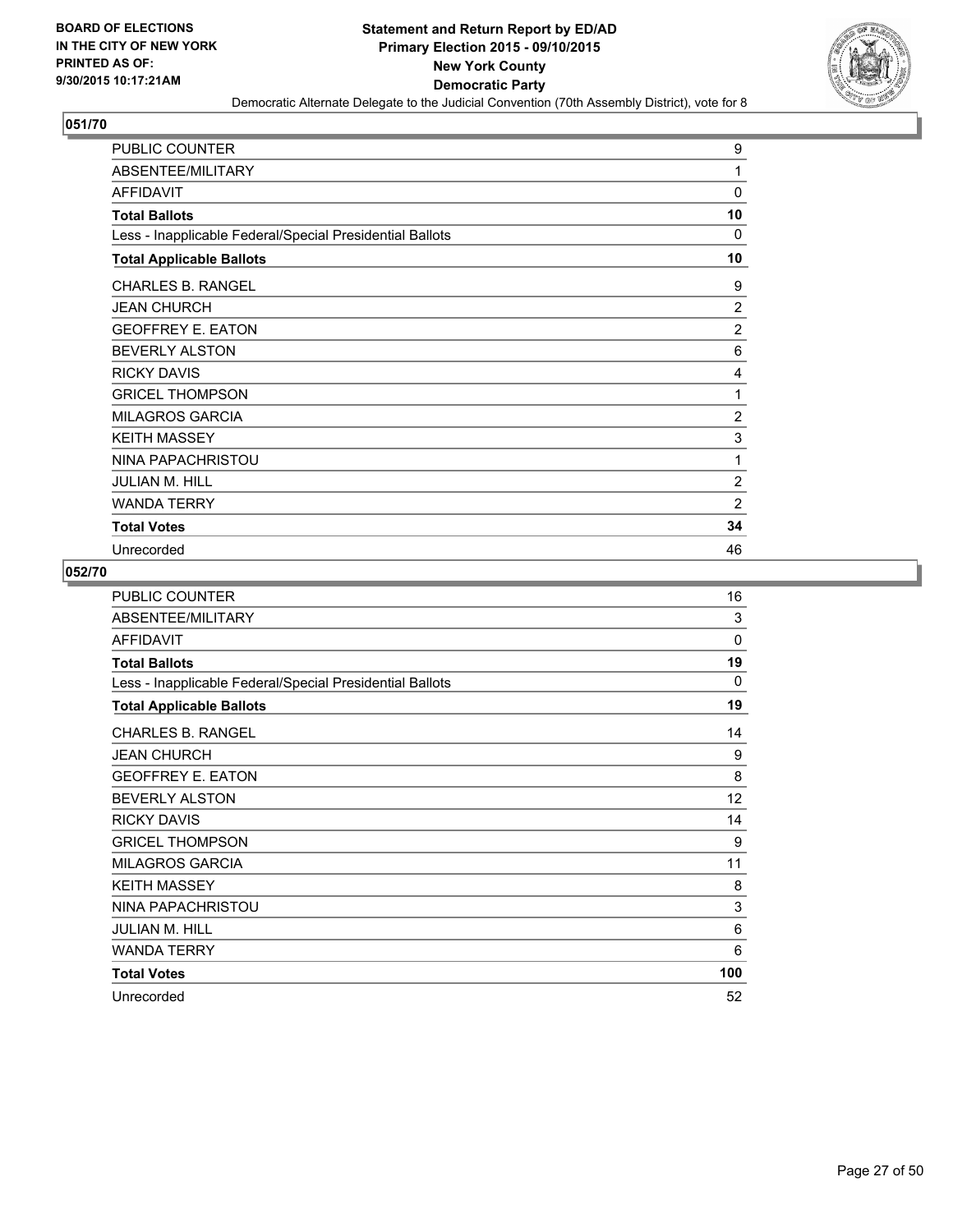

| <b>PUBLIC COUNTER</b>                                    | 42       |
|----------------------------------------------------------|----------|
| ABSENTEE/MILITARY                                        | 3        |
| <b>AFFIDAVIT</b>                                         | 1        |
| <b>Total Ballots</b>                                     | 46       |
| Less - Inapplicable Federal/Special Presidential Ballots | $\Omega$ |
| <b>Total Applicable Ballots</b>                          | 46       |
| <b>CHARLES B. RANGEL</b>                                 | 34       |
| <b>JEAN CHURCH</b>                                       | 28       |
| <b>GEOFFREY E. EATON</b>                                 | 23       |
| <b>BEVERLY ALSTON</b>                                    | 28       |
| <b>RICKY DAVIS</b>                                       | 29       |
| <b>GRICEL THOMPSON</b>                                   | 20       |
| <b>MILAGROS GARCIA</b>                                   | 23       |
| <b>KEITH MASSEY</b>                                      | 27       |
| NINA PAPACHRISTOU                                        | 2        |
| JULIAN M. HILL                                           | 6        |
| <b>WANDA TERRY</b>                                       | 7        |
| <b>Total Votes</b>                                       | 227      |
| Unrecorded                                               | 141      |

| PUBLIC COUNTER                                           | 110 |
|----------------------------------------------------------|-----|
| ABSENTEE/MILITARY                                        | 4   |
| <b>AFFIDAVIT</b>                                         | 0   |
| <b>Total Ballots</b>                                     | 114 |
| Less - Inapplicable Federal/Special Presidential Ballots | 0   |
| <b>Total Applicable Ballots</b>                          | 114 |
| <b>CHARLES B. RANGEL</b>                                 | 73  |
| <b>JEAN CHURCH</b>                                       | 44  |
| <b>GEOFFREY E. EATON</b>                                 | 44  |
| <b>BEVERLY ALSTON</b>                                    | 67  |
| <b>RICKY DAVIS</b>                                       | 44  |
| <b>GRICEL THOMPSON</b>                                   | 40  |
| <b>MILAGROS GARCIA</b>                                   | 39  |
| <b>KEITH MASSEY</b>                                      | 45  |
| NINA PAPACHRISTOU                                        | 15  |
| <b>JULIAN M. HILL</b>                                    | 25  |
| <b>WANDA TERRY</b>                                       | 27  |
| <b>Total Votes</b>                                       | 463 |
| Unrecorded                                               | 449 |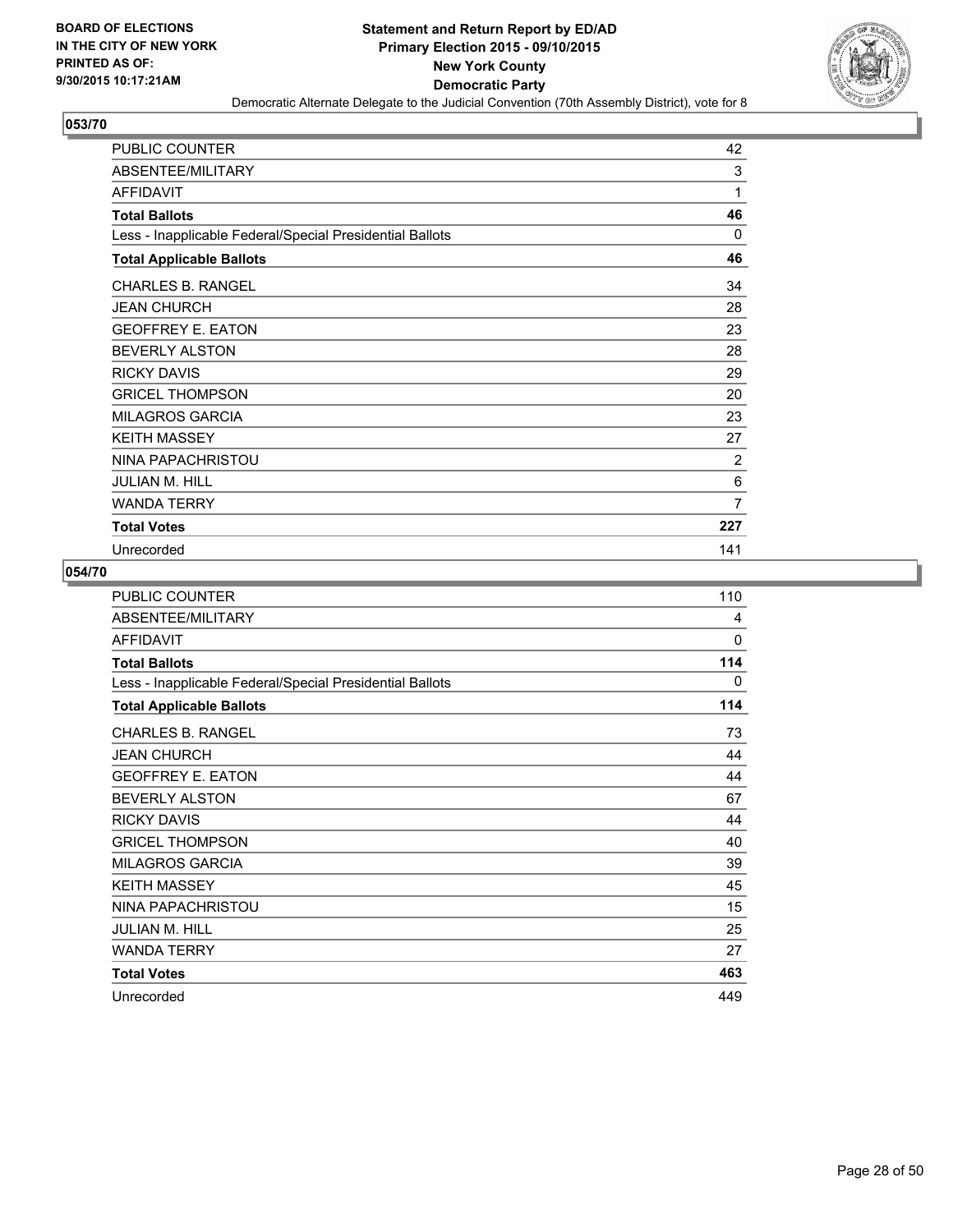

| <b>PUBLIC COUNTER</b>                                    | 4              |
|----------------------------------------------------------|----------------|
| ABSENTEE/MILITARY                                        | $\overline{2}$ |
| AFFIDAVIT                                                | 0              |
| <b>Total Ballots</b>                                     | 6              |
| Less - Inapplicable Federal/Special Presidential Ballots | 0              |
| <b>Total Applicable Ballots</b>                          | 6              |
| <b>CHARLES B. RANGEL</b>                                 | 4              |
| <b>JEAN CHURCH</b>                                       | 4              |
| <b>GEOFFREY E. EATON</b>                                 | 4              |
| <b>BEVERLY ALSTON</b>                                    | 4              |
| <b>RICKY DAVIS</b>                                       | 4              |
| <b>GRICEL THOMPSON</b>                                   | $\overline{2}$ |
| <b>MILAGROS GARCIA</b>                                   | 3              |
| <b>KEITH MASSEY</b>                                      | 4              |
| NINA PAPACHRISTOU                                        | 1              |
| JULIAN M. HILL                                           | $\overline{c}$ |
| <b>WANDA TERRY</b>                                       | 3              |
| <b>Total Votes</b>                                       | 35             |
| Unrecorded                                               | 13             |

| <b>PUBLIC COUNTER</b>                                    | 22       |
|----------------------------------------------------------|----------|
| ABSENTEE/MILITARY                                        | 5        |
| <b>AFFIDAVIT</b>                                         | $\Omega$ |
| <b>Total Ballots</b>                                     | 27       |
| Less - Inapplicable Federal/Special Presidential Ballots | 0        |
| <b>Total Applicable Ballots</b>                          | 27       |
| <b>CHARLES B. RANGEL</b>                                 | 21       |
| <b>JEAN CHURCH</b>                                       | 12       |
| <b>GEOFFREY E. EATON</b>                                 | 12       |
| <b>BEVERLY ALSTON</b>                                    | 15       |
| <b>RICKY DAVIS</b>                                       | 19       |
| <b>GRICEL THOMPSON</b>                                   | 12       |
| <b>MILAGROS GARCIA</b>                                   | 10       |
| <b>KEITH MASSEY</b>                                      | 16       |
| NINA PAPACHRISTOU                                        | 2        |
| <b>JULIAN M. HILL</b>                                    | 6        |
| <b>WANDA TERRY</b>                                       | 9        |
| <b>Total Votes</b>                                       | 134      |
| Unrecorded                                               | 82       |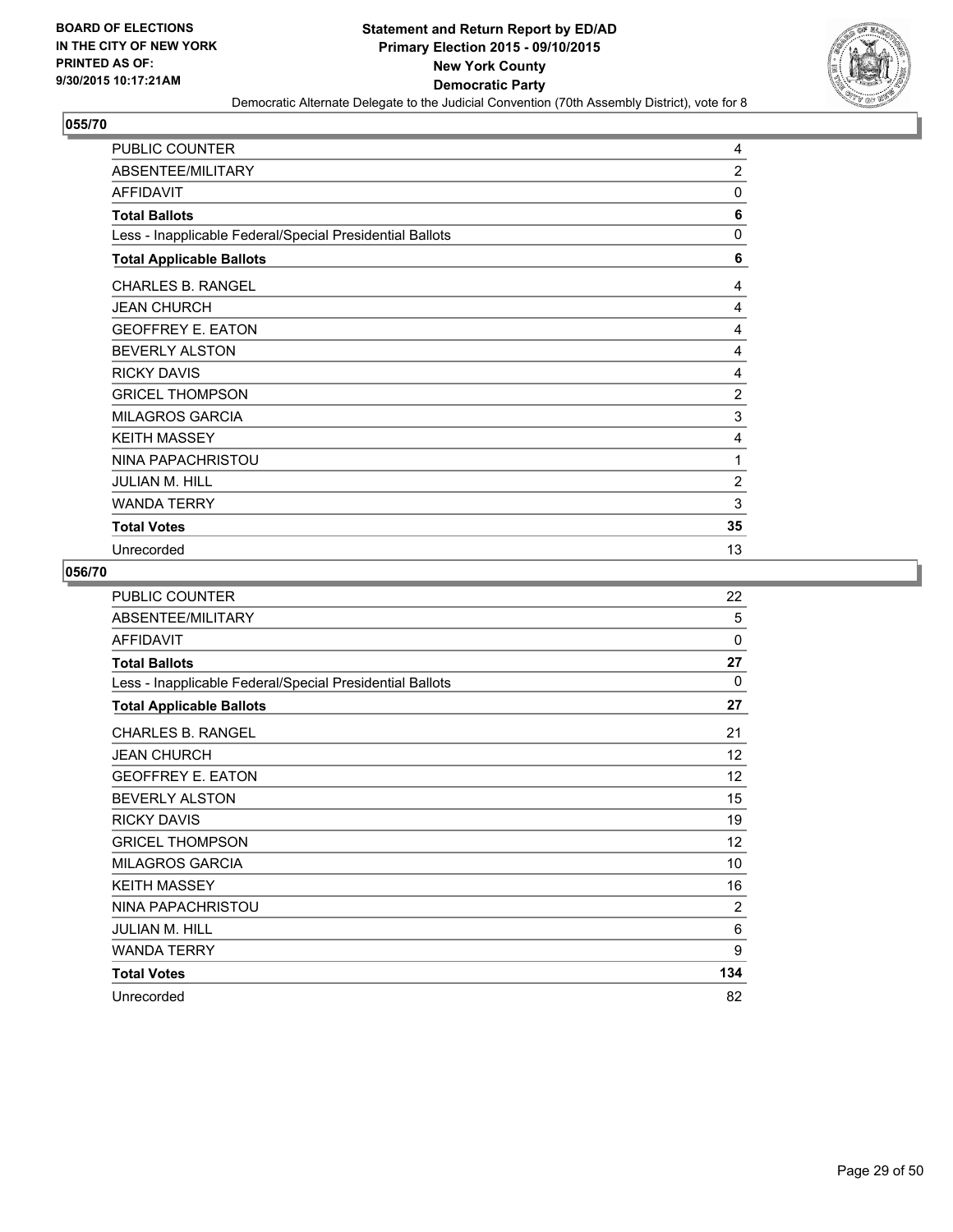

| <b>PUBLIC COUNTER</b>                                    | 13          |
|----------------------------------------------------------|-------------|
| ABSENTEE/MILITARY                                        | 5           |
| <b>AFFIDAVIT</b>                                         | $\mathbf 0$ |
| <b>Total Ballots</b>                                     | 18          |
| Less - Inapplicable Federal/Special Presidential Ballots | $\Omega$    |
| <b>Total Applicable Ballots</b>                          | 18          |
| <b>CHARLES B. RANGEL</b>                                 | 13          |
| <b>JEAN CHURCH</b>                                       | 9           |
| <b>GEOFFREY E. EATON</b>                                 | 6           |
| <b>BEVERLY ALSTON</b>                                    | 8           |
| <b>RICKY DAVIS</b>                                       | 8           |
| <b>GRICEL THOMPSON</b>                                   | 5           |
| <b>MILAGROS GARCIA</b>                                   | 6           |
| <b>KEITH MASSEY</b>                                      | 7           |
| NINA PAPACHRISTOU                                        | 3           |
| <b>JULIAN M. HILL</b>                                    | 6           |
| <b>WANDA TERRY</b>                                       | 6           |
| <b>Total Votes</b>                                       | 77          |
| Unrecorded                                               | 67          |

| <b>PUBLIC COUNTER</b>                                    | 10             |
|----------------------------------------------------------|----------------|
| ABSENTEE/MILITARY                                        | $\overline{7}$ |
| <b>AFFIDAVIT</b>                                         | 0              |
| <b>Total Ballots</b>                                     | 17             |
| Less - Inapplicable Federal/Special Presidential Ballots | $\Omega$       |
| <b>Total Applicable Ballots</b>                          | 17             |
| <b>CHARLES B. RANGEL</b>                                 | 11             |
| <b>JEAN CHURCH</b>                                       | 4              |
| <b>GEOFFREY E. EATON</b>                                 | 4              |
| <b>BEVERLY ALSTON</b>                                    | 6              |
| <b>RICKY DAVIS</b>                                       | 8              |
| <b>GRICEL THOMPSON</b>                                   | 3              |
| <b>MILAGROS GARCIA</b>                                   | 4              |
| <b>KEITH MASSEY</b>                                      | 4              |
| NINA PAPACHRISTOU                                        | 2              |
| <b>JULIAN M. HILL</b>                                    | 1              |
| <b>WANDA TERRY</b>                                       | $\overline{2}$ |
| <b>Total Votes</b>                                       | 49             |
| Unrecorded                                               | 87             |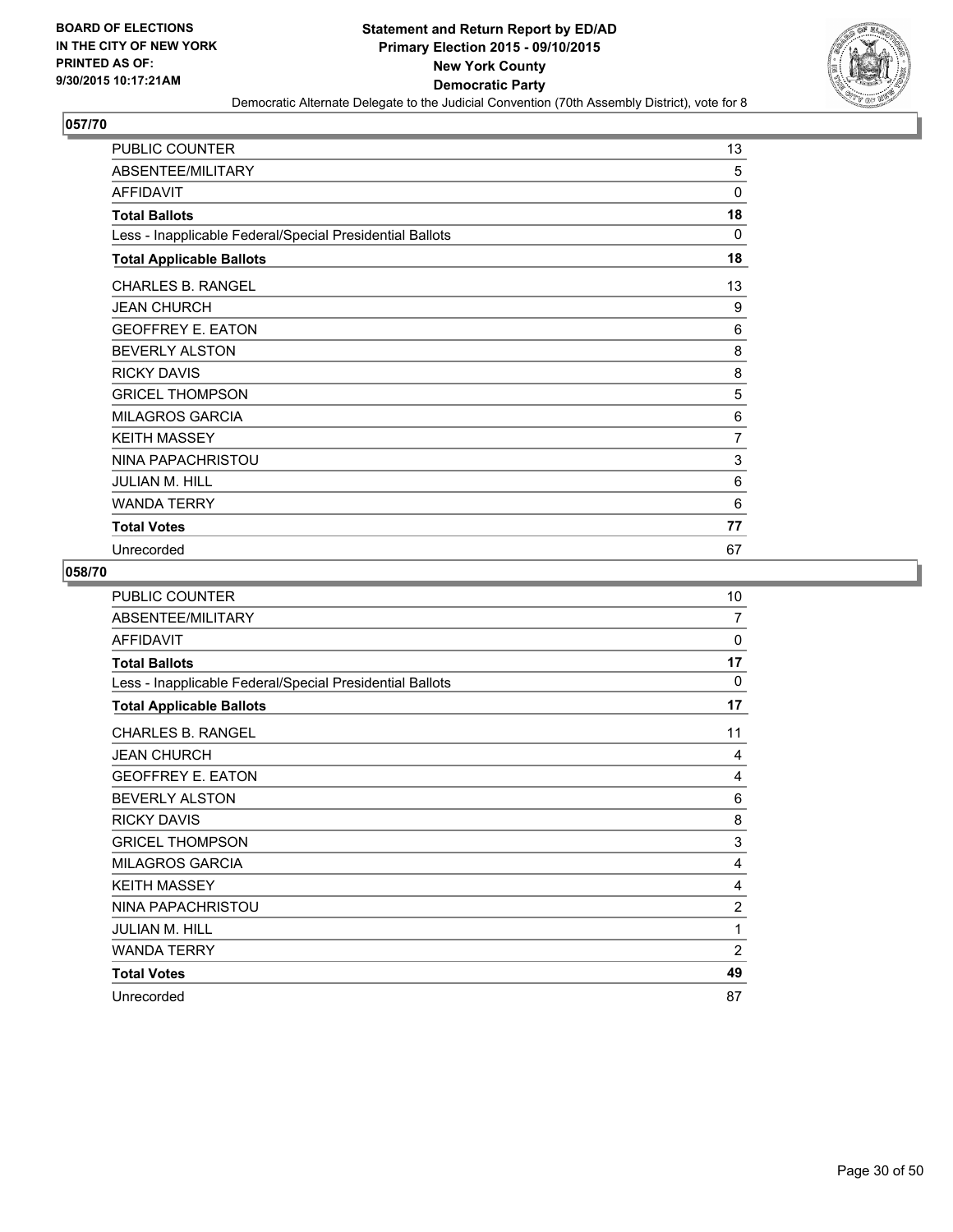

| <b>PUBLIC COUNTER</b>                                    | $\overline{7}$ |
|----------------------------------------------------------|----------------|
| ABSENTEE/MILITARY                                        | 9              |
| <b>AFFIDAVIT</b>                                         | 1              |
| <b>Total Ballots</b>                                     | 17             |
| Less - Inapplicable Federal/Special Presidential Ballots | $\Omega$       |
| <b>Total Applicable Ballots</b>                          | 17             |
| <b>CHARLES B. RANGEL</b>                                 | 10             |
| <b>JEAN CHURCH</b>                                       | 4              |
| <b>GEOFFREY E. EATON</b>                                 | 4              |
| <b>BEVERLY ALSTON</b>                                    | 6              |
| <b>RICKY DAVIS</b>                                       | 7              |
| <b>GRICEL THOMPSON</b>                                   | 4              |
| <b>MILAGROS GARCIA</b>                                   | 4              |
| <b>KEITH MASSEY</b>                                      | 5              |
| NINA PAPACHRISTOU                                        | $\overline{2}$ |
| <b>JULIAN M. HILL</b>                                    | 5              |
| <b>WANDA TERRY</b>                                       | 4              |
| <b>Total Votes</b>                                       | 55             |
| Unrecorded                                               | 81             |

| <b>PUBLIC COUNTER</b>                                    | 17       |
|----------------------------------------------------------|----------|
| ABSENTEE/MILITARY                                        | 4        |
| <b>AFFIDAVIT</b>                                         | 1        |
| <b>Total Ballots</b>                                     | 22       |
| Less - Inapplicable Federal/Special Presidential Ballots | $\Omega$ |
| <b>Total Applicable Ballots</b>                          | 22       |
| <b>CHARLES B. RANGEL</b>                                 | 19       |
| <b>JEAN CHURCH</b>                                       | 6        |
| <b>GEOFFREY E. EATON</b>                                 | 9        |
| <b>BEVERLY ALSTON</b>                                    | 6        |
| <b>RICKY DAVIS</b>                                       | 9        |
| <b>GRICEL THOMPSON</b>                                   | 7        |
| <b>MILAGROS GARCIA</b>                                   | 7        |
| <b>KEITH MASSEY</b>                                      | 8        |
| NINA PAPACHRISTOU                                        | 2        |
| <b>JULIAN M. HILL</b>                                    | 4        |
| <b>WANDA TERRY</b>                                       | 5        |
| UNATTRIBUTABLE WRITE-IN (WRITE-IN)                       | 1        |
| <b>Total Votes</b>                                       | 83       |
| Unrecorded                                               | 93       |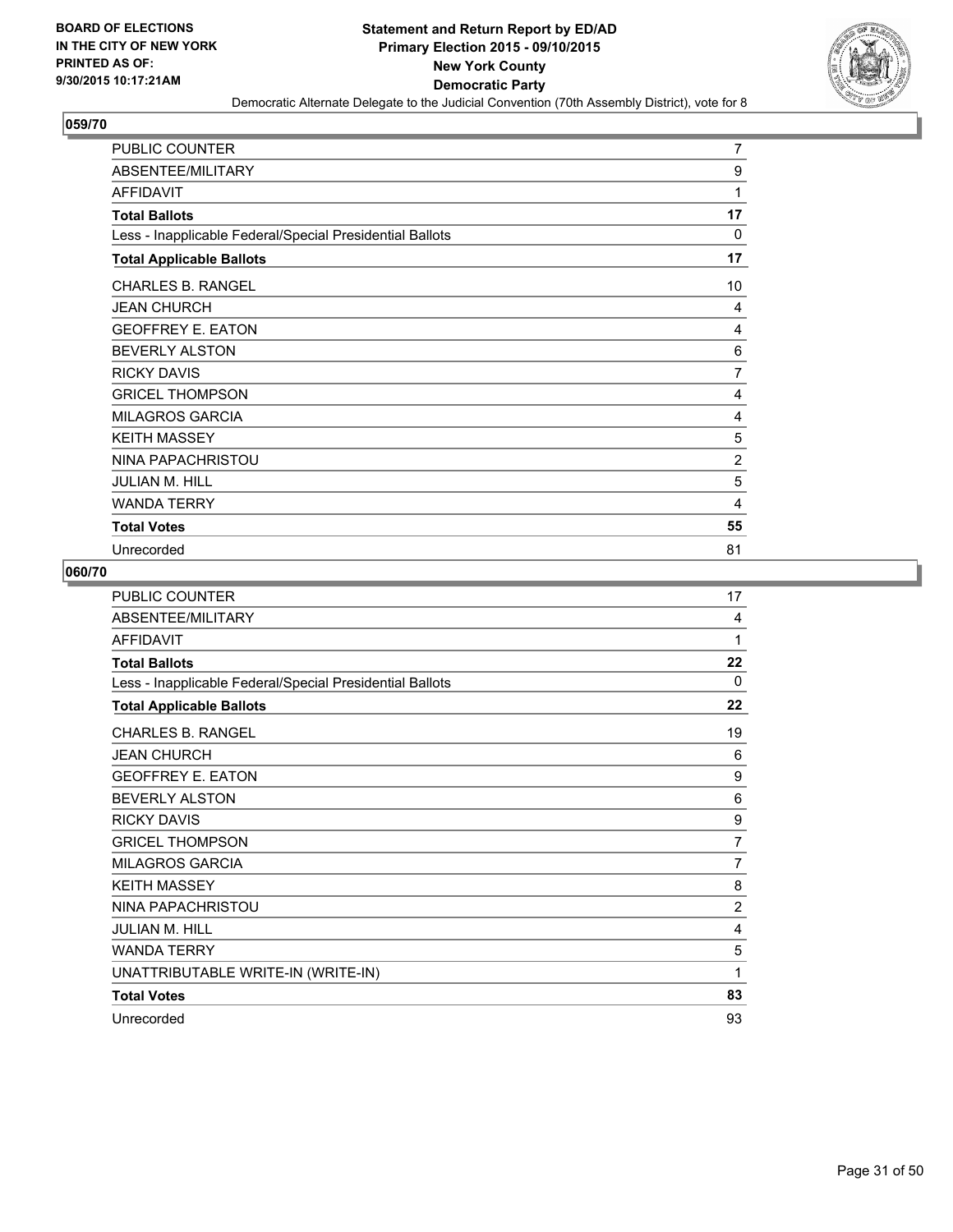

| <b>PUBLIC COUNTER</b>                                    | 26  |
|----------------------------------------------------------|-----|
| ABSENTEE/MILITARY                                        | 9   |
| AFFIDAVIT                                                | 1   |
| <b>Total Ballots</b>                                     | 36  |
| Less - Inapplicable Federal/Special Presidential Ballots | 0   |
| <b>Total Applicable Ballots</b>                          | 36  |
| <b>CHARLES B. RANGEL</b>                                 | 25  |
| <b>JEAN CHURCH</b>                                       | 8   |
| <b>GEOFFREY E. EATON</b>                                 | 7   |
| <b>BEVERLY ALSTON</b>                                    | 15  |
| <b>RICKY DAVIS</b>                                       | 10  |
| <b>GRICEL THOMPSON</b>                                   | 9   |
| <b>MILAGROS GARCIA</b>                                   | 13  |
| <b>KEITH MASSEY</b>                                      | 11  |
| NINA PAPACHRISTOU                                        | 4   |
| <b>JULIAN M. HILL</b>                                    | 8   |
| <b>WANDA TERRY</b>                                       | 8   |
| UNATTRIBUTABLE WRITE-IN (WRITE-IN)                       | 5   |
| <b>Total Votes</b>                                       | 123 |
| Unrecorded                                               | 165 |

| <b>PUBLIC COUNTER</b>                                    | 18           |
|----------------------------------------------------------|--------------|
| ABSENTEE/MILITARY                                        | 3            |
| <b>AFFIDAVIT</b>                                         | $\mathbf{0}$ |
| <b>Total Ballots</b>                                     | 21           |
| Less - Inapplicable Federal/Special Presidential Ballots | $\mathbf{0}$ |
| <b>Total Applicable Ballots</b>                          | 21           |
| <b>CHARLES B. RANGEL</b>                                 | 15           |
| <b>JEAN CHURCH</b>                                       | 5            |
| <b>GEOFFREY E. EATON</b>                                 | 3            |
| <b>BEVERLY ALSTON</b>                                    | 5            |
| <b>RICKY DAVIS</b>                                       | 5            |
| <b>GRICEL THOMPSON</b>                                   | 3            |
| <b>MILAGROS GARCIA</b>                                   | 5            |
| <b>KEITH MASSEY</b>                                      | 4            |
| NINA PAPACHRISTOU                                        | 1            |
| <b>JULIAN M. HILL</b>                                    | 4            |
| <b>WANDA TERRY</b>                                       | 5            |
| <b>Total Votes</b>                                       | 55           |
| Unrecorded                                               | 113          |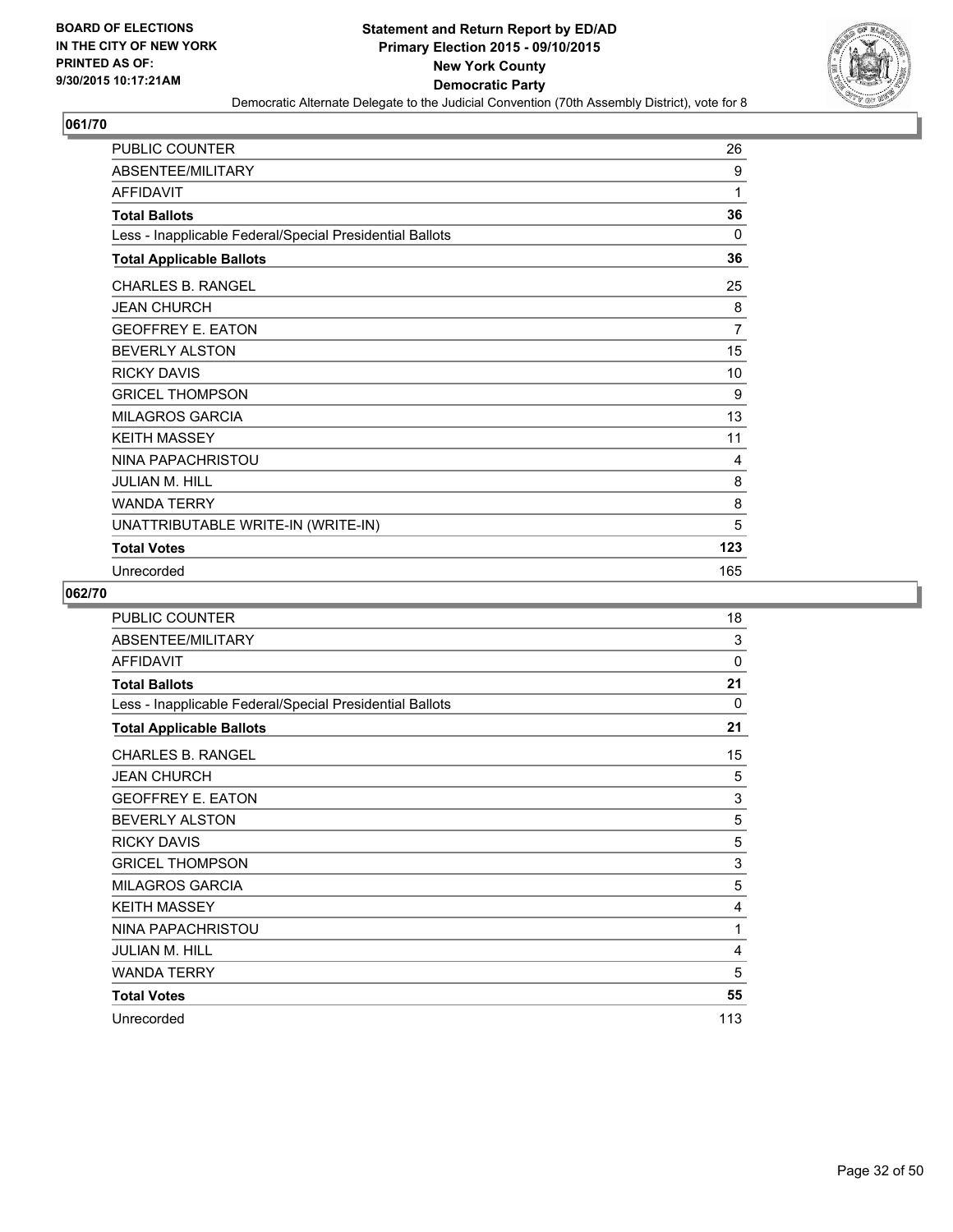

| <b>PUBLIC COUNTER</b>                                    | $\overline{7}$ |
|----------------------------------------------------------|----------------|
| ABSENTEE/MILITARY                                        | 7              |
| <b>AFFIDAVIT</b>                                         | $\Omega$       |
| <b>Total Ballots</b>                                     | 14             |
| Less - Inapplicable Federal/Special Presidential Ballots | 0              |
| <b>Total Applicable Ballots</b>                          | 14             |
| <b>CHARLES B. RANGEL</b>                                 | 10             |
| <b>JEAN CHURCH</b>                                       | 3              |
| <b>GEOFFREY E. EATON</b>                                 | 4              |
| <b>BEVERLY ALSTON</b>                                    | 5              |
| <b>RICKY DAVIS</b>                                       | 4              |
| <b>GRICEL THOMPSON</b>                                   | $\overline{2}$ |
| <b>MILAGROS GARCIA</b>                                   | 4              |
| <b>KEITH MASSEY</b>                                      | 3              |
| NINA PAPACHRISTOU                                        | $\overline{2}$ |
| <b>JULIAN M. HILL</b>                                    | 1              |
| <b>WANDA TERRY</b>                                       | 3              |
| <b>Total Votes</b>                                       | 41             |
| Unrecorded                                               | 71             |

| <b>PUBLIC COUNTER</b>                                    | $\mathbf 0$ |
|----------------------------------------------------------|-------------|
| ABSENTEE/MILITARY                                        | $\Omega$    |
| <b>AFFIDAVIT</b>                                         | $\Omega$    |
| <b>Total Ballots</b>                                     | 0           |
| Less - Inapplicable Federal/Special Presidential Ballots | $\Omega$    |
| <b>Total Applicable Ballots</b>                          | $\mathbf 0$ |
| <b>CHARLES B. RANGEL</b>                                 | 0           |
| <b>JEAN CHURCH</b>                                       | $\mathbf 0$ |
| <b>GEOFFREY E. EATON</b>                                 | $\mathbf 0$ |
| <b>BEVERLY ALSTON</b>                                    | $\mathbf 0$ |
| <b>RICKY DAVIS</b>                                       | $\mathbf 0$ |
| <b>GRICEL THOMPSON</b>                                   | $\mathbf 0$ |
| <b>MILAGROS GARCIA</b>                                   | 0           |
| <b>KEITH MASSEY</b>                                      | $\mathbf 0$ |
| NINA PAPACHRISTOU                                        | 0           |
| JULIAN M. HILL                                           | $\mathbf 0$ |
| <b>WANDA TERRY</b>                                       | 0           |
| <b>Total Votes</b>                                       | 0           |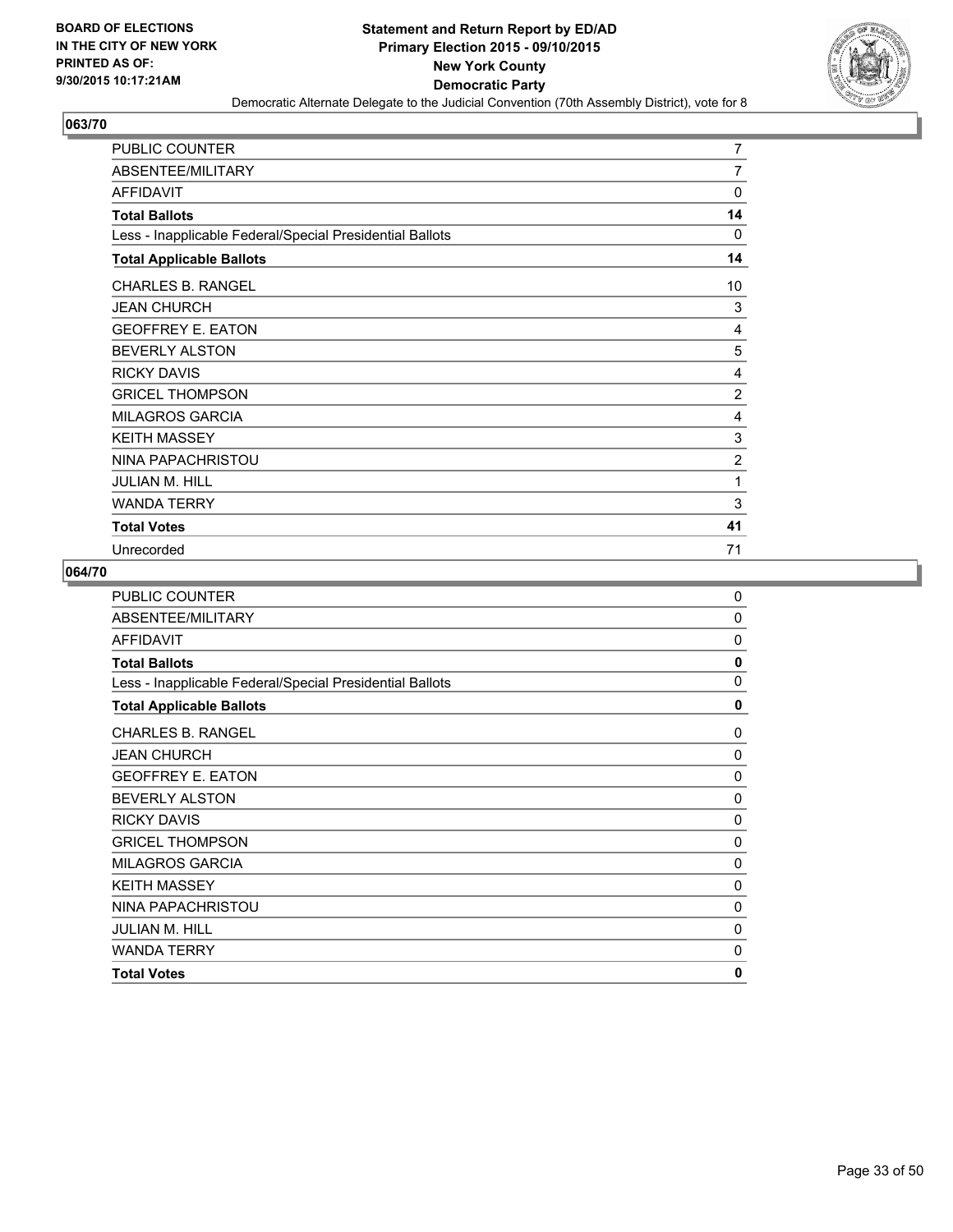

| <b>PUBLIC COUNTER</b>                                    | 11             |
|----------------------------------------------------------|----------------|
| ABSENTEE/MILITARY                                        | 2              |
| AFFIDAVIT                                                | $\Omega$       |
| <b>Total Ballots</b>                                     | 13             |
| Less - Inapplicable Federal/Special Presidential Ballots | 0              |
| <b>Total Applicable Ballots</b>                          | 13             |
| <b>CHARLES B. RANGEL</b>                                 | 12             |
| <b>JEAN CHURCH</b>                                       | 9              |
| <b>GEOFFREY E. EATON</b>                                 | 6              |
| <b>BEVERLY ALSTON</b>                                    | 10             |
| <b>RICKY DAVIS</b>                                       | 9              |
| <b>GRICEL THOMPSON</b>                                   | $\overline{7}$ |
| <b>MILAGROS GARCIA</b>                                   | 7              |
| <b>KEITH MASSEY</b>                                      | 5              |
| NINA PAPACHRISTOU                                        | 8              |
| <b>JULIAN M. HILL</b>                                    | 6              |
| <b>WANDA TERRY</b>                                       | 8              |
| CANDY MABRY (WRITE-IN)                                   | 1              |
| <b>Total Votes</b>                                       | 88             |
| Unrecorded                                               | 16             |

| <b>PUBLIC COUNTER</b>                                    | 0            |
|----------------------------------------------------------|--------------|
| ABSENTEE/MILITARY                                        | 0            |
| <b>AFFIDAVIT</b>                                         | $\Omega$     |
| <b>Total Ballots</b>                                     | $\mathbf{0}$ |
| Less - Inapplicable Federal/Special Presidential Ballots | 0            |
| <b>Total Applicable Ballots</b>                          | 0            |
| <b>CHARLES B. RANGEL</b>                                 | 0            |
| <b>JEAN CHURCH</b>                                       | 0            |
| <b>GEOFFREY E. EATON</b>                                 | 0            |
| <b>BEVERLY ALSTON</b>                                    | $\mathbf 0$  |
| <b>RICKY DAVIS</b>                                       | 0            |
| <b>GRICEL THOMPSON</b>                                   | 0            |
| <b>MILAGROS GARCIA</b>                                   | 0            |
| <b>KEITH MASSEY</b>                                      | 0            |
| NINA PAPACHRISTOU                                        | 0            |
| <b>JULIAN M. HILL</b>                                    | 0            |
| <b>WANDA TERRY</b>                                       | 0            |
| <b>Total Votes</b>                                       | 0            |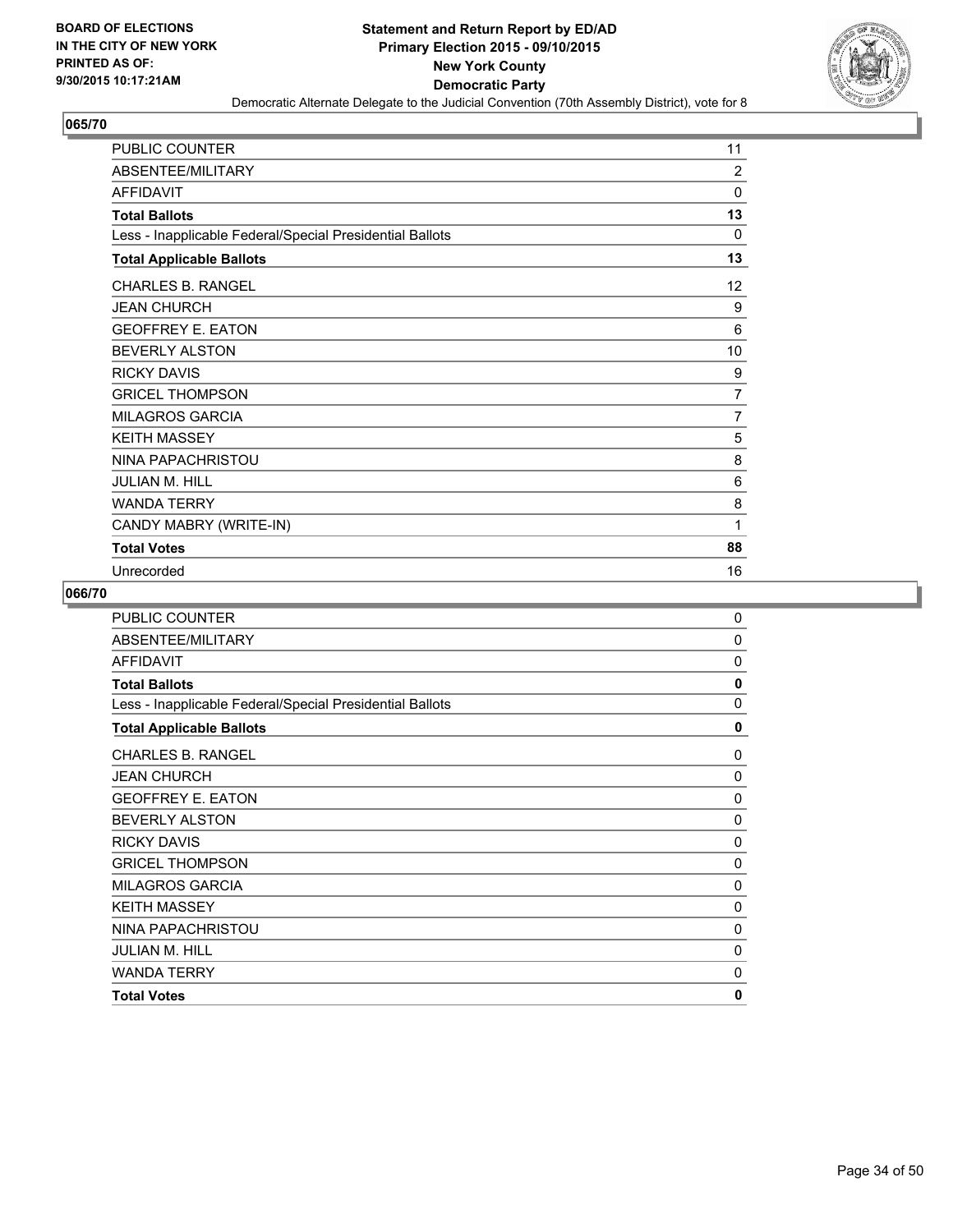

| <b>PUBLIC COUNTER</b>                                    | 14             |
|----------------------------------------------------------|----------------|
| ABSENTEE/MILITARY                                        | 1              |
| <b>AFFIDAVIT</b>                                         | $\mathbf 0$    |
| <b>Total Ballots</b>                                     | 15             |
| Less - Inapplicable Federal/Special Presidential Ballots | $\Omega$       |
| <b>Total Applicable Ballots</b>                          | 15             |
| <b>CHARLES B. RANGEL</b>                                 | 10             |
| <b>JEAN CHURCH</b>                                       | 8              |
| <b>GEOFFREY E. EATON</b>                                 | 6              |
| <b>BEVERLY ALSTON</b>                                    | 12             |
| <b>RICKY DAVIS</b>                                       | 7              |
| <b>GRICEL THOMPSON</b>                                   | $\overline{7}$ |
| <b>MILAGROS GARCIA</b>                                   | 11             |
| <b>KEITH MASSEY</b>                                      | 5              |
| NINA PAPACHRISTOU                                        | 5              |
| <b>JULIAN M. HILL</b>                                    | 6              |
| <b>WANDA TERRY</b>                                       | 6              |
| <b>Total Votes</b>                                       | 83             |
| Unrecorded                                               | 37             |

| PUBLIC COUNTER                                           | 16             |
|----------------------------------------------------------|----------------|
| ABSENTEE/MILITARY                                        | 4              |
| <b>AFFIDAVIT</b>                                         | 0              |
| <b>Total Ballots</b>                                     | 20             |
| Less - Inapplicable Federal/Special Presidential Ballots | 0              |
| <b>Total Applicable Ballots</b>                          | 20             |
| <b>CHARLES B. RANGEL</b>                                 | 9              |
| <b>JEAN CHURCH</b>                                       | 4              |
| <b>GEOFFREY E. EATON</b>                                 | 4              |
| <b>BEVERLY ALSTON</b>                                    | 7              |
| <b>RICKY DAVIS</b>                                       | $\overline{2}$ |
| <b>GRICEL THOMPSON</b>                                   | 3              |
| <b>MILAGROS GARCIA</b>                                   | 6              |
| <b>KEITH MASSEY</b>                                      | 4              |
| NINA PAPACHRISTOU                                        | $\overline{2}$ |
| <b>JULIAN M. HILL</b>                                    | 3              |
| <b>WANDA TERRY</b>                                       | 4              |
| <b>Total Votes</b>                                       | 48             |
| Unrecorded                                               | 112            |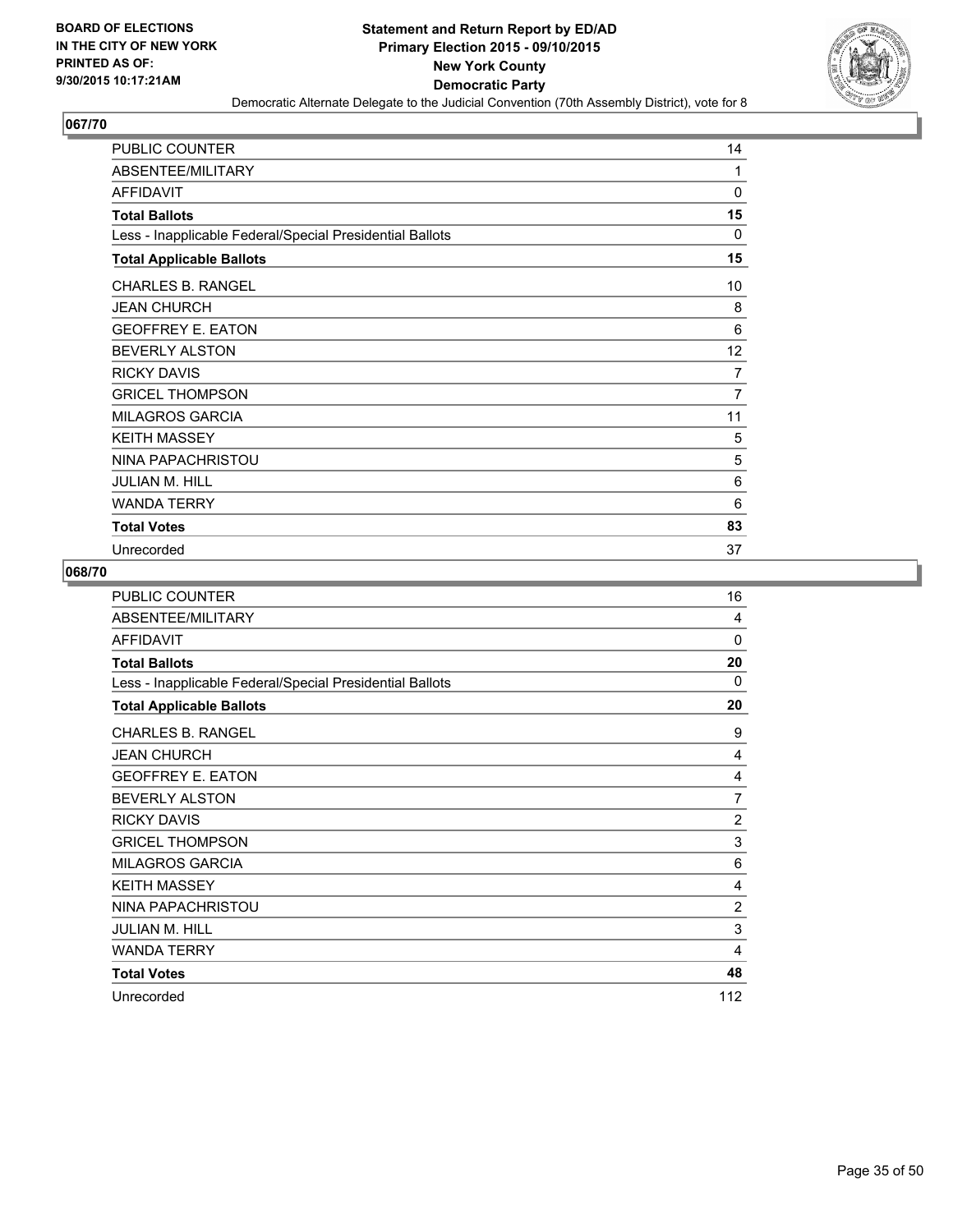

| <b>PUBLIC COUNTER</b>                                    | 4              |
|----------------------------------------------------------|----------------|
| ABSENTEE/MILITARY                                        | 0              |
| <b>AFFIDAVIT</b>                                         | $\Omega$       |
| <b>Total Ballots</b>                                     | 4              |
| Less - Inapplicable Federal/Special Presidential Ballots | 0              |
| <b>Total Applicable Ballots</b>                          | 4              |
| <b>CHARLES B. RANGEL</b>                                 | 1              |
| <b>JEAN CHURCH</b>                                       | $\overline{2}$ |
| <b>GEOFFREY E. EATON</b>                                 | 1              |
| <b>BEVERLY ALSTON</b>                                    | 1              |
| <b>RICKY DAVIS</b>                                       | 0              |
| <b>GRICEL THOMPSON</b>                                   | 1              |
| <b>MILAGROS GARCIA</b>                                   | 1              |
| <b>KEITH MASSEY</b>                                      | 1              |
| NINA PAPACHRISTOU                                        | 1              |
| <b>JULIAN M. HILL</b>                                    | 1              |
| <b>WANDA TERRY</b>                                       | 0              |
| <b>Total Votes</b>                                       | 10             |
| Unrecorded                                               | 22             |

| <b>PUBLIC COUNTER</b>                                    | 34             |
|----------------------------------------------------------|----------------|
| ABSENTEE/MILITARY                                        | $\overline{2}$ |
| <b>AFFIDAVIT</b>                                         | 0              |
| <b>Total Ballots</b>                                     | 36             |
| Less - Inapplicable Federal/Special Presidential Ballots | 0              |
| <b>Total Applicable Ballots</b>                          | 36             |
| <b>CHARLES B. RANGEL</b>                                 | 21             |
| <b>JEAN CHURCH</b>                                       | 5              |
| <b>GEOFFREY E. EATON</b>                                 | 6              |
| <b>BEVERLY ALSTON</b>                                    | 7              |
| <b>RICKY DAVIS</b>                                       | 5              |
| <b>GRICEL THOMPSON</b>                                   | 5              |
| <b>MILAGROS GARCIA</b>                                   | 10             |
| <b>KEITH MASSEY</b>                                      | 5              |
| NINA PAPACHRISTOU                                        | 4              |
| <b>JULIAN M. HILL</b>                                    | 6              |
| <b>WANDA TERRY</b>                                       | 4              |
| <b>Total Votes</b>                                       | 78             |
| Unrecorded                                               | 210            |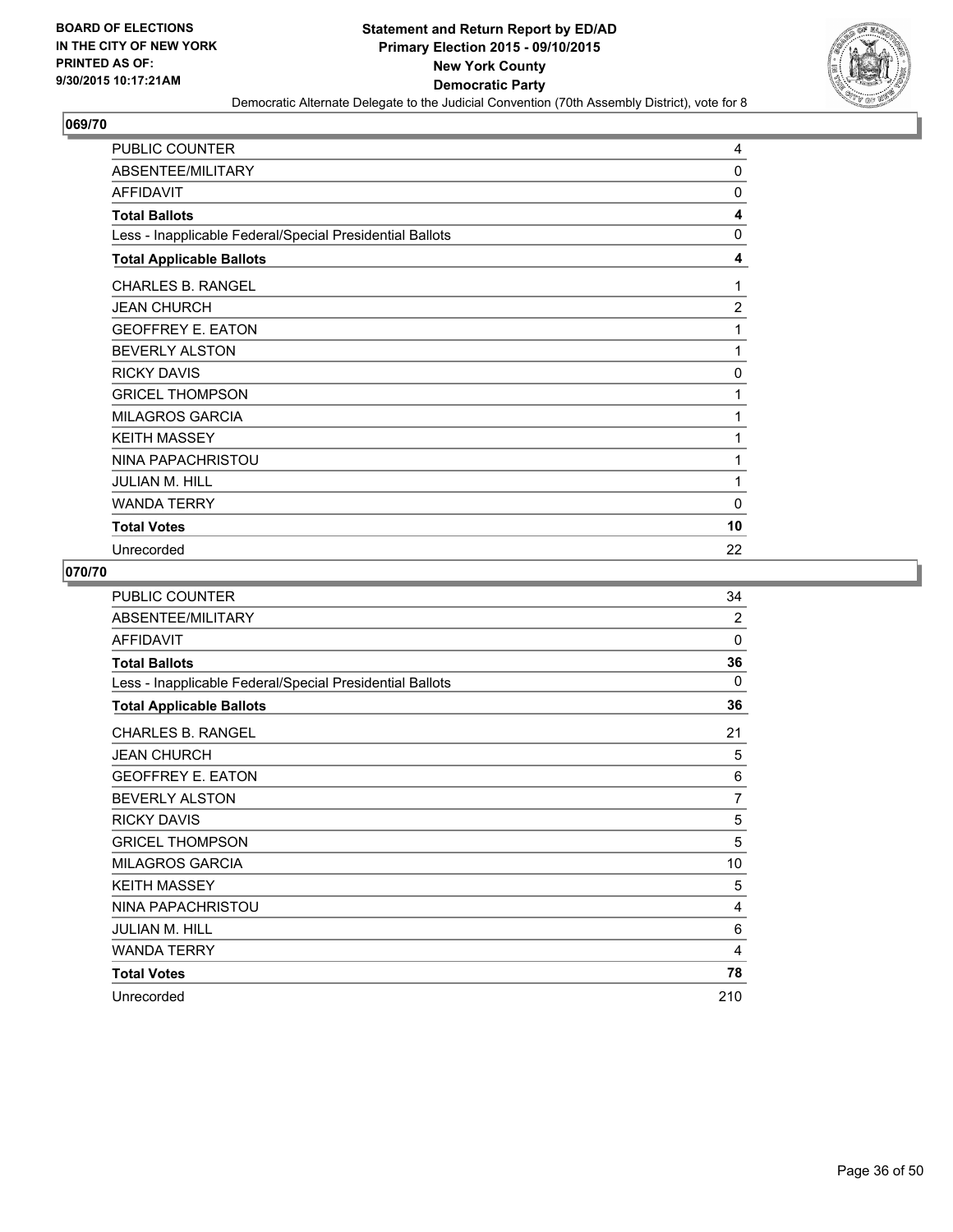

| <b>PUBLIC COUNTER</b>                                    | 86             |
|----------------------------------------------------------|----------------|
| ABSENTEE/MILITARY                                        | 0              |
| <b>AFFIDAVIT</b>                                         | $\overline{2}$ |
| <b>Total Ballots</b>                                     | 88             |
| Less - Inapplicable Federal/Special Presidential Ballots | $\Omega$       |
| <b>Total Applicable Ballots</b>                          | 88             |
| <b>CHARLES B. RANGEL</b>                                 | 57             |
| <b>JEAN CHURCH</b>                                       | 17             |
| <b>GEOFFREY E. EATON</b>                                 | 15             |
| <b>BEVERLY ALSTON</b>                                    | 20             |
| <b>RICKY DAVIS</b>                                       | 17             |
| <b>GRICEL THOMPSON</b>                                   | 19             |
| <b>MILAGROS GARCIA</b>                                   | 22             |
| <b>KEITH MASSEY</b>                                      | 16             |
| NINA PAPACHRISTOU                                        | 6              |
| <b>JULIAN M. HILL</b>                                    | 9              |
| <b>WANDA TERRY</b>                                       | 13             |
| <b>Total Votes</b>                                       | 211            |
| Unrecorded                                               | 493            |

| <b>PUBLIC COUNTER</b>                                    | 101 |
|----------------------------------------------------------|-----|
| ABSENTEE/MILITARY                                        | 2   |
| <b>AFFIDAVIT</b>                                         | 4   |
| <b>Total Ballots</b>                                     | 107 |
| Less - Inapplicable Federal/Special Presidential Ballots | 0   |
| <b>Total Applicable Ballots</b>                          | 107 |
| <b>CHARLES B. RANGEL</b>                                 | 64  |
| <b>JEAN CHURCH</b>                                       | 20  |
| <b>GEOFFREY E. EATON</b>                                 | 15  |
| <b>BEVERLY ALSTON</b>                                    | 23  |
| <b>RICKY DAVIS</b>                                       | 19  |
| <b>GRICEL THOMPSON</b>                                   | 24  |
| <b>MILAGROS GARCIA</b>                                   | 24  |
| <b>KEITH MASSEY</b>                                      | 15  |
| NINA PAPACHRISTOU                                        | 9   |
| <b>JULIAN M. HILL</b>                                    | 15  |
| <b>WANDA TERRY</b>                                       | 10  |
| UNATTRIBUTABLE WRITE-IN (WRITE-IN)                       | 5   |
| <b>Total Votes</b>                                       | 243 |
| Unrecorded                                               | 613 |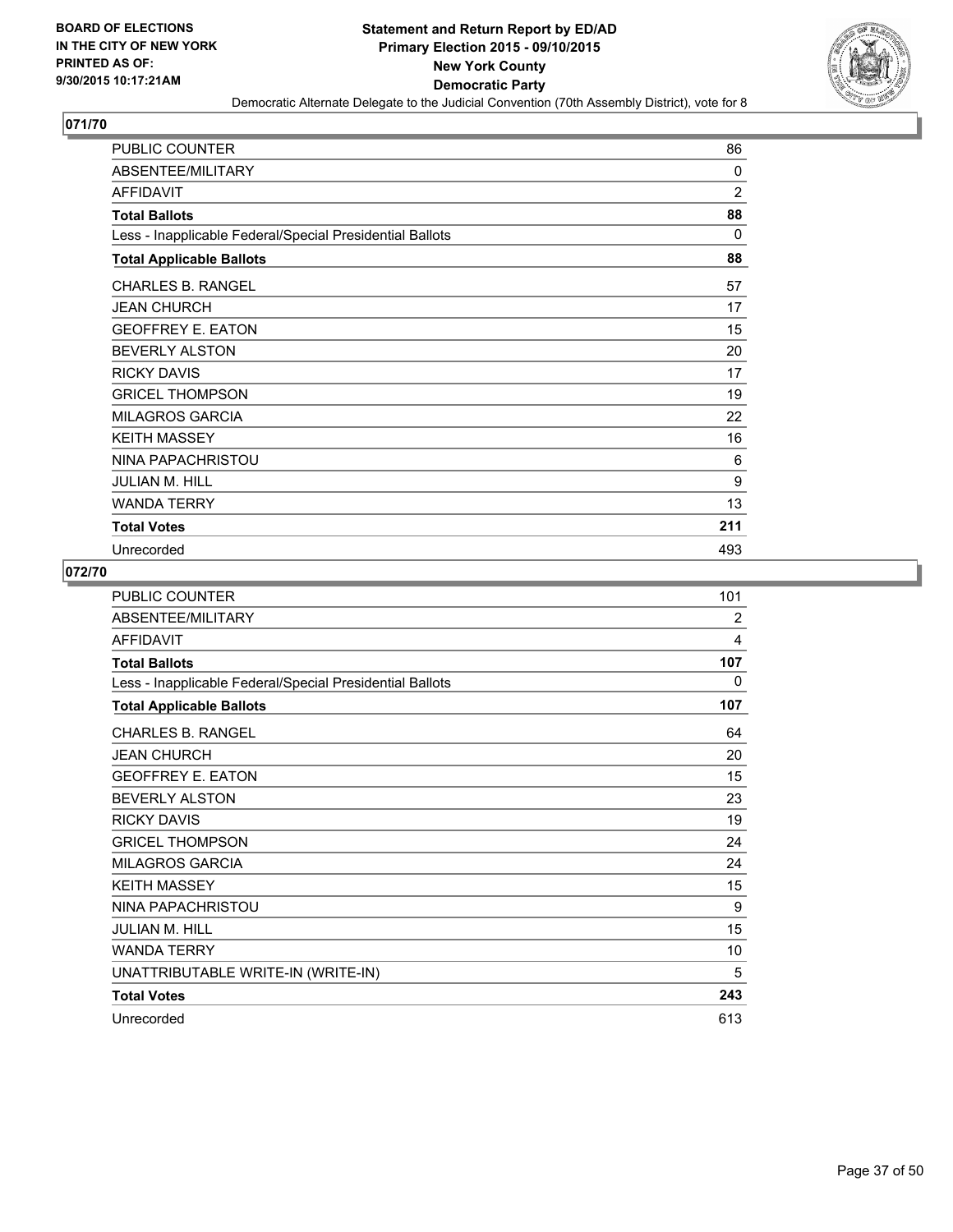

| <b>PUBLIC COUNTER</b>                                    | 11             |
|----------------------------------------------------------|----------------|
| ABSENTEE/MILITARY                                        | 2              |
| AFFIDAVIT                                                | $\Omega$       |
| <b>Total Ballots</b>                                     | 13             |
| Less - Inapplicable Federal/Special Presidential Ballots | 0              |
| <b>Total Applicable Ballots</b>                          | 13             |
| <b>CHARLES B. RANGEL</b>                                 | 5              |
| <b>JEAN CHURCH</b>                                       | 3              |
| <b>GEOFFREY E. EATON</b>                                 | 1              |
| <b>BEVERLY ALSTON</b>                                    | 3              |
| <b>RICKY DAVIS</b>                                       | 3              |
| <b>GRICEL THOMPSON</b>                                   | $\overline{2}$ |
| <b>MILAGROS GARCIA</b>                                   | 5              |
| <b>KEITH MASSEY</b>                                      | 3              |
| NINA PAPACHRISTOU                                        | 1              |
| <b>JULIAN M. HILL</b>                                    | 2              |
| <b>WANDA TERRY</b>                                       | 3              |
| UNATTRIBUTABLE WRITE-IN (WRITE-IN)                       | 1              |
| <b>Total Votes</b>                                       | 32             |
| Unrecorded                                               | 72             |

| PUBLIC COUNTER                                           | 20 |
|----------------------------------------------------------|----|
| ABSENTEE/MILITARY                                        | 2  |
| <b>AFFIDAVIT</b>                                         | 0  |
| <b>Total Ballots</b>                                     | 22 |
| Less - Inapplicable Federal/Special Presidential Ballots | 0  |
| <b>Total Applicable Ballots</b>                          | 22 |
| <b>CHARLES B. RANGEL</b>                                 | 13 |
| <b>JEAN CHURCH</b>                                       | 9  |
| <b>GEOFFREY E. EATON</b>                                 | 10 |
| <b>BEVERLY ALSTON</b>                                    | 10 |
| <b>RICKY DAVIS</b>                                       | 8  |
| <b>GRICEL THOMPSON</b>                                   | 4  |
| <b>MILAGROS GARCIA</b>                                   | 11 |
| <b>KEITH MASSEY</b>                                      | 9  |
| NINA PAPACHRISTOU                                        | 5  |
| <b>JULIAN M. HILL</b>                                    | 6  |
| <b>WANDA TERRY</b>                                       | 7  |
| JULIUS TAJIDDIN (WRITE-IN)                               | 1  |
| <b>Total Votes</b>                                       | 93 |
| Unrecorded                                               | 83 |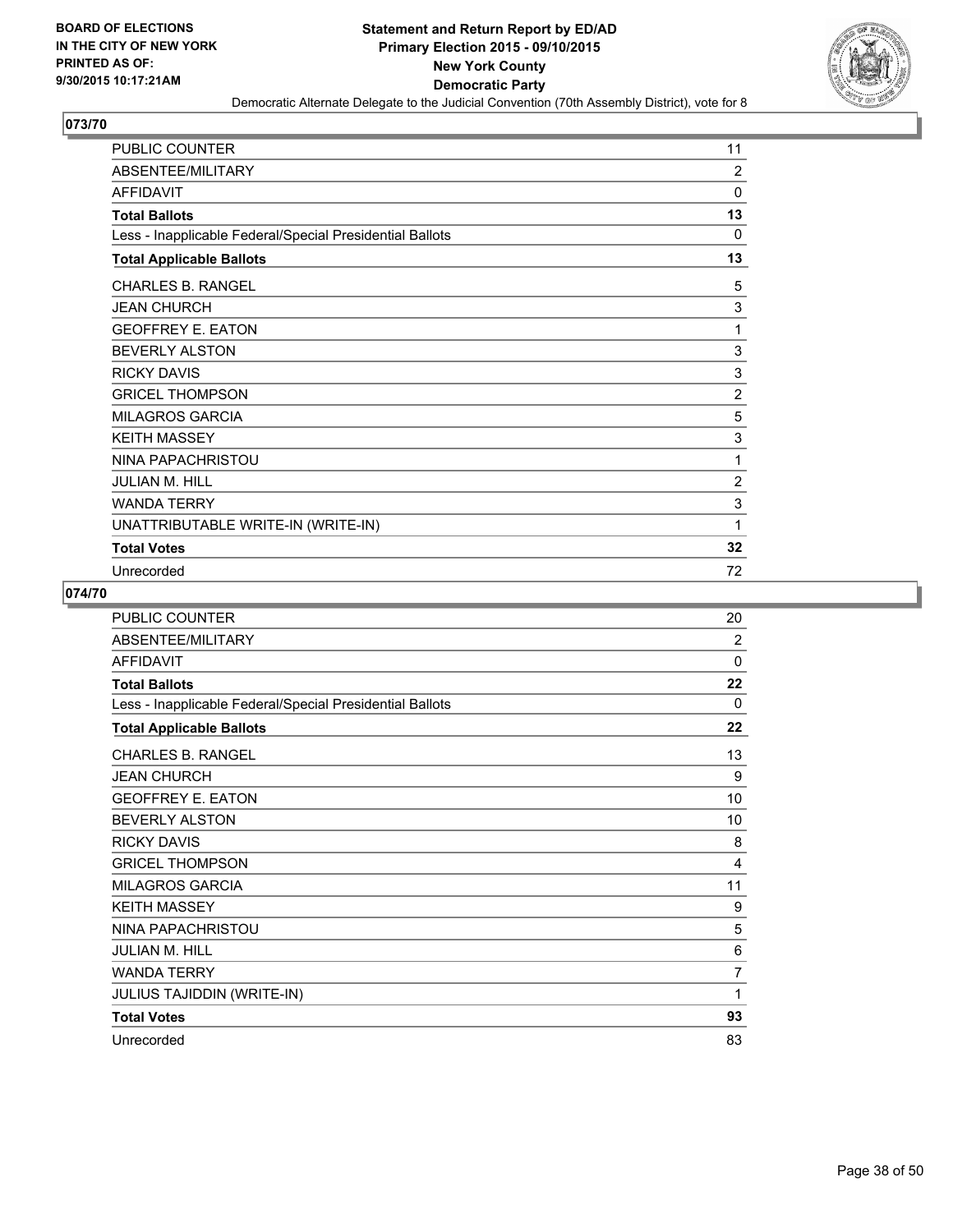

| <b>PUBLIC COUNTER</b>                                    | 19             |
|----------------------------------------------------------|----------------|
| ABSENTEE/MILITARY                                        | $\overline{2}$ |
| <b>AFFIDAVIT</b>                                         | 0              |
| <b>Total Ballots</b>                                     | 21             |
| Less - Inapplicable Federal/Special Presidential Ballots | $\Omega$       |
| <b>Total Applicable Ballots</b>                          | 21             |
| <b>CHARLES B. RANGEL</b>                                 | 19             |
| <b>JEAN CHURCH</b>                                       | 10             |
| <b>GEOFFREY E. EATON</b>                                 | 8              |
| <b>BEVERLY ALSTON</b>                                    | 13             |
| <b>RICKY DAVIS</b>                                       | 10             |
| <b>GRICEL THOMPSON</b>                                   | 11             |
| <b>MILAGROS GARCIA</b>                                   | $\overline{7}$ |
| <b>KEITH MASSEY</b>                                      | 11             |
| NINA PAPACHRISTOU                                        | 6              |
| <b>JULIAN M. HILL</b>                                    | 5              |
| <b>WANDA TERRY</b>                                       | 8              |
| <b>Total Votes</b>                                       | 108            |
| Unrecorded                                               | 60             |

| PUBLIC COUNTER                                           | 61       |
|----------------------------------------------------------|----------|
| ABSENTEE/MILITARY                                        | 9        |
| <b>AFFIDAVIT</b>                                         | $\Omega$ |
| <b>Total Ballots</b>                                     | 70       |
| Less - Inapplicable Federal/Special Presidential Ballots | 0        |
| <b>Total Applicable Ballots</b>                          | 70       |
| <b>CHARLES B. RANGEL</b>                                 | 54       |
| <b>JEAN CHURCH</b>                                       | 20       |
| <b>GEOFFREY E. EATON</b>                                 | 15       |
| <b>BEVERLY ALSTON</b>                                    | 20       |
| <b>RICKY DAVIS</b>                                       | 21       |
| <b>GRICEL THOMPSON</b>                                   | 14       |
| <b>MILAGROS GARCIA</b>                                   | 19       |
| <b>KEITH MASSEY</b>                                      | 18       |
| NINA PAPACHRISTOU                                        | 7        |
| <b>JULIAN M. HILL</b>                                    | 14       |
| <b>WANDA TERRY</b>                                       | 18       |
| EMMA L. MOSES BARRICELLI (WRITE-IN)                      | 1        |
| UNATTRIBUTABLE WRITE-IN (WRITE-IN)                       | 4        |
| <b>Total Votes</b>                                       | 225      |
| Unrecorded                                               | 335      |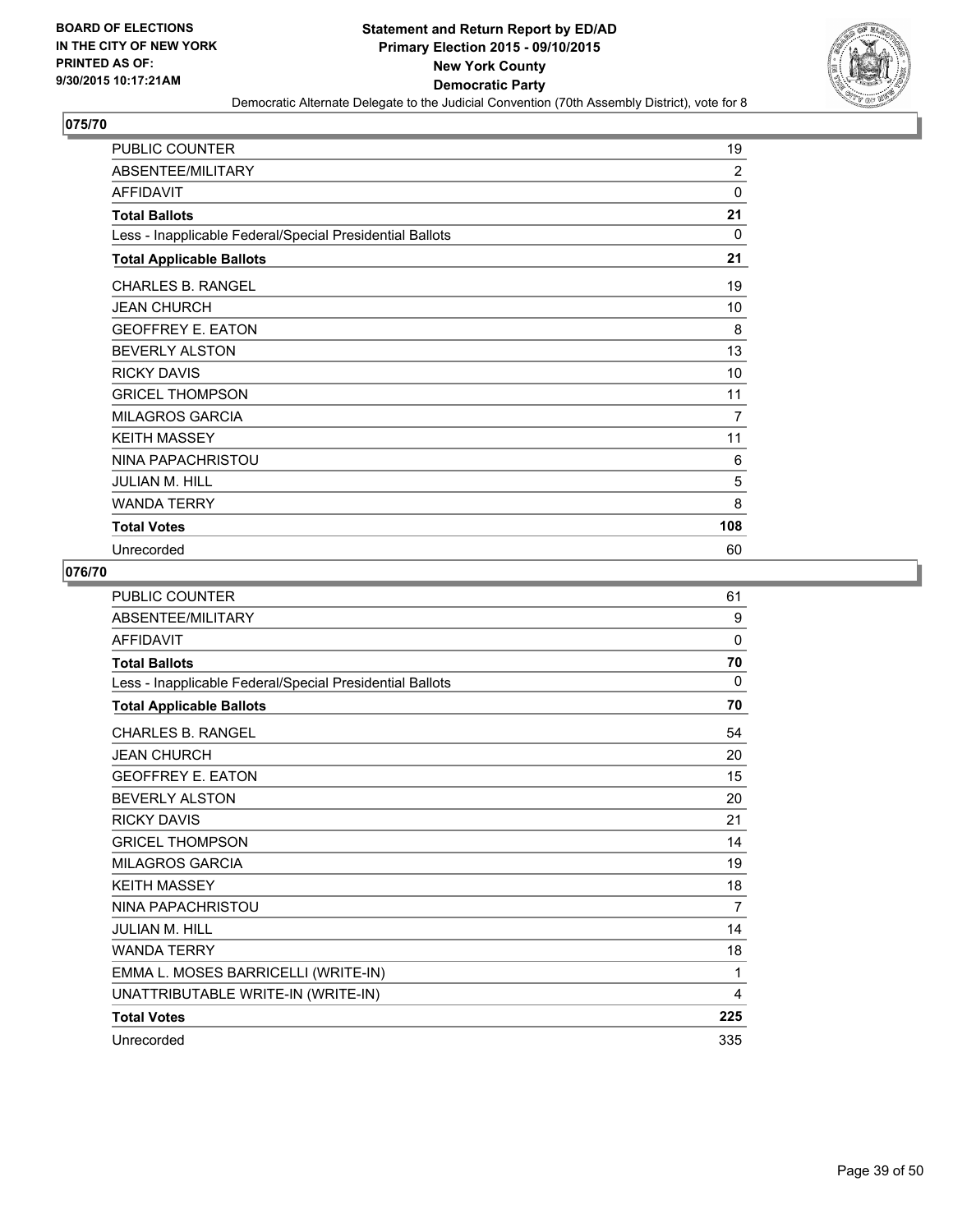

| <b>PUBLIC COUNTER</b>                                    | 50             |
|----------------------------------------------------------|----------------|
| ABSENTEE/MILITARY                                        | 1              |
| <b>AFFIDAVIT</b>                                         | $\mathbf 0$    |
| <b>Total Ballots</b>                                     | 51             |
| Less - Inapplicable Federal/Special Presidential Ballots | $\Omega$       |
| <b>Total Applicable Ballots</b>                          | 51             |
| <b>CHARLES B. RANGEL</b>                                 | 34             |
| <b>JEAN CHURCH</b>                                       | 4              |
| <b>GEOFFREY E. EATON</b>                                 | 6              |
| <b>BEVERLY ALSTON</b>                                    | 8              |
| <b>RICKY DAVIS</b>                                       | 4              |
| <b>GRICEL THOMPSON</b>                                   | 5              |
| <b>MILAGROS GARCIA</b>                                   | 7              |
| <b>KEITH MASSEY</b>                                      | 4              |
| NINA PAPACHRISTOU                                        | $\overline{2}$ |
| <b>JULIAN M. HILL</b>                                    | 11             |
| <b>WANDA TERRY</b>                                       | 6              |
| <b>Total Votes</b>                                       | 91             |
| Unrecorded                                               | 317            |

| <b>PUBLIC COUNTER</b>                                    | 11             |
|----------------------------------------------------------|----------------|
| ABSENTEE/MILITARY                                        | $\Omega$       |
| <b>AFFIDAVIT</b>                                         | 0              |
| <b>Total Ballots</b>                                     | 11             |
| Less - Inapplicable Federal/Special Presidential Ballots | $\Omega$       |
| <b>Total Applicable Ballots</b>                          | 11             |
| <b>CHARLES B. RANGEL</b>                                 | 7              |
| <b>JEAN CHURCH</b>                                       | 3              |
| <b>GEOFFREY E. EATON</b>                                 | $\overline{2}$ |
| <b>BEVERLY ALSTON</b>                                    | $\overline{2}$ |
| <b>RICKY DAVIS</b>                                       | $\overline{2}$ |
| <b>GRICEL THOMPSON</b>                                   | 1              |
| <b>MILAGROS GARCIA</b>                                   | 4              |
| <b>KEITH MASSEY</b>                                      | 2              |
| NINA PAPACHRISTOU                                        | 1              |
| JULIAN M. HILL                                           | 3              |
| <b>WANDA TERRY</b>                                       | $\Omega$       |
| <b>Total Votes</b>                                       | 27             |
| Unrecorded                                               | 61             |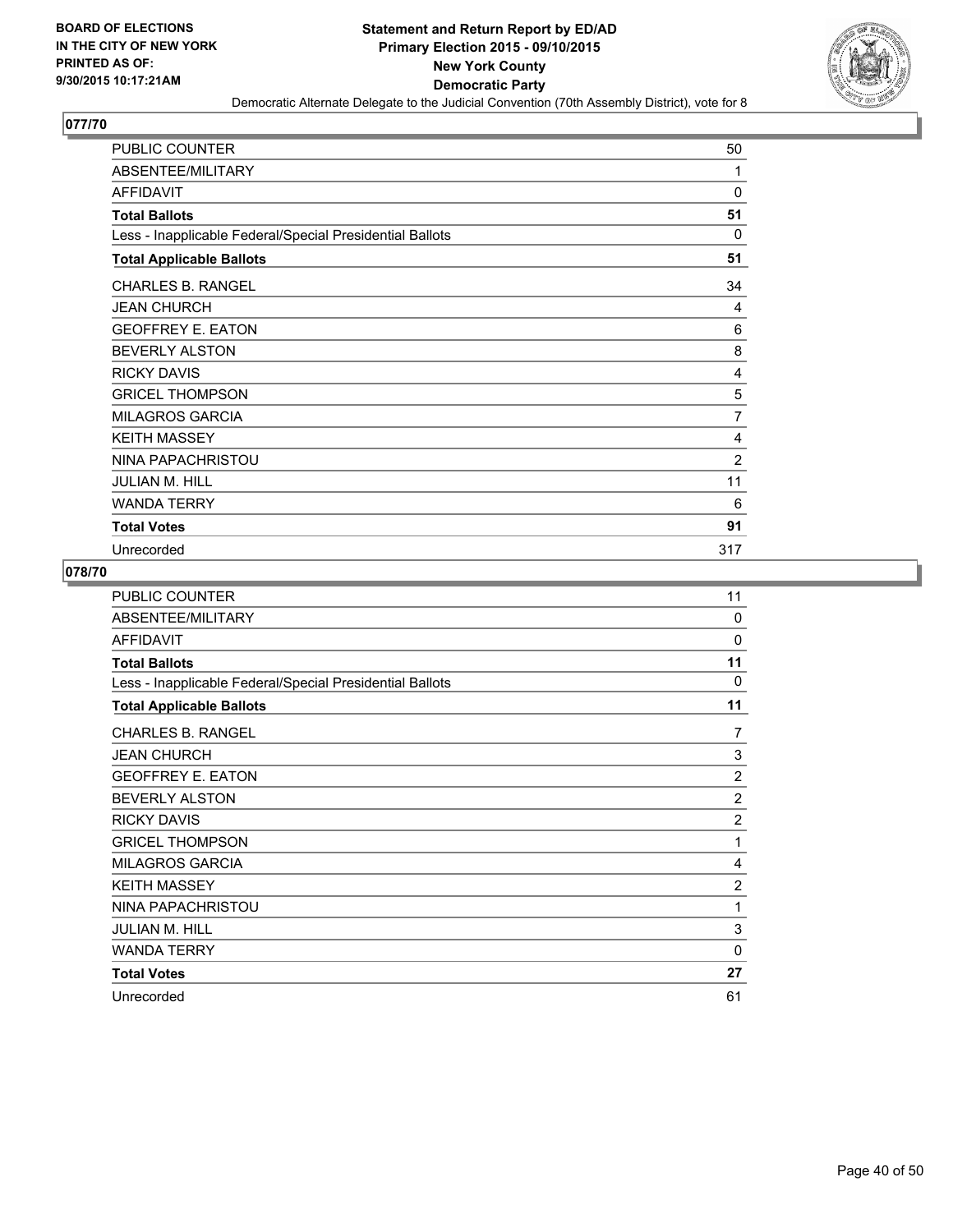

| <b>PUBLIC COUNTER</b>                                    | 13             |
|----------------------------------------------------------|----------------|
| ABSENTEE/MILITARY                                        | 1              |
| <b>AFFIDAVIT</b>                                         | $\Omega$       |
| <b>Total Ballots</b>                                     | 14             |
| Less - Inapplicable Federal/Special Presidential Ballots | 0              |
| <b>Total Applicable Ballots</b>                          | 14             |
| <b>CHARLES B. RANGEL</b>                                 | 9              |
| <b>JEAN CHURCH</b>                                       | 4              |
| <b>GEOFFREY E. EATON</b>                                 | $\overline{2}$ |
| <b>BEVERLY ALSTON</b>                                    | $\overline{2}$ |
| <b>RICKY DAVIS</b>                                       | 3              |
| <b>GRICEL THOMPSON</b>                                   | $\overline{2}$ |
| <b>MILAGROS GARCIA</b>                                   | 4              |
| <b>KEITH MASSEY</b>                                      | 2              |
| NINA PAPACHRISTOU                                        | 1              |
| <b>JULIAN M. HILL</b>                                    | 3              |
| <b>WANDA TERRY</b>                                       | $\overline{2}$ |
| <b>Total Votes</b>                                       | 34             |
| Unrecorded                                               | 78             |

| PUBLIC COUNTER                                           | 17             |
|----------------------------------------------------------|----------------|
| ABSENTEE/MILITARY                                        | $\Omega$       |
| <b>AFFIDAVIT</b>                                         | $\Omega$       |
| <b>Total Ballots</b>                                     | 17             |
| Less - Inapplicable Federal/Special Presidential Ballots | 0              |
| <b>Total Applicable Ballots</b>                          | 17             |
| <b>CHARLES B. RANGEL</b>                                 | 4              |
| <b>JEAN CHURCH</b>                                       | 1              |
| <b>GEOFFREY E. EATON</b>                                 | $\overline{c}$ |
| <b>BEVERLY ALSTON</b>                                    | $\overline{2}$ |
| <b>RICKY DAVIS</b>                                       | $\overline{2}$ |
| <b>GRICEL THOMPSON</b>                                   | 0              |
| <b>MILAGROS GARCIA</b>                                   | 3              |
| <b>KEITH MASSEY</b>                                      | 1              |
| NINA PAPACHRISTOU                                        | 4              |
| <b>JULIAN M. HILL</b>                                    | 3              |
| <b>WANDA TERRY</b>                                       | 3              |
| UNATTRIBUTABLE WRITE-IN (WRITE-IN)                       | 1              |
| <b>Total Votes</b>                                       | 26             |
| Unrecorded                                               | 110            |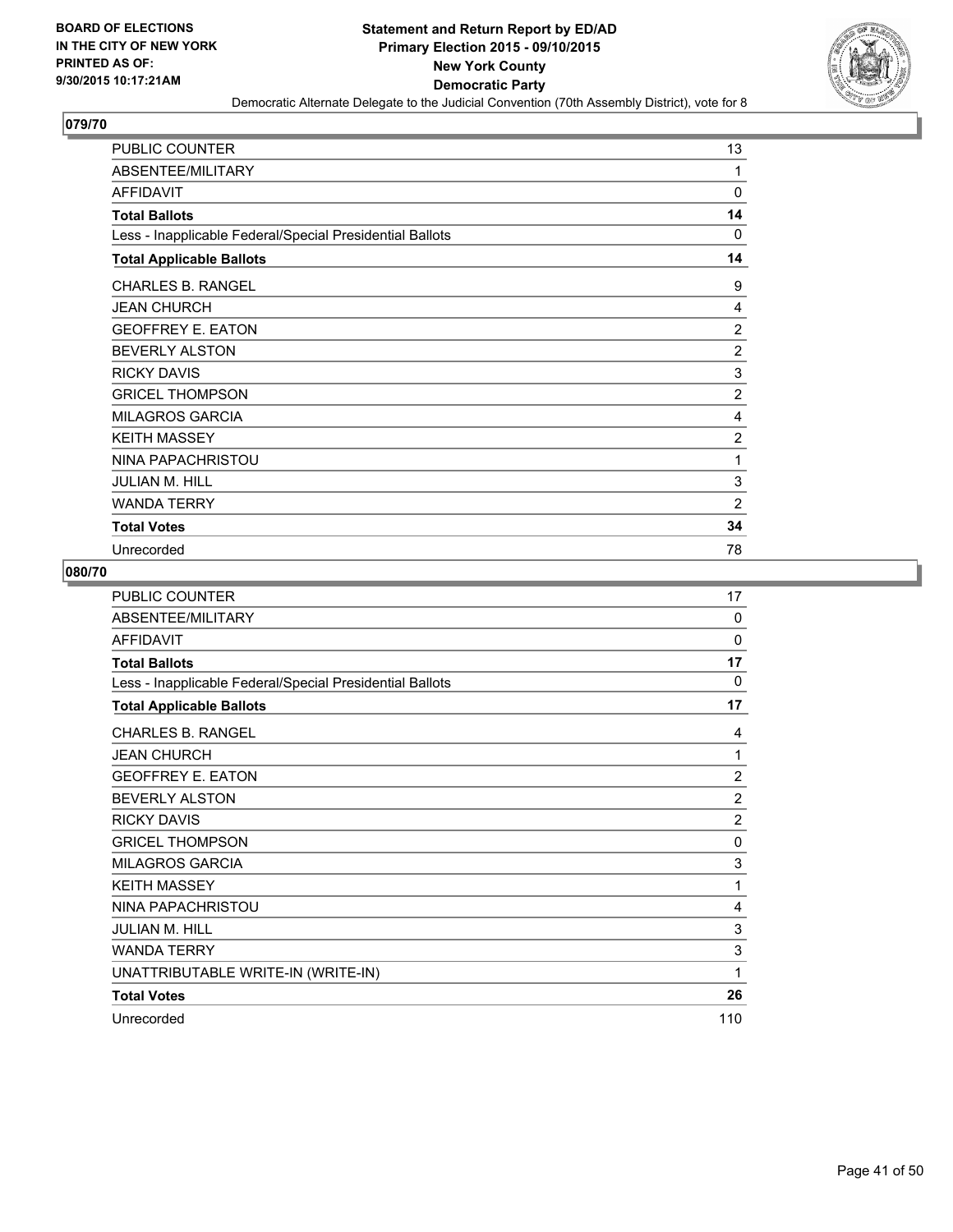

| <b>PUBLIC COUNTER</b>                                    | 8              |
|----------------------------------------------------------|----------------|
| ABSENTEE/MILITARY                                        | 1              |
| <b>AFFIDAVIT</b>                                         | 0              |
| <b>Total Ballots</b>                                     | 9              |
| Less - Inapplicable Federal/Special Presidential Ballots | 0              |
| <b>Total Applicable Ballots</b>                          | 9              |
| <b>CHARLES B. RANGEL</b>                                 | 6              |
| <b>JEAN CHURCH</b>                                       | 3              |
| <b>GEOFFREY E. EATON</b>                                 | 3              |
| <b>BEVERLY ALSTON</b>                                    | $\overline{2}$ |
| <b>RICKY DAVIS</b>                                       | 3              |
| <b>GRICEL THOMPSON</b>                                   | 3              |
| <b>MILAGROS GARCIA</b>                                   | 6              |
| <b>KEITH MASSEY</b>                                      | 1              |
| NINA PAPACHRISTOU                                        | $\overline{2}$ |
| <b>JULIAN M. HILL</b>                                    | $\overline{2}$ |
| <b>WANDA TERRY</b>                                       | 1              |
| <b>Total Votes</b>                                       | 32             |
| Unrecorded                                               | 40             |

| <b>PUBLIC COUNTER</b>                                    | 11             |
|----------------------------------------------------------|----------------|
| ABSENTEE/MILITARY                                        | $\Omega$       |
| <b>AFFIDAVIT</b>                                         | $\mathbf{0}$   |
| <b>Total Ballots</b>                                     | 11             |
| Less - Inapplicable Federal/Special Presidential Ballots | $\Omega$       |
| <b>Total Applicable Ballots</b>                          | 11             |
| <b>CHARLES B. RANGEL</b>                                 | 7              |
| <b>JEAN CHURCH</b>                                       | 1              |
| <b>GEOFFREY E. EATON</b>                                 | 1              |
| <b>BEVERLY ALSTON</b>                                    | 3              |
| <b>RICKY DAVIS</b>                                       | 3              |
| <b>GRICEL THOMPSON</b>                                   | $\overline{c}$ |
| <b>MILAGROS GARCIA</b>                                   | 6              |
| <b>KEITH MASSEY</b>                                      | $\overline{2}$ |
| NINA PAPACHRISTOU                                        | 4              |
| <b>JULIAN M. HILL</b>                                    | 4              |
| <b>WANDA TERRY</b>                                       | 2              |
| <b>JULIA TORRENCE (WRITE-IN)</b>                         | 1              |
| MILAGROS GARCIA (WRITE-IN)                               | 1              |
| UNATTRIBUTABLE WRITE-IN (WRITE-IN)                       | 1              |
| WILSON FELIZ (WRITE-IN)                                  | 1              |
| <b>Total Votes</b>                                       | 39             |
| Unrecorded                                               | 49             |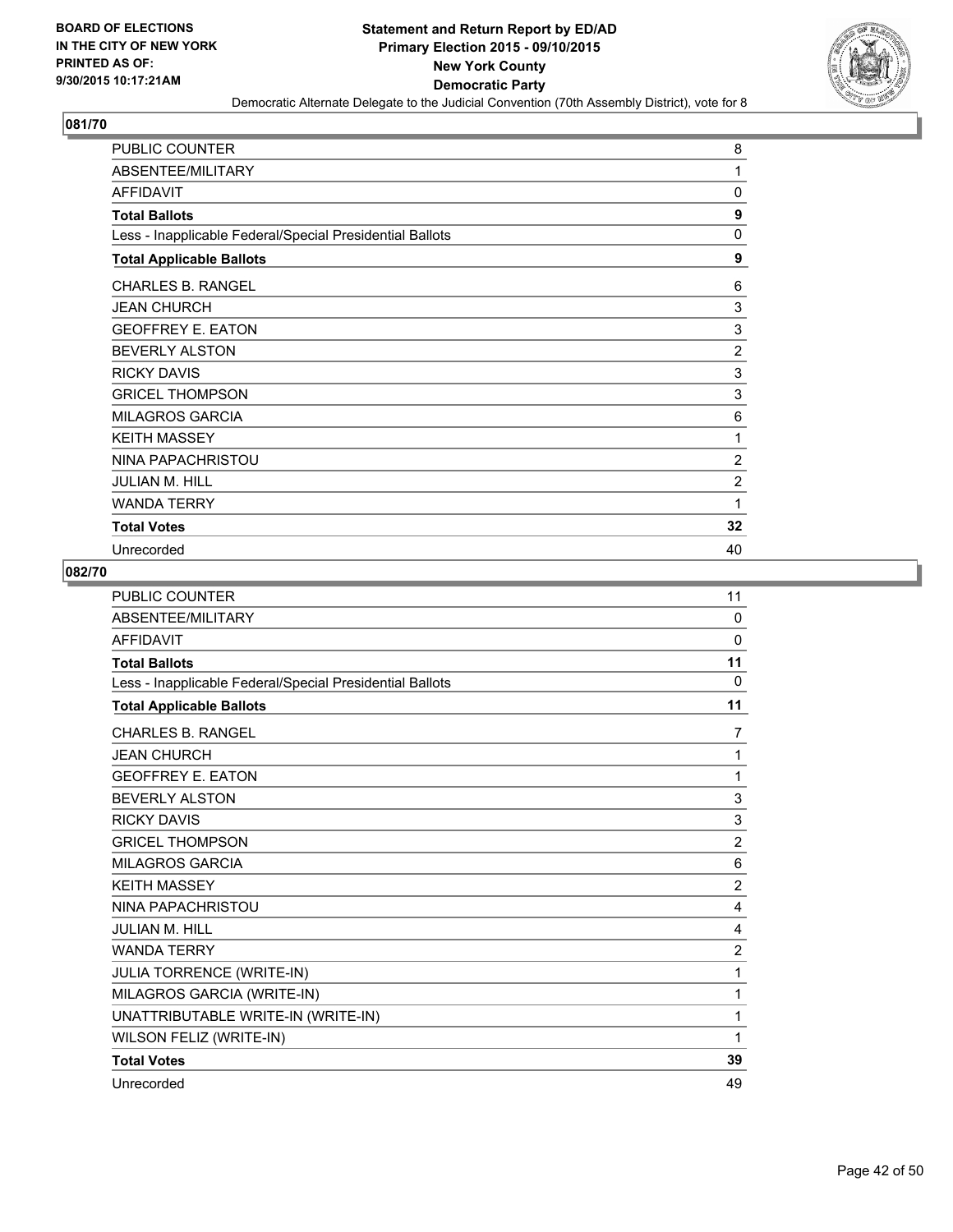

| <b>PUBLIC COUNTER</b>                                    | 9  |
|----------------------------------------------------------|----|
| ABSENTEE/MILITARY                                        | 1  |
| AFFIDAVIT                                                | 0  |
| <b>Total Ballots</b>                                     | 10 |
| Less - Inapplicable Federal/Special Presidential Ballots | 0  |
| <b>Total Applicable Ballots</b>                          | 10 |
| <b>CHARLES B. RANGEL</b>                                 | 4  |
| <b>JEAN CHURCH</b>                                       | 3  |
| <b>GEOFFREY E. EATON</b>                                 | 2  |
| <b>BEVERLY ALSTON</b>                                    | 5  |
| <b>RICKY DAVIS</b>                                       | 4  |
| <b>GRICEL THOMPSON</b>                                   | 4  |
| <b>MILAGROS GARCIA</b>                                   | 7  |
| <b>KEITH MASSEY</b>                                      | 4  |
| NINA PAPACHRISTOU                                        | 4  |
| JULIAN M. HILL                                           | 4  |
| <b>WANDA TERRY</b>                                       | 4  |
| <b>Total Votes</b>                                       | 45 |
| Unrecorded                                               | 35 |

| <b>PUBLIC COUNTER</b>                                    | 17             |
|----------------------------------------------------------|----------------|
| ABSENTEE/MILITARY                                        | 0              |
| <b>AFFIDAVIT</b>                                         | $\Omega$       |
| <b>Total Ballots</b>                                     | 17             |
| Less - Inapplicable Federal/Special Presidential Ballots | $\Omega$       |
| <b>Total Applicable Ballots</b>                          | 17             |
| <b>CHARLES B. RANGEL</b>                                 | 12             |
| <b>JEAN CHURCH</b>                                       | $\overline{2}$ |
| <b>GEOFFREY E. EATON</b>                                 | 1              |
| <b>BEVERLY ALSTON</b>                                    | 1              |
| <b>RICKY DAVIS</b>                                       | 4              |
| <b>GRICEL THOMPSON</b>                                   | 1              |
| <b>MILAGROS GARCIA</b>                                   | 5              |
| <b>KEITH MASSEY</b>                                      | 1              |
| NINA PAPACHRISTOU                                        | 1              |
| <b>JULIAN M. HILL</b>                                    | 4              |
| <b>WANDA TERRY</b>                                       | 4              |
| UNATTRIBUTABLE WRITE-IN (WRITE-IN)                       | 1              |
| <b>Total Votes</b>                                       | 37             |
| Unrecorded                                               | 99             |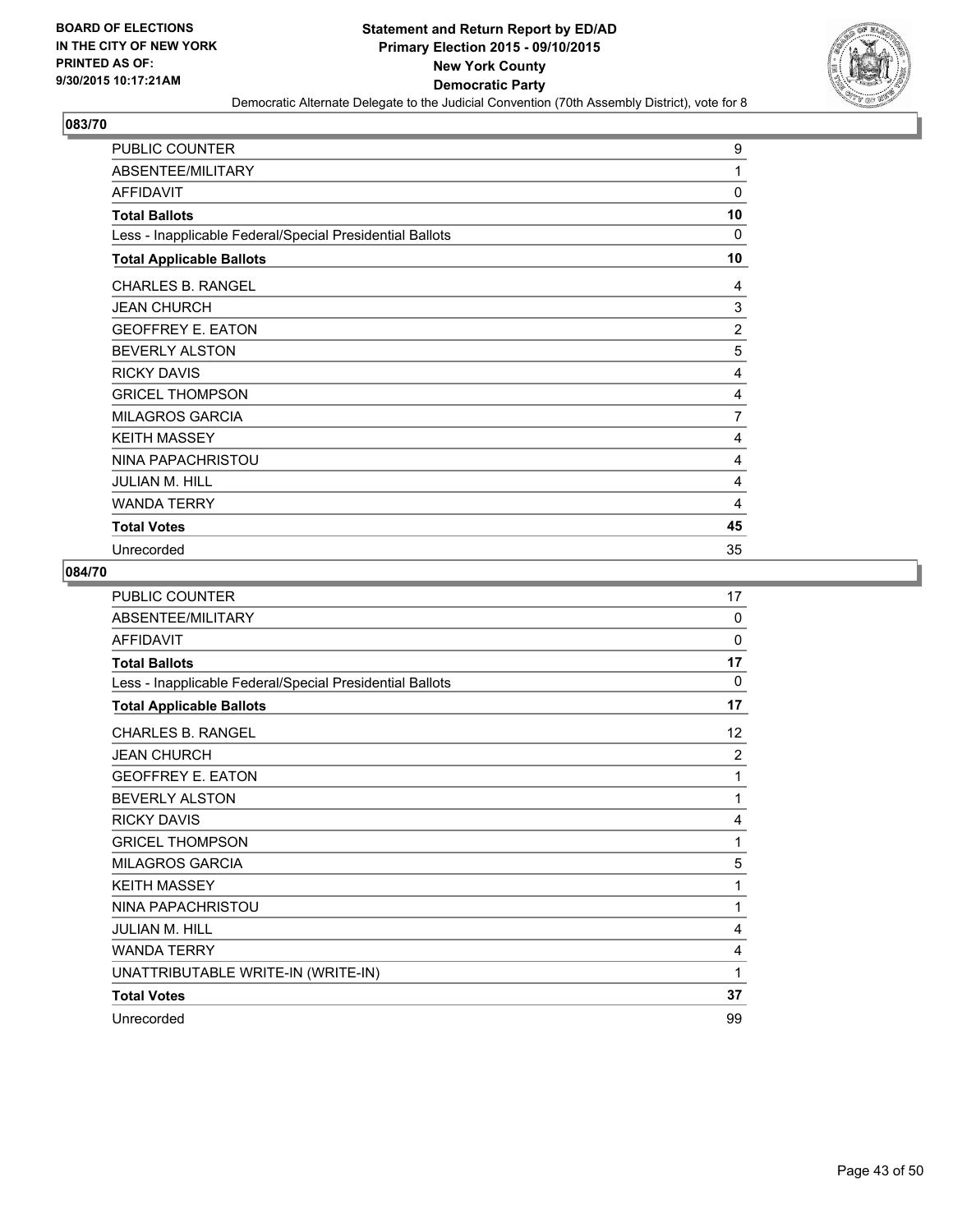

| <b>PUBLIC COUNTER</b>                                    | 154 |
|----------------------------------------------------------|-----|
| ABSENTEE/MILITARY                                        | 2   |
| <b>AFFIDAVIT</b>                                         | 3   |
| <b>Total Ballots</b>                                     | 159 |
| Less - Inapplicable Federal/Special Presidential Ballots | 0   |
| <b>Total Applicable Ballots</b>                          | 159 |
| <b>CHARLES B. RANGEL</b>                                 | 104 |
| <b>JEAN CHURCH</b>                                       | 47  |
| <b>GEOFFREY E. EATON</b>                                 | 43  |
| <b>BEVERLY ALSTON</b>                                    | 57  |
| <b>RICKY DAVIS</b>                                       | 54  |
| <b>GRICEL THOMPSON</b>                                   | 44  |
| <b>MILAGROS GARCIA</b>                                   | 49  |
| <b>KEITH MASSEY</b>                                      | 42  |
| NINA PAPACHRISTOU                                        | 20  |
| <b>JULIAN M. HILL</b>                                    | 27  |
| <b>WANDA TERRY</b>                                       | 43  |
| <b>Total Votes</b>                                       | 530 |
| Unrecorded                                               | 742 |

| PUBLIC COUNTER                                           | 11       |
|----------------------------------------------------------|----------|
| ABSENTEE/MILITARY                                        | 1        |
| <b>AFFIDAVIT</b>                                         | 0        |
| <b>Total Ballots</b>                                     | 12       |
| Less - Inapplicable Federal/Special Presidential Ballots | $\Omega$ |
| <b>Total Applicable Ballots</b>                          | 12       |
| CHARLES B. RANGEL                                        | 8        |
| <b>JEAN CHURCH</b>                                       | 3        |
| <b>GEOFFREY E. EATON</b>                                 | 4        |
| <b>BEVERLY ALSTON</b>                                    | 4        |
| <b>RICKY DAVIS</b>                                       | 4        |
| <b>GRICEL THOMPSON</b>                                   | 3        |
| <b>MILAGROS GARCIA</b>                                   | 5        |
| <b>KEITH MASSEY</b>                                      | 4        |
| NINA PAPACHRISTOU                                        | 1        |
| JULIAN M. HILL                                           | 0        |
| <b>WANDA TERRY</b>                                       | 1        |
| <b>Total Votes</b>                                       | 37       |
| Unrecorded                                               | 59       |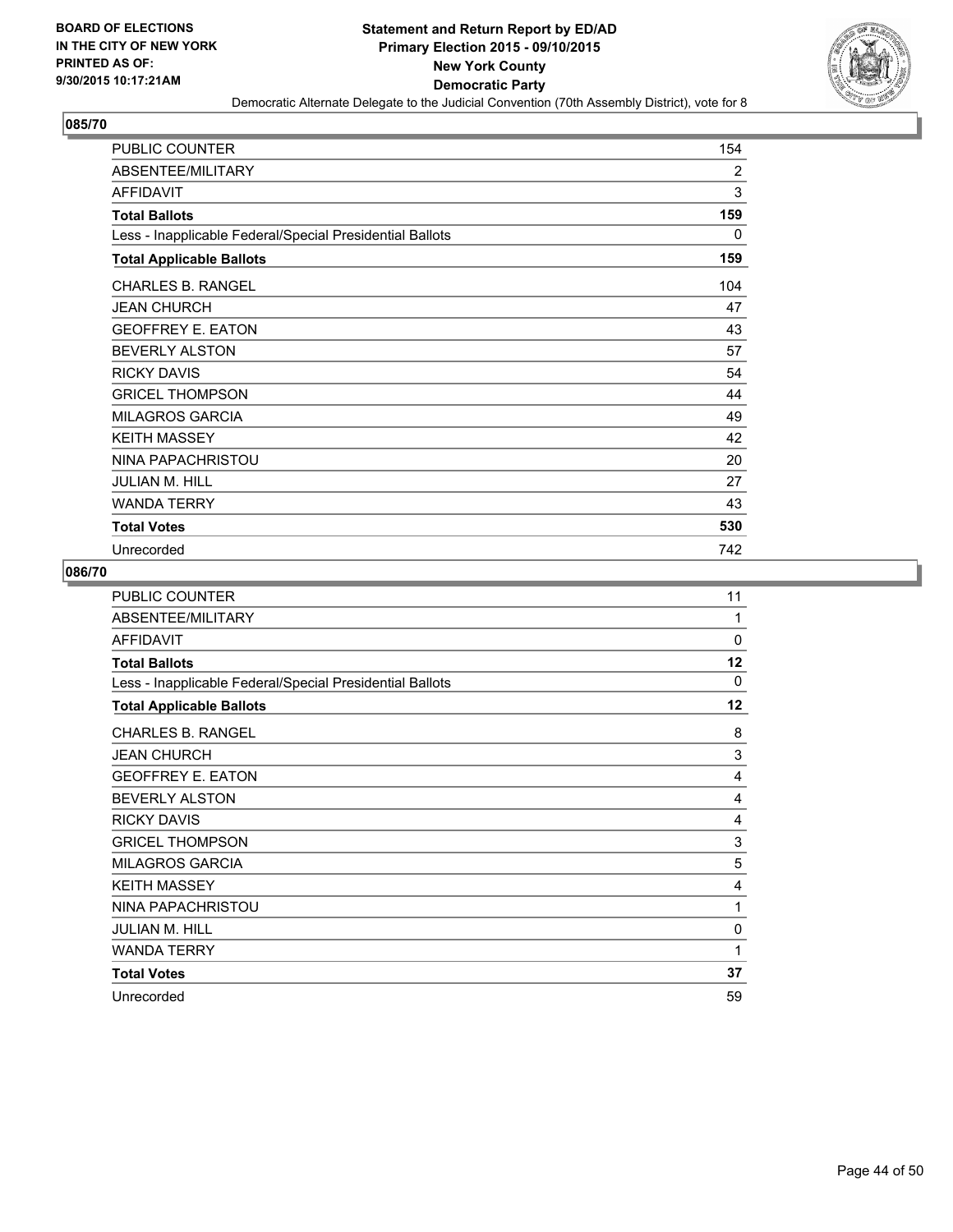

| PUBLIC COUNTER                                           | 18 |
|----------------------------------------------------------|----|
| ABSENTEE/MILITARY                                        | 1  |
| <b>AFFIDAVIT</b>                                         | 1  |
| <b>Total Ballots</b>                                     | 20 |
| Less - Inapplicable Federal/Special Presidential Ballots | 0  |
| <b>Total Applicable Ballots</b>                          | 20 |
| CHARLES B. RANGEL                                        | 16 |
| <b>JEAN CHURCH</b>                                       | 6  |
| <b>GEOFFREY E. EATON</b>                                 | 5  |
| <b>BEVERLY ALSTON</b>                                    | 8  |
| <b>RICKY DAVIS</b>                                       | 6  |
| <b>GRICEL THOMPSON</b>                                   | 4  |
| <b>MILAGROS GARCIA</b>                                   | 10 |
| <b>KEITH MASSEY</b>                                      | 7  |
| NINA PAPACHRISTOU                                        | 1  |
| <b>JULIAN M. HILL</b>                                    | 11 |
| <b>WANDA TERRY</b>                                       | 4  |
| MILAGROS GARCIA (WRITE-IN)                               | 1  |
| UNATTRIBUTABLE WRITE-IN (WRITE-IN)                       | 1  |
| <b>Total Votes</b>                                       | 80 |
| Unrecorded                                               | 80 |

| PUBLIC COUNTER                                           | 8              |
|----------------------------------------------------------|----------------|
| ABSENTEE/MILITARY                                        | $\overline{2}$ |
| <b>AFFIDAVIT</b>                                         | 0              |
| <b>Total Ballots</b>                                     | 10             |
| Less - Inapplicable Federal/Special Presidential Ballots | 0              |
| <b>Total Applicable Ballots</b>                          | 10             |
| <b>CHARLES B. RANGEL</b>                                 | 5              |
| <b>JEAN CHURCH</b>                                       | 1              |
| <b>GEOFFREY E. EATON</b>                                 | 3              |
| <b>BEVERLY ALSTON</b>                                    | $\overline{2}$ |
| <b>RICKY DAVIS</b>                                       | 3              |
| <b>GRICEL THOMPSON</b>                                   | $\overline{2}$ |
| <b>MILAGROS GARCIA</b>                                   | 3              |
| <b>KEITH MASSEY</b>                                      | $\overline{2}$ |
| NINA PAPACHRISTOU                                        | 3              |
| <b>JULIAN M. HILL</b>                                    | 1              |
| <b>WANDA TERRY</b>                                       | 3              |
| <b>Total Votes</b>                                       | 28             |
| Unrecorded                                               | 52             |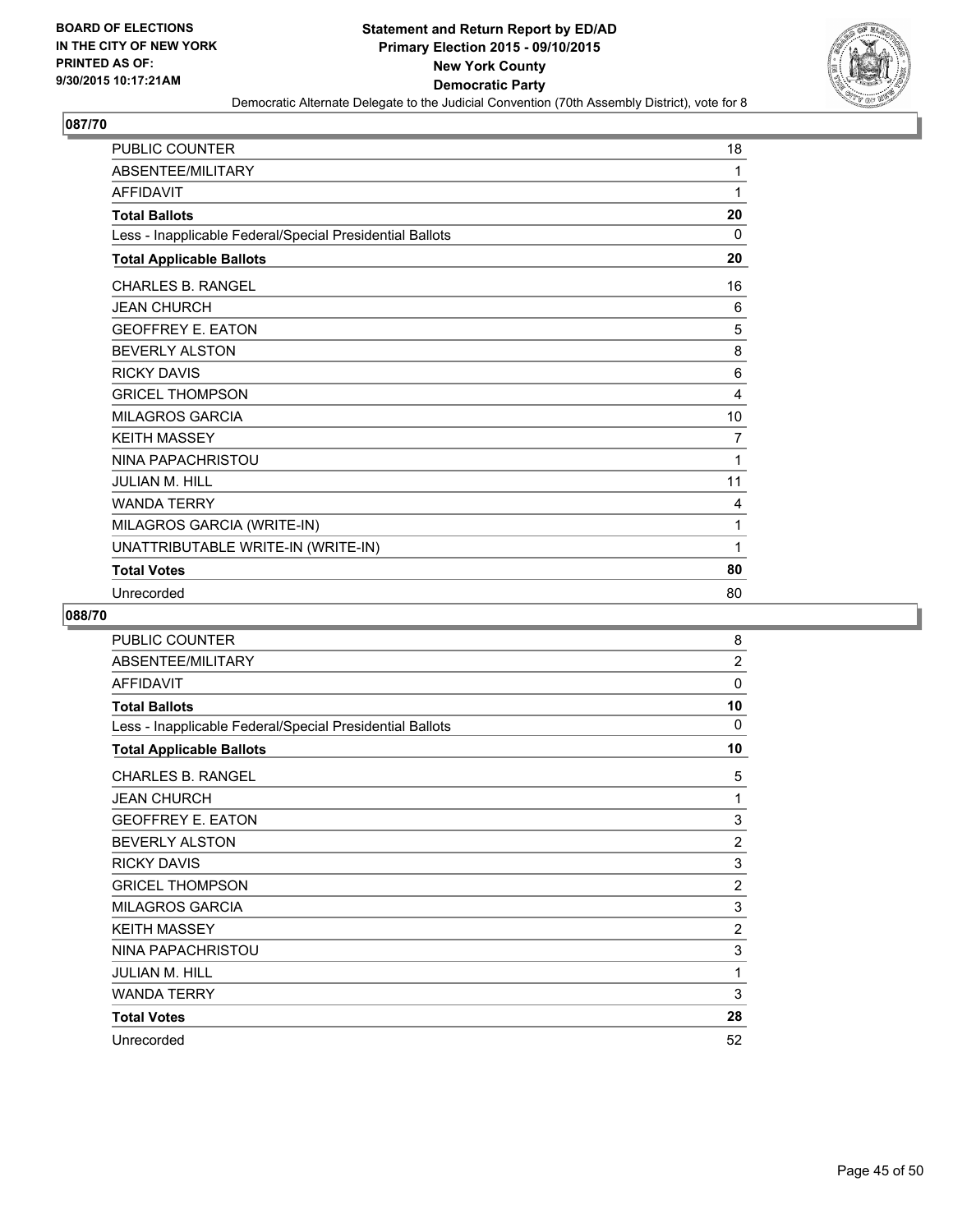

| <b>PUBLIC COUNTER</b>                                    | 6           |
|----------------------------------------------------------|-------------|
| ABSENTEE/MILITARY                                        | 5           |
| <b>AFFIDAVIT</b>                                         | $\mathbf 0$ |
| <b>Total Ballots</b>                                     | 11          |
| Less - Inapplicable Federal/Special Presidential Ballots | 0           |
| <b>Total Applicable Ballots</b>                          | 11          |
| <b>CHARLES B. RANGEL</b>                                 | 9           |
| <b>JEAN CHURCH</b>                                       | 5           |
| <b>GEOFFREY E. EATON</b>                                 | 5           |
| <b>BEVERLY ALSTON</b>                                    | 5           |
| <b>RICKY DAVIS</b>                                       | 5           |
| <b>GRICEL THOMPSON</b>                                   | 3           |
| <b>MILAGROS GARCIA</b>                                   | 3           |
| <b>KEITH MASSEY</b>                                      | 3           |
| NINA PAPACHRISTOU                                        | 1           |
| <b>JULIAN M. HILL</b>                                    | 1           |
| <b>WANDA TERRY</b>                                       | 3           |
| <b>Total Votes</b>                                       | 43          |
| Unrecorded                                               | 45          |

| <b>PUBLIC COUNTER</b>                                    | 3              |
|----------------------------------------------------------|----------------|
| ABSENTEE/MILITARY                                        | 4              |
| <b>AFFIDAVIT</b>                                         | 0              |
| <b>Total Ballots</b>                                     | $\overline{7}$ |
| Less - Inapplicable Federal/Special Presidential Ballots | $\Omega$       |
| <b>Total Applicable Ballots</b>                          | $\overline{7}$ |
| <b>CHARLES B. RANGEL</b>                                 | 5              |
| <b>JEAN CHURCH</b>                                       | $\overline{2}$ |
| <b>GEOFFREY E. EATON</b>                                 | 3              |
| <b>BEVERLY ALSTON</b>                                    | $\overline{2}$ |
| <b>RICKY DAVIS</b>                                       | $\overline{c}$ |
| <b>GRICEL THOMPSON</b>                                   | 1              |
| <b>MILAGROS GARCIA</b>                                   | 2              |
| <b>KEITH MASSEY</b>                                      | 1              |
| NINA PAPACHRISTOU                                        | $\overline{2}$ |
| <b>JULIAN M. HILL</b>                                    | $\overline{2}$ |
| <b>WANDA TERRY</b>                                       | 1              |
| <b>Total Votes</b>                                       | 23             |
| Unrecorded                                               | 33             |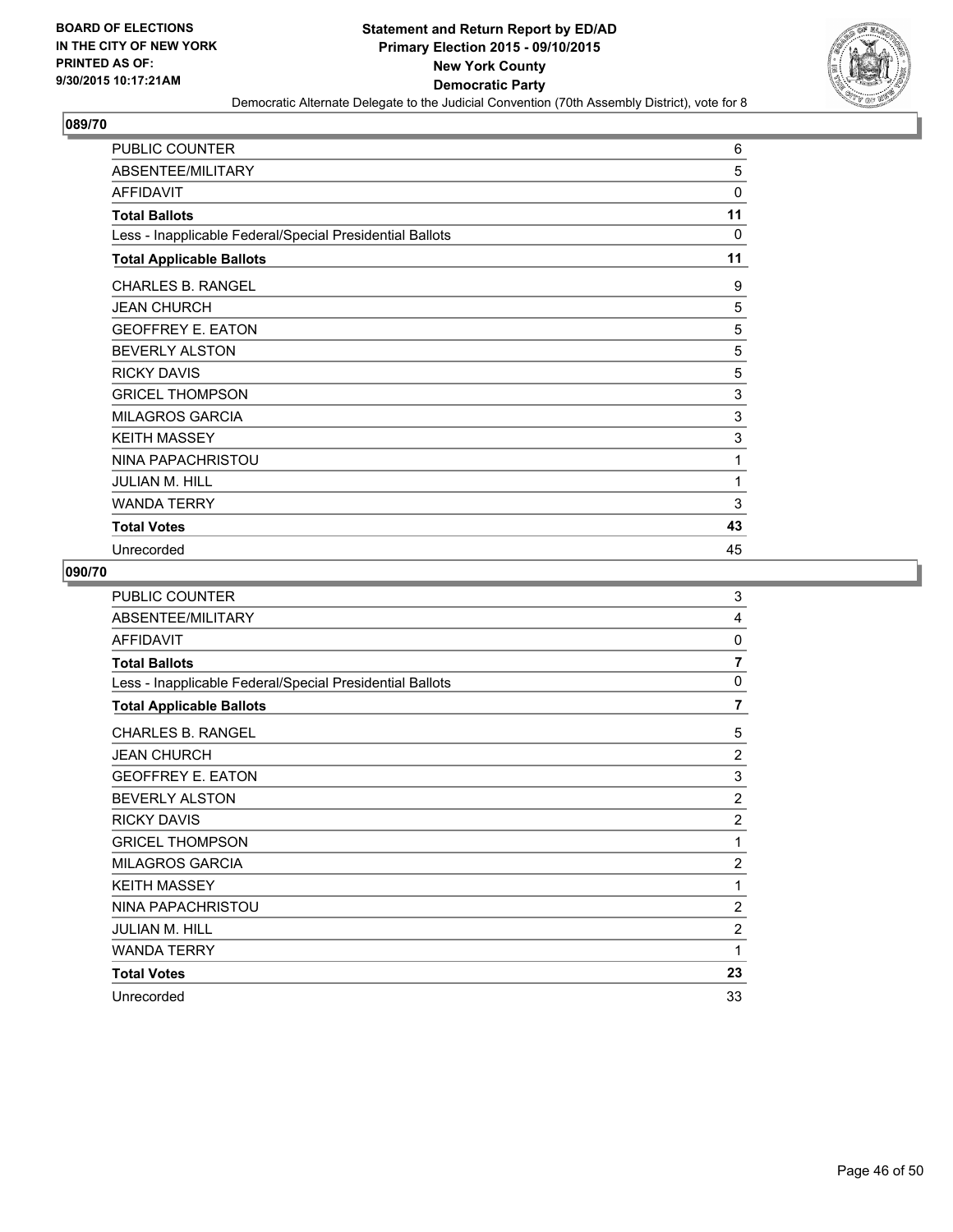

| <b>PUBLIC COUNTER</b>                                    | 15             |
|----------------------------------------------------------|----------------|
| ABSENTEE/MILITARY                                        | 1              |
| AFFIDAVIT                                                | 0              |
| <b>Total Ballots</b>                                     | 16             |
| Less - Inapplicable Federal/Special Presidential Ballots | 0              |
| <b>Total Applicable Ballots</b>                          | 16             |
| <b>CHARLES B. RANGEL</b>                                 | 7              |
| <b>JEAN CHURCH</b>                                       | 6              |
| <b>GEOFFREY E. EATON</b>                                 | 5              |
| <b>BEVERLY ALSTON</b>                                    | 8              |
| <b>RICKY DAVIS</b>                                       | 5              |
| <b>GRICEL THOMPSON</b>                                   | 7              |
| <b>MILAGROS GARCIA</b>                                   | 5              |
| <b>KEITH MASSEY</b>                                      | 5              |
| NINA PAPACHRISTOU                                        | 4              |
| JULIAN M. HILL                                           | $\overline{c}$ |
| <b>WANDA TERRY</b>                                       | 5              |
| <b>Total Votes</b>                                       | 59             |
| Unrecorded                                               | 69             |

| <b>PUBLIC COUNTER</b>                                    | 51  |
|----------------------------------------------------------|-----|
| ABSENTEE/MILITARY                                        | 6   |
| <b>AFFIDAVIT</b>                                         | 3   |
| <b>Total Ballots</b>                                     | 60  |
| Less - Inapplicable Federal/Special Presidential Ballots | 0   |
| <b>Total Applicable Ballots</b>                          | 60  |
| <b>CHARLES B. RANGEL</b>                                 | 34  |
| <b>JEAN CHURCH</b>                                       | 23  |
| <b>GEOFFREY E. EATON</b>                                 | 27  |
| <b>BEVERLY ALSTON</b>                                    | 30  |
| <b>RICKY DAVIS</b>                                       | 26  |
| <b>GRICEL THOMPSON</b>                                   | 26  |
| <b>MILAGROS GARCIA</b>                                   | 22  |
| <b>KEITH MASSEY</b>                                      | 27  |
| NINA PAPACHRISTOU                                        | 16  |
| <b>JULIAN M. HILL</b>                                    | 19  |
| <b>WANDA TERRY</b>                                       | 19  |
| BRIAN BENJAMIN (WRITE-IN)                                | 1   |
| CHARLOS POWEL (WRITE-IN)                                 | 1   |
| <b>Total Votes</b>                                       | 271 |
| Unrecorded                                               | 209 |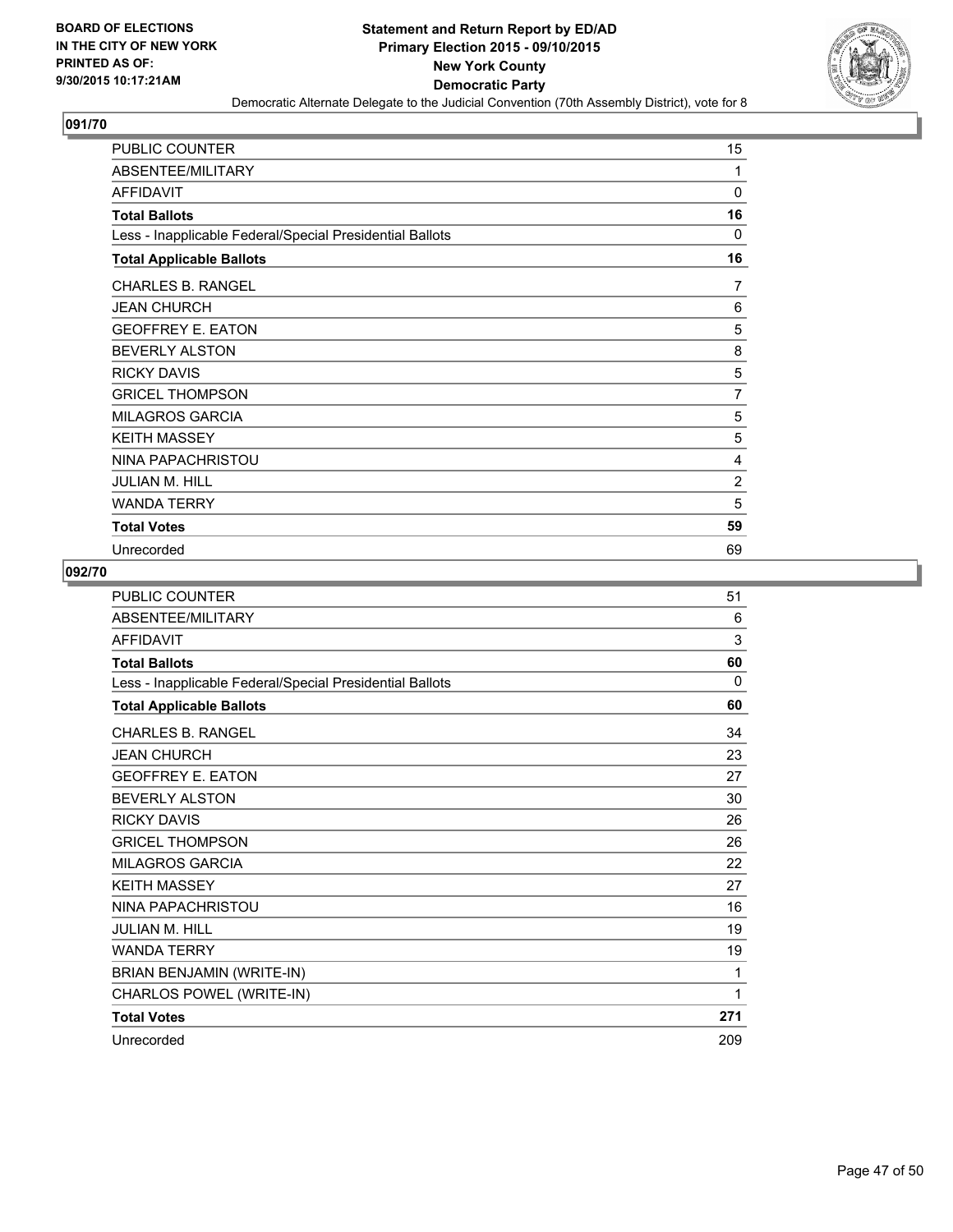

| <b>PUBLIC COUNTER</b>                                    | 0 |
|----------------------------------------------------------|---|
| ABSENTEE/MILITARY                                        | 0 |
| <b>AFFIDAVIT</b>                                         | 0 |
| <b>Total Ballots</b>                                     | 0 |
| Less - Inapplicable Federal/Special Presidential Ballots | 0 |
| <b>Total Applicable Ballots</b>                          | 0 |
| <b>CHARLES B. RANGEL</b>                                 | 0 |
| <b>JEAN CHURCH</b>                                       | 0 |
| <b>GEOFFREY E. EATON</b>                                 | 0 |
| <b>BEVERLY ALSTON</b>                                    | 0 |
| <b>RICKY DAVIS</b>                                       | 0 |
| <b>GRICEL THOMPSON</b>                                   | 0 |
| <b>MILAGROS GARCIA</b>                                   | 0 |
| <b>KEITH MASSEY</b>                                      | 0 |
| NINA PAPACHRISTOU                                        | 0 |
| <b>JULIAN M. HILL</b>                                    | 0 |
| <b>WANDA TERRY</b>                                       | 0 |
| <b>Total Votes</b>                                       | 0 |

| <b>PUBLIC COUNTER</b>                                    | 0        |
|----------------------------------------------------------|----------|
| ABSENTEE/MILITARY                                        | 0        |
| <b>AFFIDAVIT</b>                                         | $\Omega$ |
| <b>Total Ballots</b>                                     | 0        |
| Less - Inapplicable Federal/Special Presidential Ballots | $\Omega$ |
| <b>Total Applicable Ballots</b>                          | 0        |
| <b>CHARLES B. RANGEL</b>                                 | 0        |
| <b>JEAN CHURCH</b>                                       | 0        |
| <b>GEOFFREY E. EATON</b>                                 | 0        |
| <b>BEVERLY ALSTON</b>                                    | 0        |
| <b>RICKY DAVIS</b>                                       | 0        |
| <b>GRICEL THOMPSON</b>                                   | 0        |
| <b>MILAGROS GARCIA</b>                                   | 0        |
| <b>KEITH MASSEY</b>                                      | 0        |
| NINA PAPACHRISTOU                                        | 0        |
| <b>JULIAN M. HILL</b>                                    | 0        |
| <b>WANDA TERRY</b>                                       | 0        |
| <b>Total Votes</b>                                       | 0        |
|                                                          |          |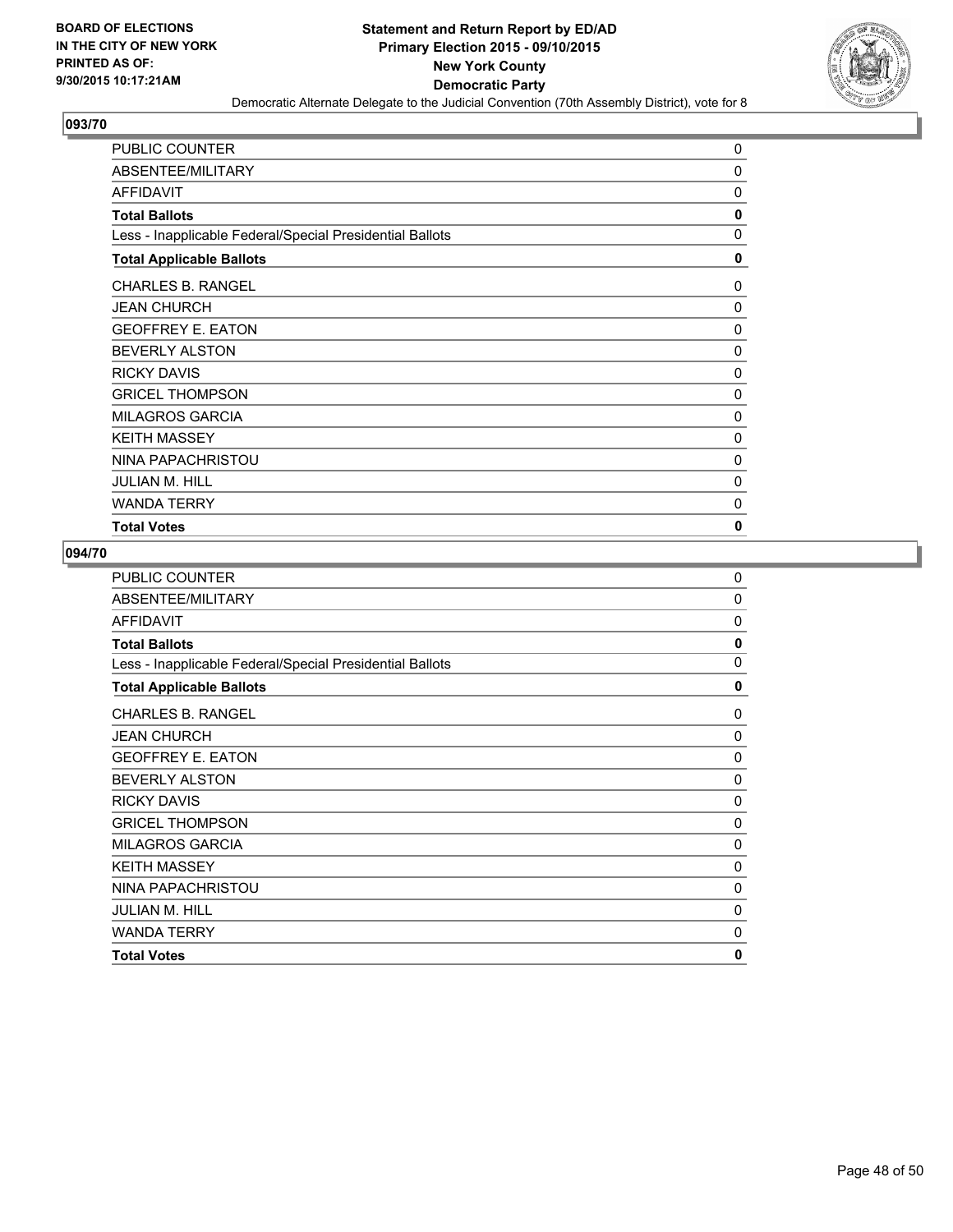

| PUBLIC COUNTER                                           | 0        |
|----------------------------------------------------------|----------|
| ABSENTEE/MILITARY                                        | 0        |
| <b>AFFIDAVIT</b>                                         | 0        |
| <b>Total Ballots</b>                                     | 0        |
| Less - Inapplicable Federal/Special Presidential Ballots | 0        |
| <b>Total Applicable Ballots</b>                          | 0        |
| <b>CHARLES B. RANGEL</b>                                 | 0        |
| <b>JEAN CHURCH</b>                                       | 0        |
| <b>GEOFFREY E. EATON</b>                                 | 0        |
| <b>BEVERLY ALSTON</b>                                    | $\Omega$ |
| <b>RICKY DAVIS</b>                                       | 0        |
| <b>GRICEL THOMPSON</b>                                   | 0        |
| <b>MILAGROS GARCIA</b>                                   | 0        |
| <b>KEITH MASSEY</b>                                      | 0        |
| NINA PAPACHRISTOU                                        | 0        |
| <b>JULIAN M. HILL</b>                                    | 0        |
| <b>WANDA TERRY</b>                                       | 0        |
| <b>Total Votes</b>                                       | 0        |